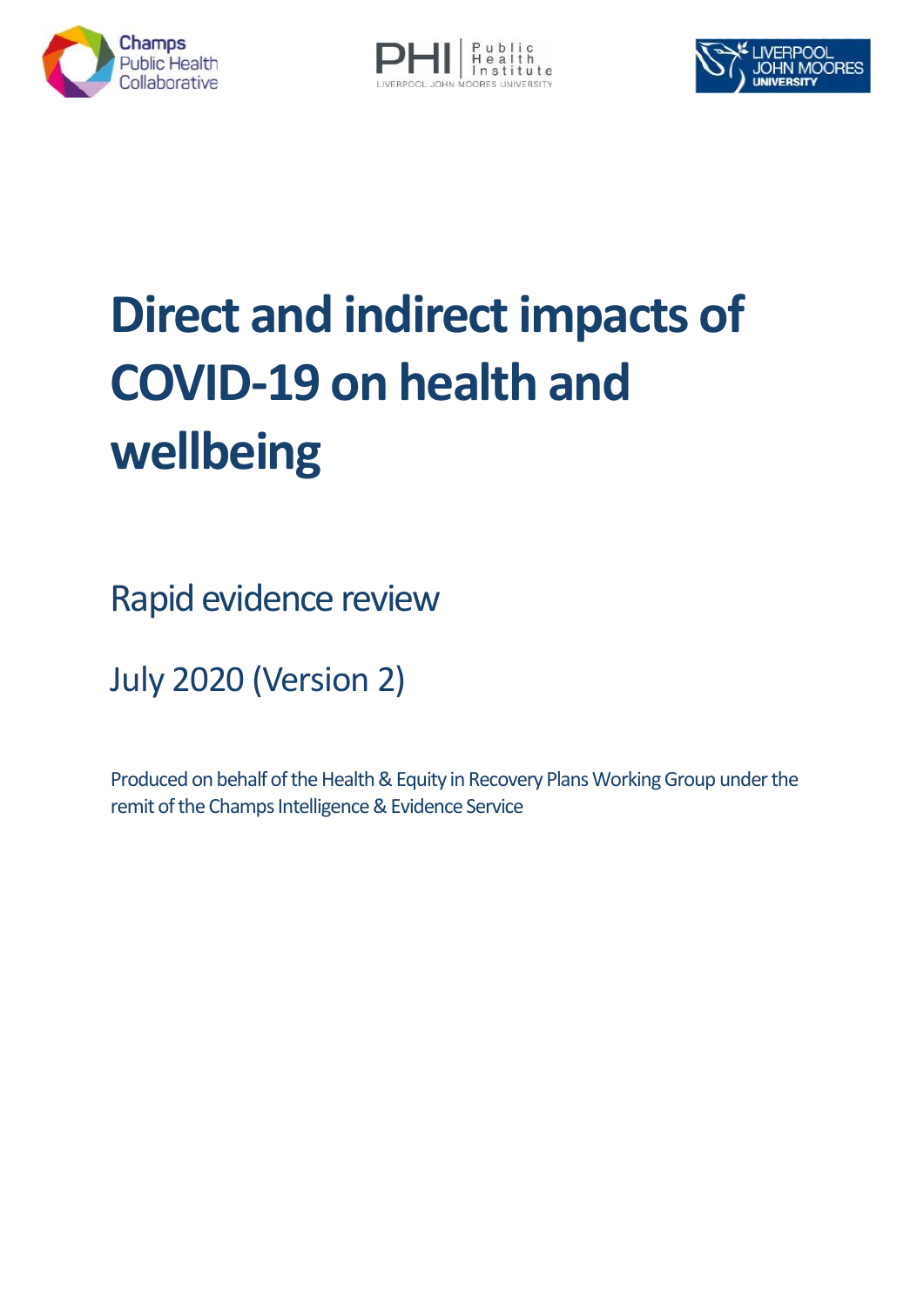# **About this report**

This rapid evidence review provides a summary of what the evidence tells us about the direct and indirect impacts of COVID-19 on health and wellbeing. It was conducted on behalf of the **Health & Equity in Recovery Plans Working Group** under the remit of the **Champs Intelligence & Evidence Service** provided by the Public Health Institute at Liverpool John Moores University (LJMU), which is commissioned by the Champs Public Health Collaborative Intelligence Network.

This review was prepared by **Lisa Jones**, **Cath Lewis** and **Janet Ubido** (Public Health Institute, LJMU), **Cath Taylor** (Public Health England and University of Liverpool); **Cat Hefferon** (Blackpool Council and University of Liverpool); **Sophie Baird** (Liverpool City Council) **Sharon McAteer** and **James Watson** (Champs Public Health Collaborative and Halton Borough Council); with support from **Dr Andy Turner** (Liverpool City Region Combined Authority), **Professor Rhiannon Corcoran** (University of Liverpool) and the wider **Health & Equity in Recovery Plans Working Group**. We also acknowledge the use of the 'Covid-19 Evidence Briefings' by **Jessica Edwards** (Salford Public Health Team) in the preparation of this review.

#### Health & Equity in Recovery Plans Working Group

The Health & Equity in Recovery Plans Working Group has been convened by Director of Public Health for Liverpool and lead of the Champs Public Health Intelligence Network, **Matthew Ashton** (Liverpool City Council and University of Liverpool) and **Professor Sally Sheard** (University of Liverpool), to inform and support recovery planning.

The working group is co-chaired by **Lisa Jones** (Reader in Public Health, LJMU) and **Dr Andy Turner** (Health Policy Lead & Public Health Specialty Registrar, Liverpool City Region Combined Authority). Core membership of the working group includes those with knowledge, experience and academic expertise in health inequalities, evidence reviews and health impact assessments:

- **Sophie Baird** (Public Health Specialty Registrar, Liverpool City Council)
- **Dr Helen Bromley** (Consultant in Public Health, Cheshire West & Chester Council)
- **Professor Rhiannon Corcoran** (Professor of Psychology & Public Mental Health, University of Liverpool)
- **Cat Hefferon** (Public Health Specialty Registrar, Blackpool Council and University of Liverpool)
- **Cath Lewis** (Champs Researcher, LJMU)
- **Sharon McAteer** (Champs Strategic Intelligence Programme Manager, Champs Public Health Collaborative)
- **Andy Pennington** (Research Fellow, University of Liverpool)
- **Cath Taylor** (Public Health Specialty Registrar, Public Health England and University of Liverpool)
- **Dr Hannah Timpson** (Reader in Socioeconomic Engagement in Health, LJMU)
- **Janet Ubido** (Champs Researcher, LJMU)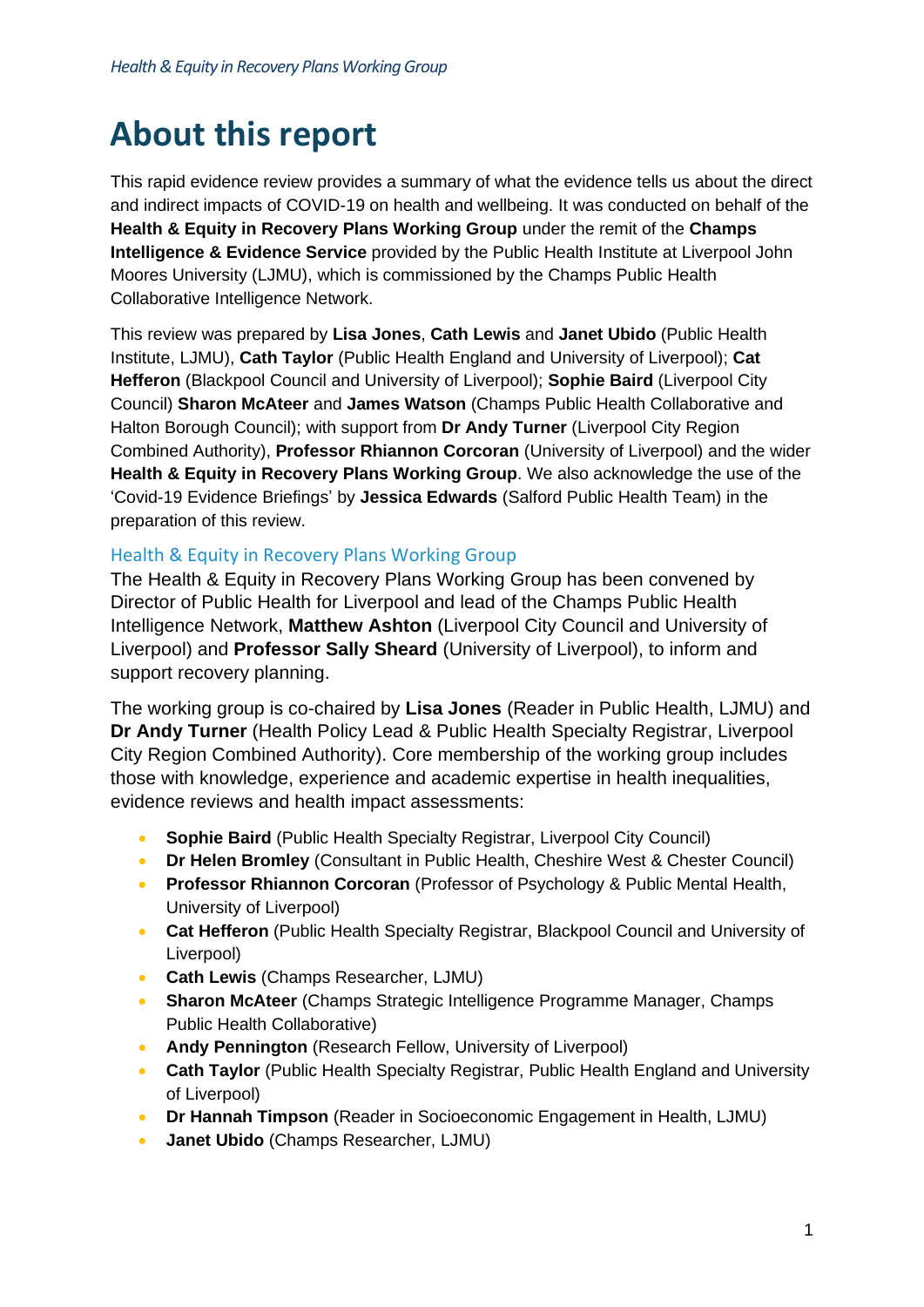*Health & Equity in Recovery Plans Working Group*

# **Table of contents**

| <b>Executive Summary</b>                                                        | 3  |
|---------------------------------------------------------------------------------|----|
| <b>Introduction</b>                                                             | 6  |
| Direct health and wellbeing impacts of COVID-19 infection                       | 8  |
| Impacts of COVID-19 control measures on the wider determinants of<br>health     | 10 |
| Social factors: impact on family, friends and communities                       | 11 |
| Economic factors: impact on money, resources and education                      | 15 |
| Environmental factors: impact on surroundings, transport and the food we<br>eat | 18 |
| Access to health and social care services                                       | 21 |
| Individual health behaviours                                                    | 25 |
| Learning from previous disasters and crises                                     | 27 |
| <b>Health and wellbeing outcomes</b>                                            | 28 |
| General and physical health                                                     | 28 |
| Mental health and wellbeing                                                     | 28 |
| <b>Conclusions</b>                                                              | 31 |
| <b>References</b>                                                               | 32 |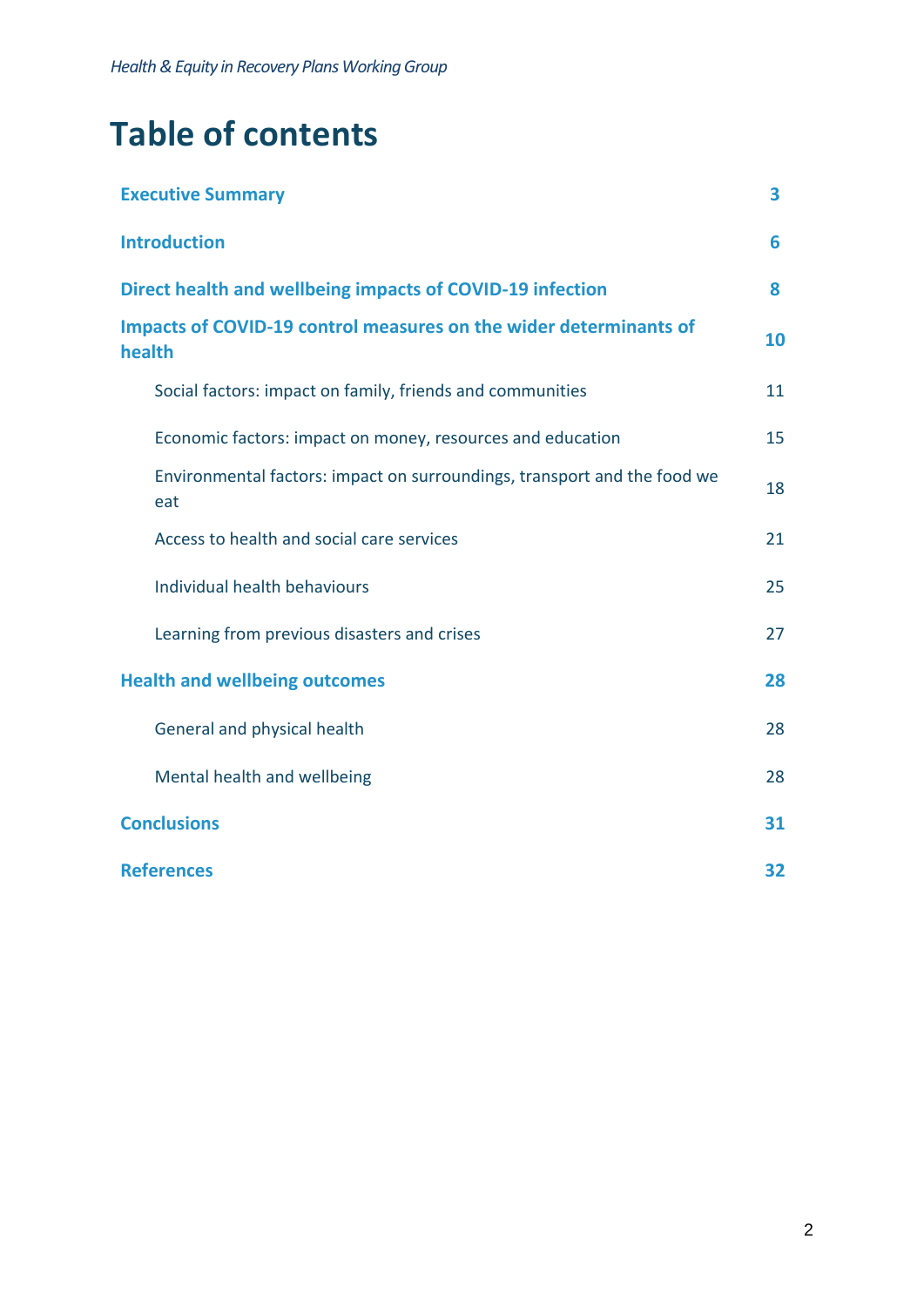# <span id="page-3-0"></span>**Executive summary**

# **Introduction**

This rapid evidence review identifies what the current evidence tells us about the direct and indirect impacts of COVID-19 on health and wellbeing. Rapid searches were carried out of the academic and grey literature. COVID-19 evidence sources (e.g. COVID-END) were primarily searched between 18 May and 8 June 2020 to scope and collate evidence. These sources were analysed and used to prepare this rapid evidence review.

As well as the direct impacts of COVID-19 disease, the social distancing and lockdown measures have had a huge and unequal impact of their own on individuals, households and communities through the restrictions imposed on our everyday social and economic activities. To begin to understand the full extent of the onward impacts on health and wellbeing, we have examined the impacts of COVID-19 on the 'wider determinants of health', as these are the factors that largely determine our opportunities for good health and wellbeing.

# **Key findings**

#### **Impacts on family, friends and communities**

The COVID-19 pandemic has had both positive and negative impacts on social and community networks. There is evidence of increased civic participation in response to the pandemic and a positive impact on social cohesion. Thousands of new volunteer groups have been established in communities across the country and the majority of adults believe the country will be more united and kinder following the pandemic.

However, social isolation and loneliness have impacted on wellbeing for many. There are also serious concerns about how the combination of greater stress and reduced access to services for vulnerable children and their families may increase the risk of family violence and abuse. Compounding this, safeguarding issues have been largely hidden from view during lockdown.

#### **Impact on money and resources**

The economic impact of the social distancing and lockdown measures has seen an increase in people signing up for Universal Credit and Jobseeker's Allowance benefits. Young workers and low earners have been impacted the most and household incomes have fallen particularly among the lowest earners. The predicted economic downturn will have significant health impacts in the short and longer term.

#### **Impact on education and skills**

There are various strands of emerging evidence to suggest that children and young people may be hit hardest by the social distancing and lockdown measures. School closures risk exacerbating existing inequalities in educational attainment. Surveys suggest that the richest households are more likely to be offered active help from school, and that they are spending more hours a day on home learning.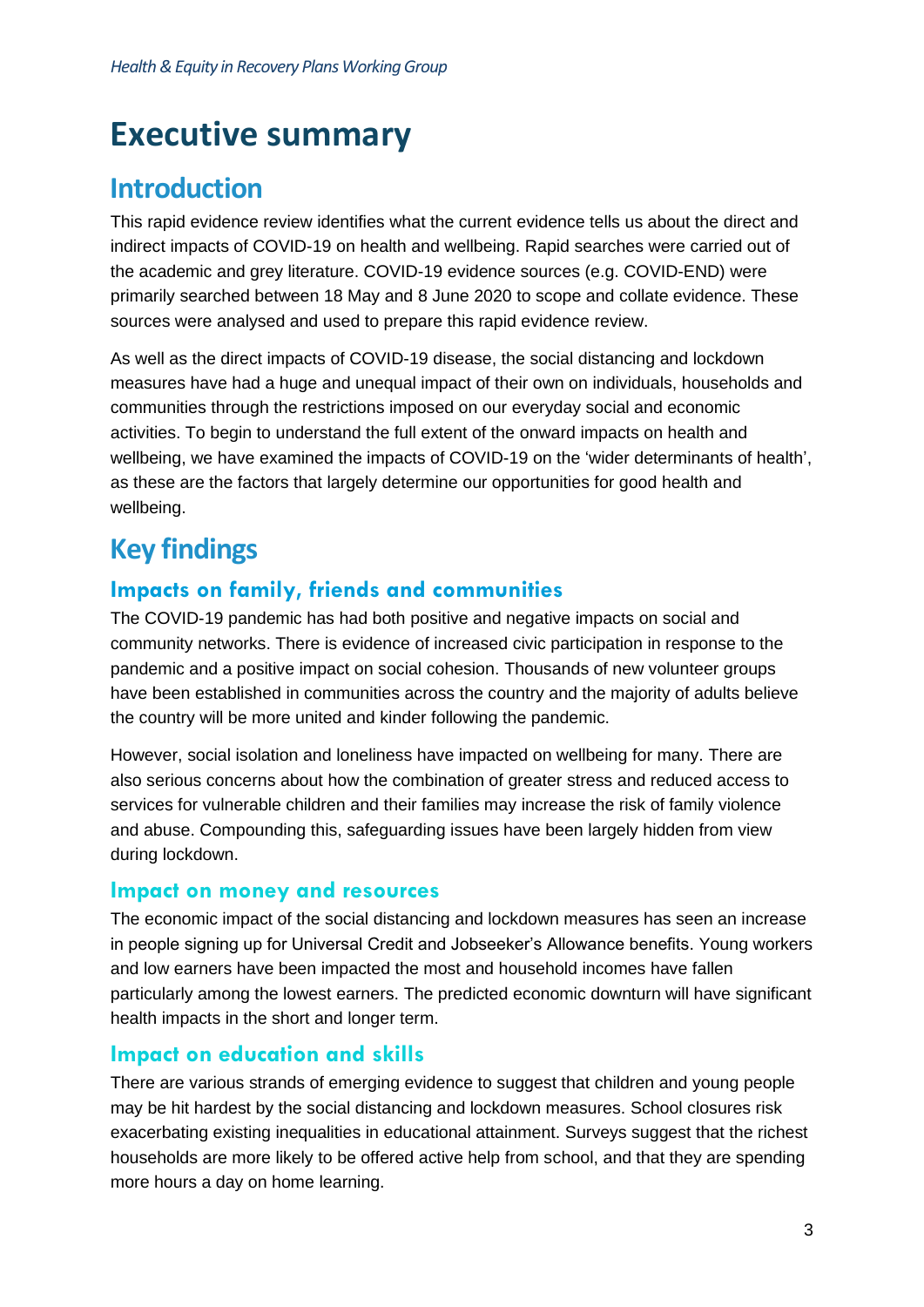#### **Impact on our surroundings**

People have spent far more time at home during lockdown which may play a role in exacerbating the health impacts of poor-quality housing. Further, an estimated 12% of households in England have had no access to a private or shared garden during lockdown. Although access to public parks is more evenly distributed, inequalities exist in access to good quality and safe public green space. Air was cleaner and healthier in early lockdown, but global emissions have since rebounded to close to 2019 levels.

#### **Impact on transport**

The impact on transport has been mixed. Falls in road journeys during the early period of lockdown have generally been short-lived and there are concerns about the lasting damage that may be done to public transport systems. A positive impact has been seen with more people cycling, but it remains to be seen whether the changes to cycling infrastructure will have a lasting impact.

#### **Impact on the food we eat**

Lockdown has exacerbated food insecurity and food need; particularly among children. The number of adults who are food insecure is estimated to have quadrupled. Food banks have experienced a rapid increase in demand but alongside this have experienced reduced volunteer numbers.

#### **Access to health and social care**

The COVID-19 pandemic has both disrupted and changed the delivery of NHS and social care services. Concerns have been raised about significant drops in A&E use and the health care needs of people with long-term conditions have been significantly impacted.

#### **Individual health behaviours**

The wider determinants of health both shape the distribution of, and trigger stress pathways associated with the adoption of unhealthy behaviours. Lockdown has impacted on these behaviours in different ways. People who were drinking alcohol the most often before lockdown are also the ones who are drinking alcohol more often and in greater quantities on a typical drinking day. People already drinking alcohol the least often have cut down in the greatest number. The impacts on smoking appear to be more positive, with smokers showing an increased motivation to quit and to stay smoke free during the pandemic.

Findings are less clear in relation to diet. Non-UK studies show decreased physical activity and increased eating and snacking during lockdown. In England, physical activity behaviours among children and adults have been disrupted by lockdown. Although some groups have continued to be physically active, groups that were least active before lockdown are finding it harder.

### **Health and wellbeing outcomes**

#### **General and physical health**

It is expected that long-term conditions will have worsened for many people over the course of lockdown and there are particular concerns about the impact of delayed cancer diagnoses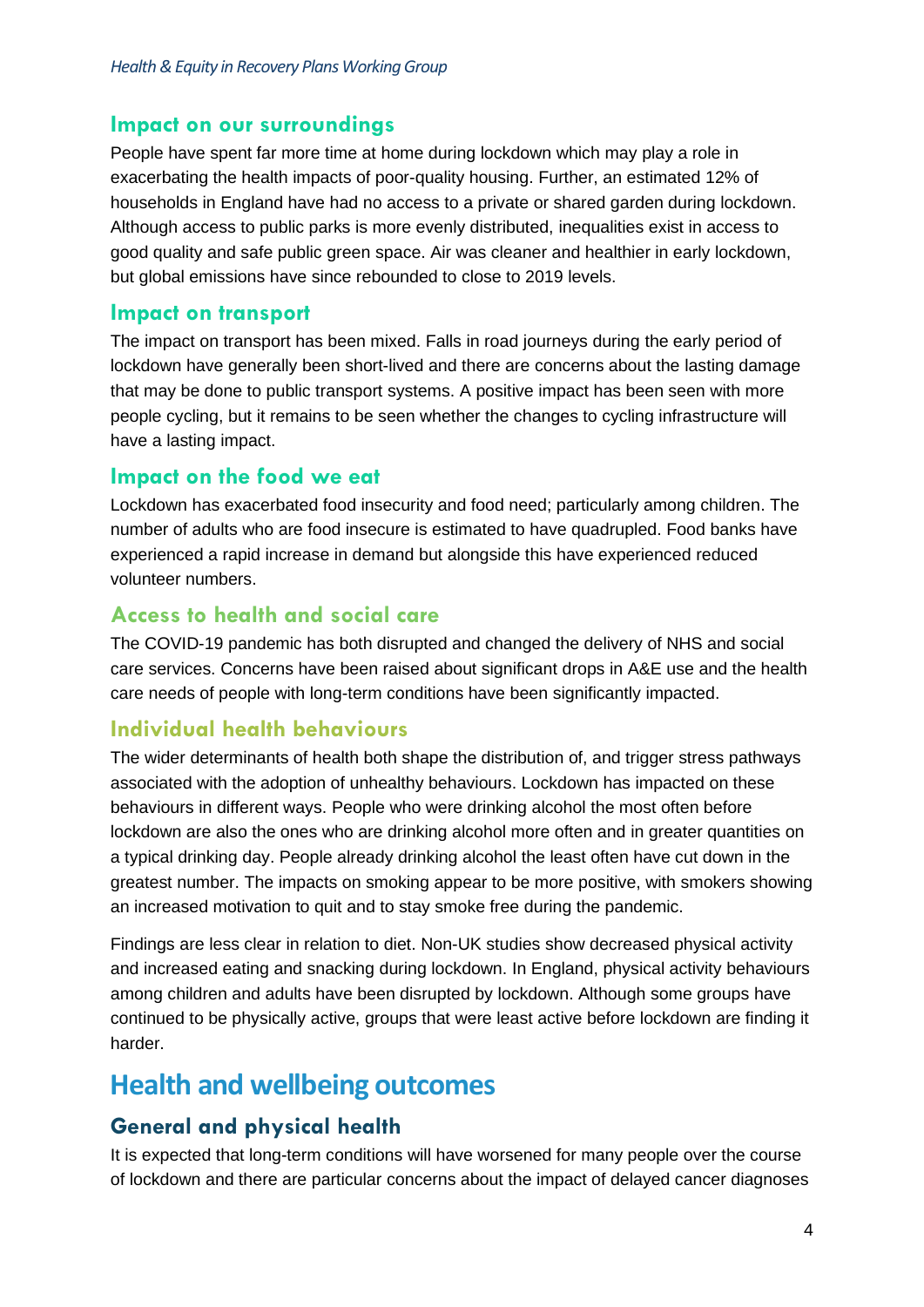and the knock-on effects as NHS services are resumed. There is also increasing evidence that people who experience mild to moderate COVID-19 disease may experience a prolonged illness with frequent relapses.

#### **Mental health and wellbeing**

Experience from previous pandemics and economic shocks suggests that mental ill health will increase widely during the pandemic, although the scale is difficult to predict. A range of factors may be drivers of poor mental health, including those directly related to COVID-19 (e.g. more generally or because of the loss of family and friends to COVID-19) and those indirectly related through the effects of the social distancing and lockdown measures (e.g. through social isolation or because of financial insecurity).

### **Conclusions**

The impacts of COVID-19 have not been felt equally – the pandemic has both exposed and exacerbated longstanding inequalities in society. As we move from the response phase into recovery, the direct and wider impacts of the pandemic on individuals, households and communities will influence their capacity to recover. By providing a summary of what the evidence tells us about the direct and indirect impacts of COVID-19 on health and wellbeing, this review aims to assist with the development of priorities and mitigating actions to support recovery.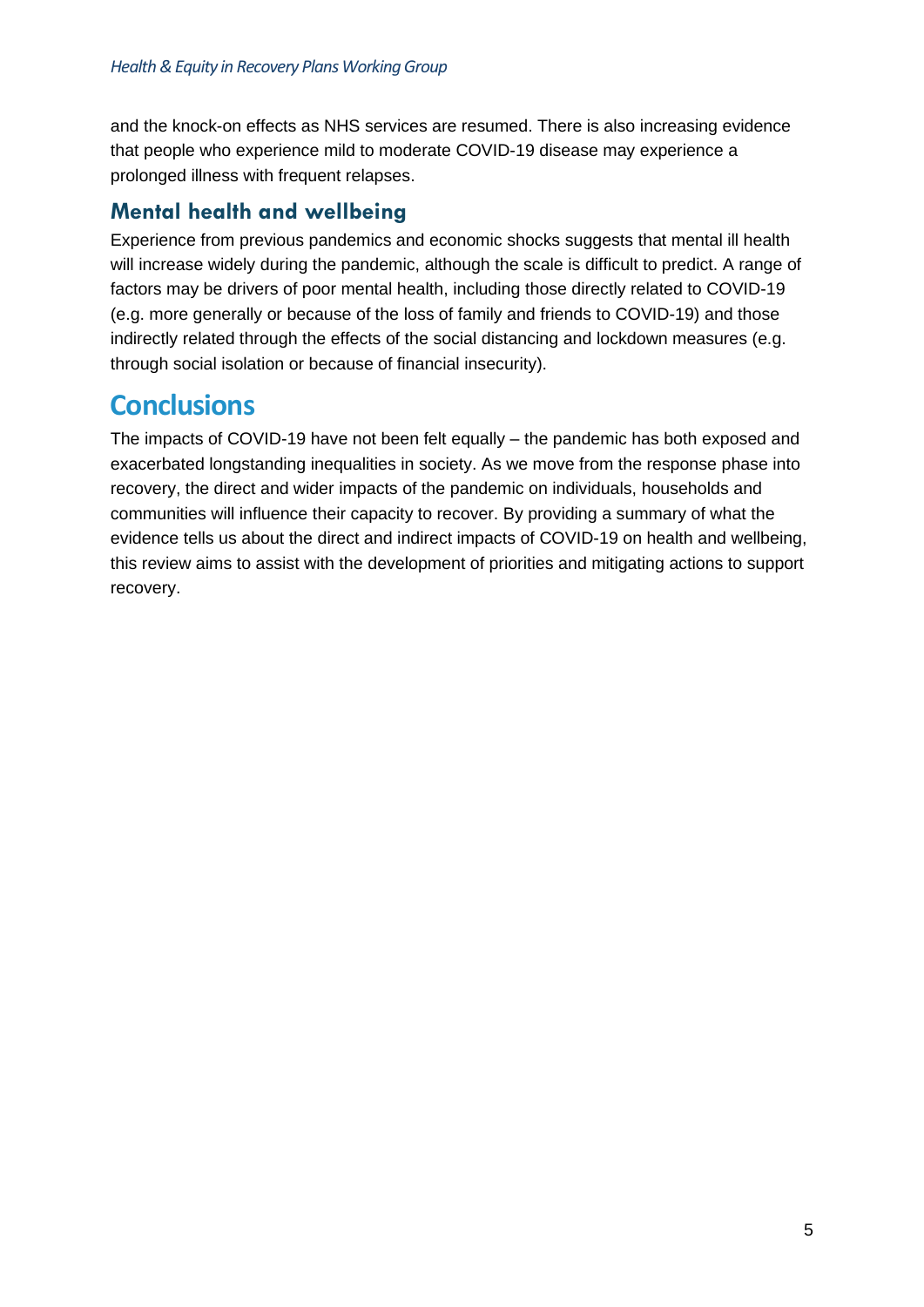# <span id="page-6-0"></span>**Introduction**

Governments around the world have introduced social distancing and lockdown measures to control the spread of COVID-19. While these have been effective in reducing COVID-19 infections, the control measures have had a huge impact of their own on individuals, households and communities through the restrictions imposed on our everyday social and economic activities.

The impacts of COVID-19 have also not been felt equally. Neither the direct burden of the disease nor the indirect effects of the control measures are evenly spread across the population, with the greatest impacts falling on the least privileged in society [\(1,](#page-32-1) [2\)](#page-32-2). As we move from the response phase into recovery, the direct and wider impacts of the pandemic on individuals, households and communities will influence their capacity to recover. An understanding of these impacts is therefore required to develop priorities and mitigating actions to support recovery.

#### **Purpose of this review**

The health and wellbeing impacts of COVID-19 have been characterised as following a series of overlapping waves (as shown in Figure 1). The first wave is the immediate health impact and disease burden of COVID-19. This is followed by a second and third wave of urgent non-COVID conditions and patients with exacerbated chronic disease, respectively, arising from the disruption to health and care services. In a fourth wave, we see the burden that arises from the impact of the COVID-19 control measures on the wider determinants of health.



Figure 1. Expected COVID-19 burden of disease over time (credited to Tseng, Victor [@VectorSting])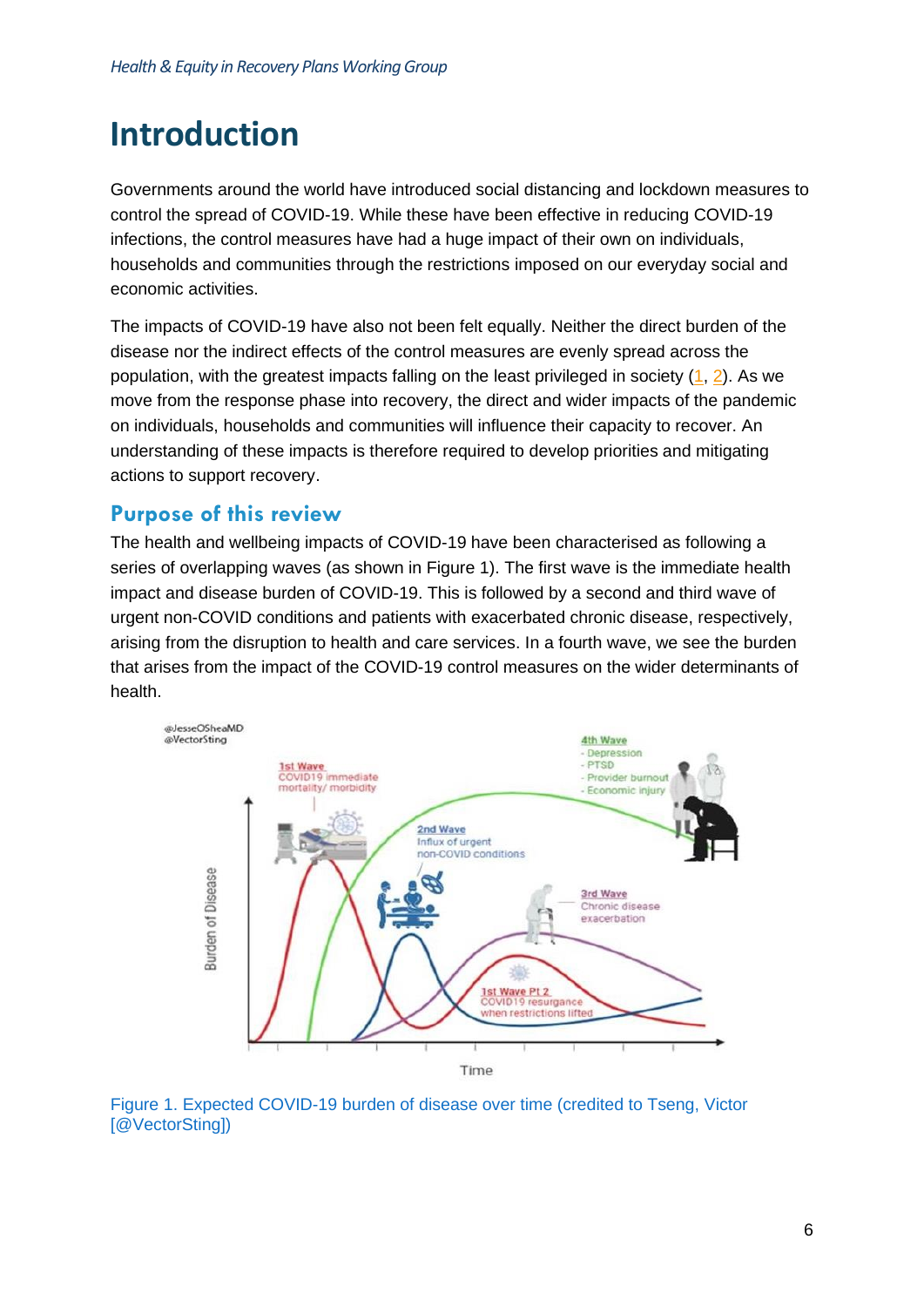This review considers both the direct and indirect impacts of the COVID-19 pandemic. First, we discuss the direct health and wellbeing impacts associated with the disease itself (wave 1). Second, we examine the impacts of the COVID-19 control measures on the wider determinants of health and wellbeing (the factors that drive wave 4). Third, we consider what is known at this stage about the indirect health and wellbeing impacts that may arise in the medium to longer term, drawing on what we know about the health and wellbeing impacts of other pandemics and crises (waves 2, 3 and 4).

#### **Methodology**

Rapid searches were carried out of the academic and grey literature. COVID-19 evidence sources (e.g. COVID-END) were primarily searched between 18 May and 8 June 2020 to scope and collate evidence. These sources were analysed and used to prepare this rapid evidence review.

This rapid evidence review has been carried out at pace and the evidence presented in this review should not be viewed as final or exhaustive.

#### Characterisation of indirect impacts

This rapid evidence review draws on health impact assessment (HIA) terminology to describe the evidence available for the collated health and wellbeing impacts of the COVID-19 control measures. We use the following descriptors in the summary tables presented in Section 3 of the report as follows:

#### **Type of impact:**

| <b>Positive</b> | Impacts that are considered to improve health and/or wellbeing status or<br>that provide an opportunity to do so. |
|-----------------|-------------------------------------------------------------------------------------------------------------------|
| <b>Negative</b> | Impacts that are considered to have a detrimental impact on health and/or<br>wellbeing.                           |
| Unclear         | The outcome of the impact cannot be determined at this stage.                                                     |

#### **Likelihood of impact:**

| <b>Definite</b>    | Strong direct evidence (e.g. from a range of sources) or direct evidence from<br>official statistics.                      |
|--------------------|----------------------------------------------------------------------------------------------------------------------------|
| <b>Probable</b>    | Good direct evidence to support the impact (e.g. from primary research<br>studies or representative cross-sectional study) |
| <b>Possible</b>    | Direct evidence to support the impact but drawn from limited source(s) (e.g.<br>news articles, blogs or commentaries).     |
| <b>Speculative</b> | No direct evidence but issue raised or reported as a potential impact.                                                     |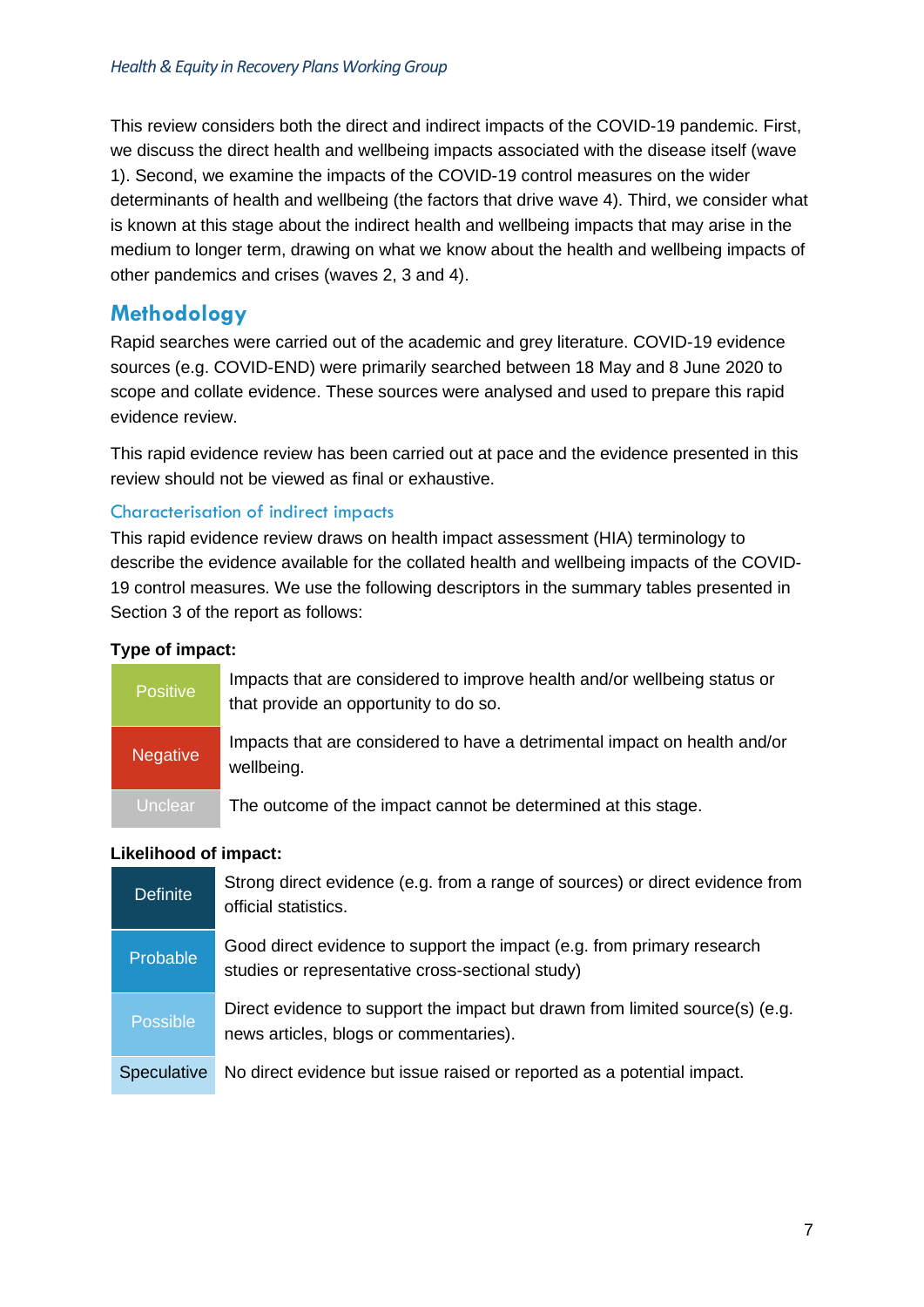# <span id="page-8-0"></span>**Direct health impacts of COVID-19 infection**

#### **COVID-19 illness**

Anywhere between 25% to 80% of people with COVID-19 are asymptomatic and unaware that they have coronavirus. The World Health Organization (WHO) [\(3\)](#page-32-3) report that while most people with COVID-19 develop only mild (40%) or moderate (40%) disease, approximately 15% develop severe disease that requires oxygen support, and 5% have critical disease with complications such as respiratory failure, acute respiratory distress syndrome, sepsis and septic shock, thromboembolism, and/or multiorgan failure, including acute kidney injury and cardiac injury. A BMJ blog reports that there is growing evidence of a number of people who have had mild to moderate COVID-19 disease experiencing a prolonged and relapsing course of illness [\(4\)](#page-32-4). Children and infants typically experience mild illness. However, a small number of children have been identified who have developed a significant systemic inflammatory response following COVID-19 infection [\(5,](#page-32-5) [6\)](#page-32-6).

#### **COVID-19 severe disease and death**

WHO report that older age, smoking and underlying long-term conditions (such as diabetes, hypertension, cardiac disease, chronic lung disease and cancer) have been reported as risk factors for severe disease and death [\(3\)](#page-32-3). At all ages, COVID-19 related hospitalisation in England and intensive care admissions have been higher among men [\(7\)](#page-32-7). A quarter (25%) of critical care patients with COVID-19 are from the most socioeconomically deprived fifth of areas and 15% are from the least deprived  $(8)$ . Many of those who leave hospital following treatment for COVID-19 severe disease will need aftercare and ongoing support.

Public Health England (PHE) report that male sex and increasing age are known risk factors for death  $(9)$ . In England, the majority of excess deaths<sup>1</sup> (75%) have occurred in people aged 75 years and over. Further analysis by PHE  $(9)$  shows that there are regional inequalities in deaths from COVID-19. Deaths rates from COVID-19 have been highest in London, the North West, the West Midlands and the North East. In the North West, there have been 1.7 times as many deaths as in the same period in 2019. Rose et al.  $(10)$  report that ethnic and socioeconomic inequalities play a large role in explaining regional variations in the impact of COIVD-19. Their research [\(11\)](#page-32-11) has found that local authorities with a greater proportion of residents from ethnic minority backgrounds have higher rates of death from COVID-19, as did places with a greater proportion of residents experiencing deprivation relating to low income.

The PHE analysis  $(9)$  also shows that death rates are higher than expected among Black and Asian ethnic groups compared to White ethnic groups  $(9)$ . Among males, deaths were 4 times higher in Black males, 3 times higher in Asian males and 2 times higher in White males. Among females, deaths were 3 times higher than expected in Black, Mixed and Other

 $1$  Excess deaths = a measure of the additional deaths within a given period, compared to the number that would usually be expected.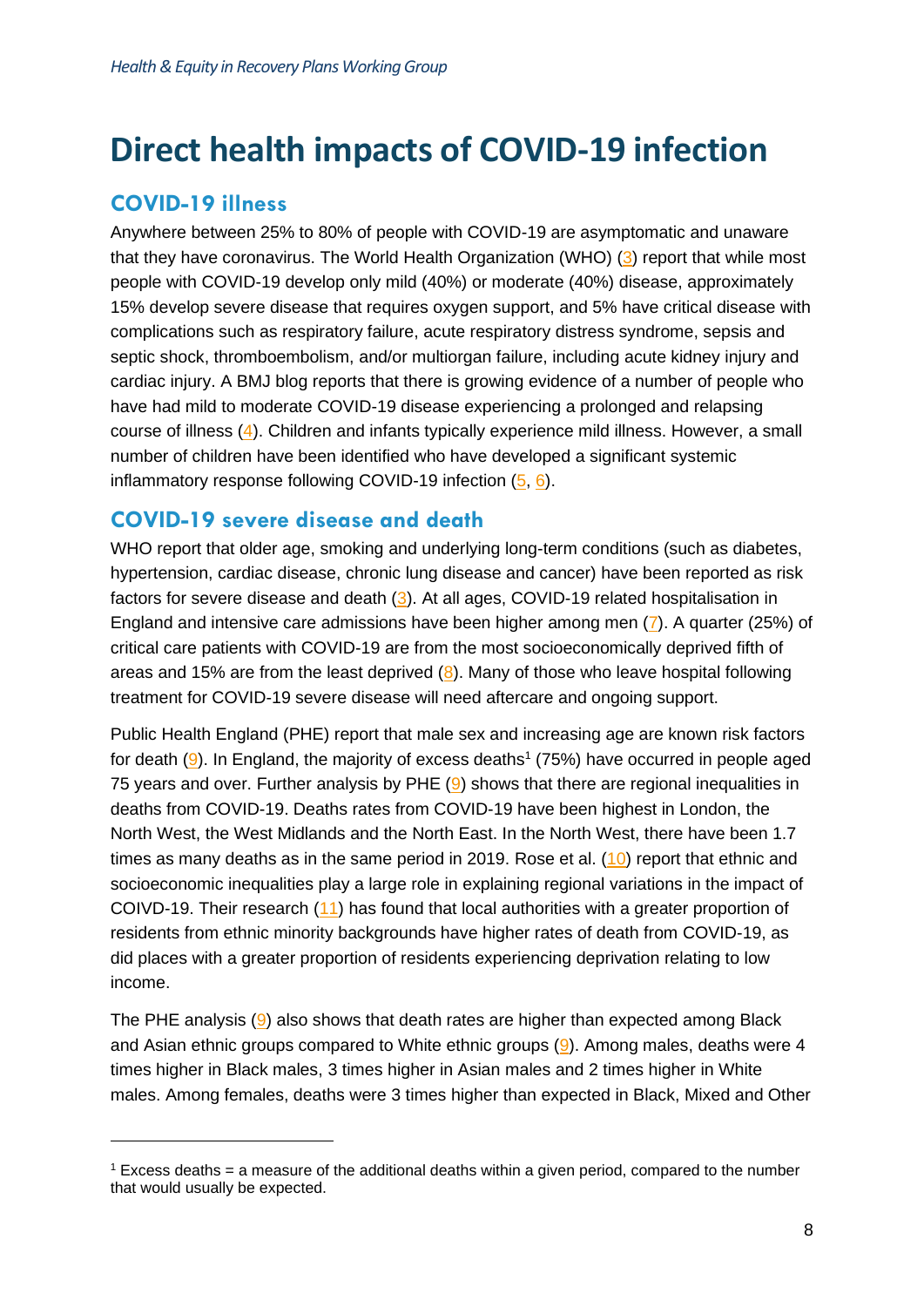females, and 2 times higher in Asian and White females. Death rates from COVID-19 in the most deprived areas are more than double the least deprived areas [\(9\)](#page-32-9). The PHE analysis shows that there is greater inequality in death rates from COVID-19 than among deaths from all causes.

#### **Neuropsychiatric consequences of COVID-19**

Rogers et al [\(12\)](#page-32-12) report that if COVID-19 follows a similar course to previous coronavirus epidemics, most people should recover without experiencing a COVID-related mental disorder as a sequelae of brain damage or infection. However, WHO report that COVID-19 is associated with mental and neurological manifestations and that anxiety and depression appear to be common among people hospitalised for COVID-19 [\(3\)](#page-32-3).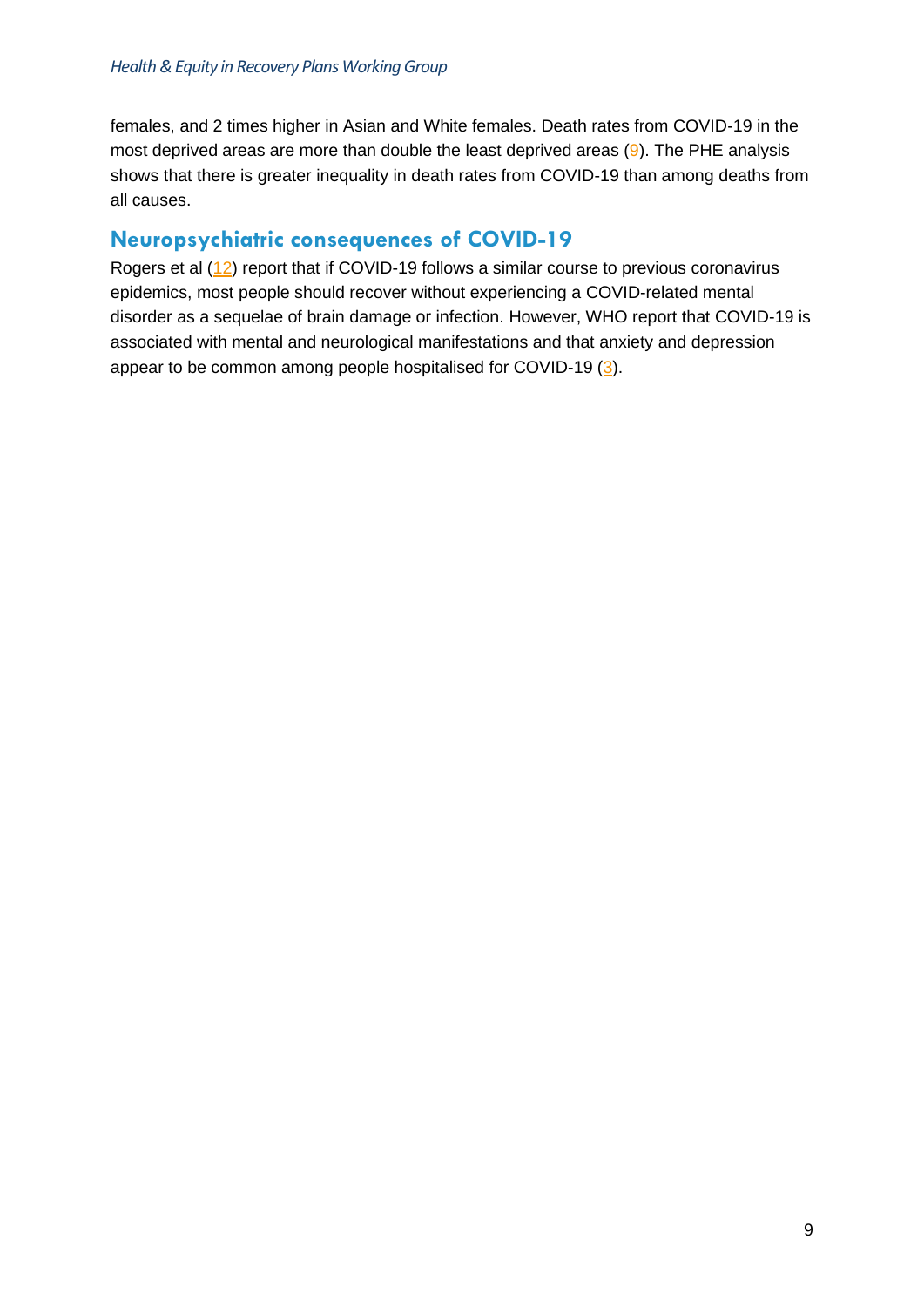# <span id="page-10-0"></span>**Impact of the COVID-19 control measures on the wider determinants of health**

Health and wellbeing are largely determined by the complex interaction of individual characteristics, health behaviours and the social, economic and physical (built and natural) environment. Taken together, these are known as the 'wider determinants of health' (Figure 2).



#### Figure 2. The Dahlgren-Whitehead 'rainbow model' of the determinants of health

Measures taken to control the spread of coronavirus (including the social distancing and lockdown measures, school closures and the cancellation or delay of routine healthcare) have had wide ranging impacts on a number of these wider determinants, including education, household incomes, job security and social contact. The control measures have therefore had their own important consequences for people's ability to lead healthy lives, in addition to the direct impacts of the disease itself on health and wellbeing.

This section examines the impacts of these control measures through their influence on the wider determinants of health, grouped under five domains: **social factors** (impacts on friends, families and communities); **economic factors** (impacts on money, resources and education); **environmental factors** (impacts on our surroundings, transport and the food we eat); **access to health and social care**; and **individual health behaviours**.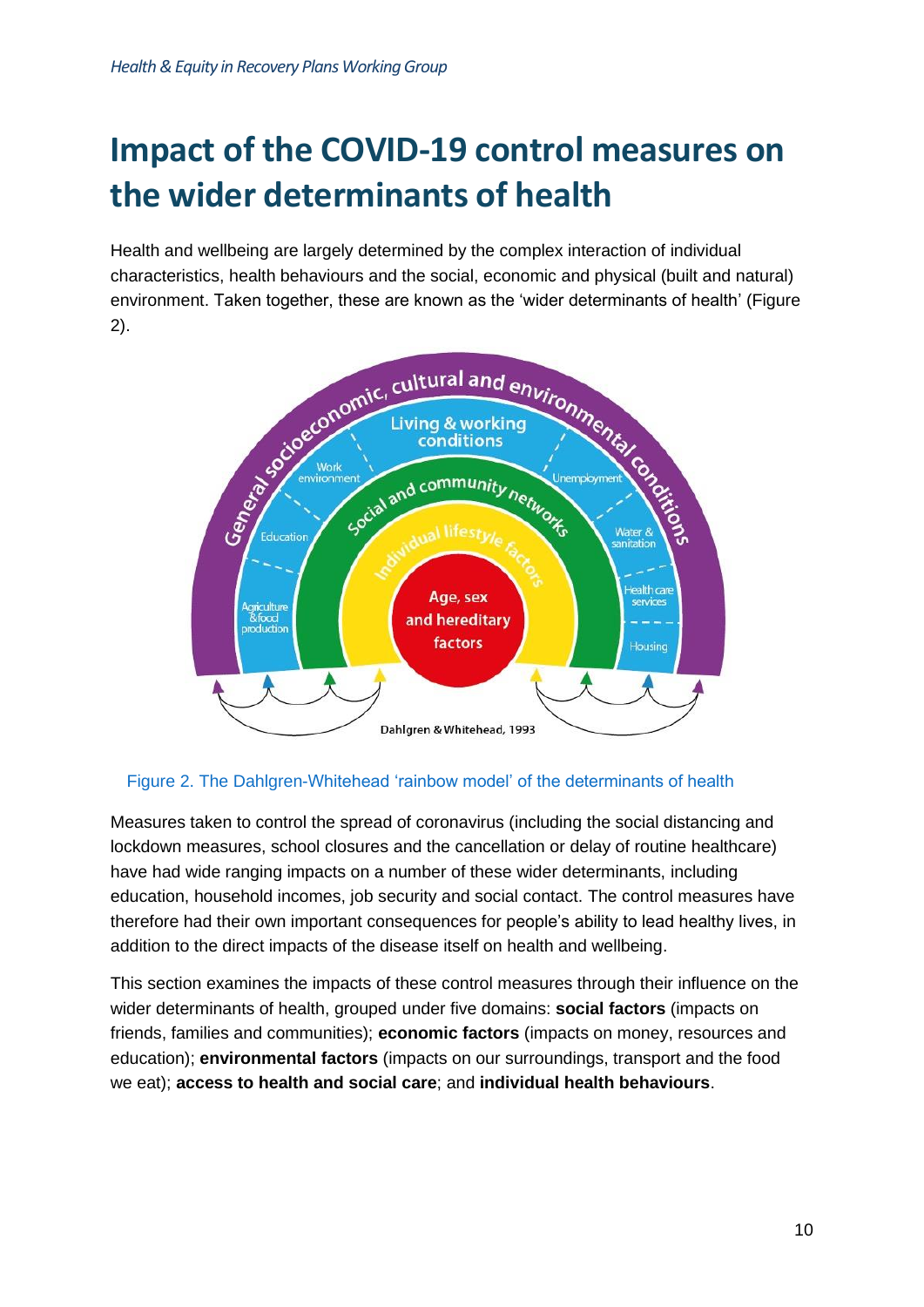### **Social factors: impacts on friends, families and communities**

Social and community networks can have a significant impact on health, and community life is essential for health and wellbeing. The following table summarises the key impacts of COVID-19 on the social determinants of health and wellbeing based on a rapid and limited review of the currently available evidence.

<span id="page-11-0"></span>

| <b>Impact</b>                             | <b>Type of</b><br>impact | <b>Likelihood</b><br>of impact | <b>Findings</b>                                                                                                                                                                                                                                                                                                                                 |
|-------------------------------------------|--------------------------|--------------------------------|-------------------------------------------------------------------------------------------------------------------------------------------------------------------------------------------------------------------------------------------------------------------------------------------------------------------------------------------------|
| Civic participation                       | Positive                 | <b>Definite</b>                | Thousands of new volunteer groups established (13). Voluntary sector infrastructure report<br>receiving many offers of help.                                                                                                                                                                                                                    |
| Social cohesion                           | <b>Positive</b>          | Possible                       | Majority of adults believe that the country will be more united and kinder once we have<br>recovered from the pandemic $(14, 15)$ .                                                                                                                                                                                                             |
| Social isolation and<br><b>loneliness</b> | <b>Negative</b>          | Probable                       | Wellbeing has been affected by the lockdown measures $(16)$ . Young adults, women, people<br>with lower education or income, the economically inactive, people living alone, and urban<br>residents most at risk of being lonely $(17)$ . Adults with disabilities are also identified as a group<br>at particular risk of loneliness (18, 19). |
| Family violence and<br>abuse              | <b>Negative</b>          | Probable                       | Domestic and family violence increases following disasters (20, 21). Calls to domestic abuse<br>helplines have increased during lockdown (22).                                                                                                                                                                                                  |
| Social disorder                           | Unclear                  | Unclear                        | Robbery and serious assaults lower than in the same period in 2019 (23). However, risk of<br>criminal gangs recruiting young people out of school possibly increased $(24)$ .                                                                                                                                                                   |
| Hidden<br>safeguarding issues             | <b>Negative</b>          | Probable                       | Access to the safety net of support and supervision of professionals is reduced $(25)$ . Vulnerable<br>children and families are likely to be missing out on vital support $(26-28)$ .                                                                                                                                                          |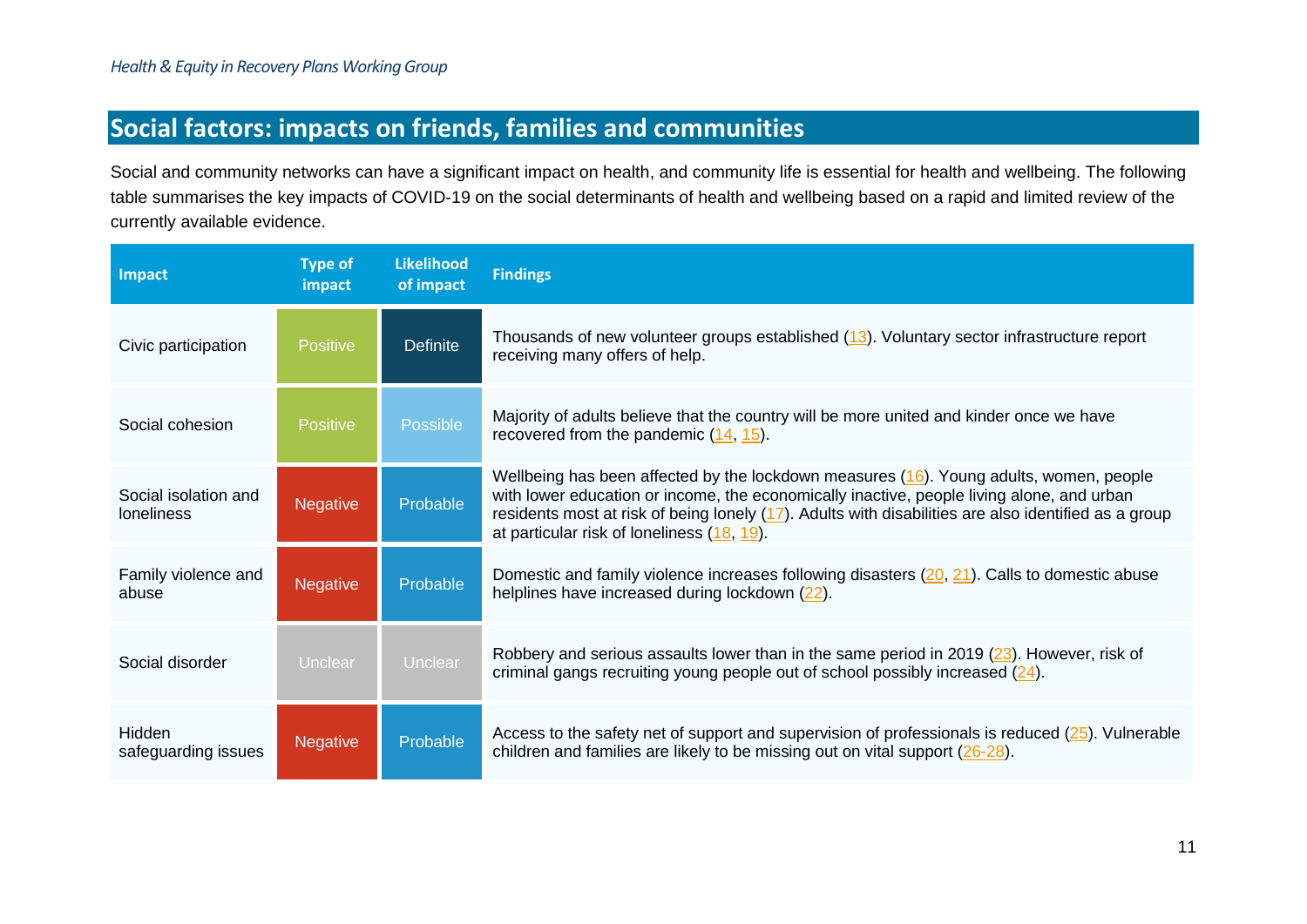#### **Civic participation**

Since the outbreak of COVID-19, many people have come forward to volunteer, both formally and informally [\(13\)](#page-32-20). More than 750,000 volunteers have signed up to the NHS Volunteer Responders and volunteer centres, and local voluntary sector infrastructure report being overwhelmed by offers of help. ONS weekly research into the social impacts [\(14\)](#page-32-21) found early in the lockdown that:

- 64% said other local community members would support them if they needed help during the pandemic;
- 78% thought people are doing more to help others since the pandemic;
- 63% had checked in on neighbours who might need help at least once in the last seven days;
- 38% had gone shopping or done other tasks for neighbours.

The ONS weekly research shows that feelings of community have continued to be high as the stay at home restrictions have been eased [\(29\)](#page-33-4).

#### **Social cohesion**

There has been the sense that "neighbours are connecting and looking out for each other more than usual" [\(13\)](#page-32-20). The ONS weekly survey showed that 57% of adults believe that Great Britain will be more united and 67% believe it will be kinder once we have recovered from the coronavirus pandemic [\(14\)](#page-32-21). Polling carried out by ICM for the newly founded /Together campaign found that 60% of people who participated in the survey agreed that with the statement: "Overall, the public's response to the coronavirus crisis has shown the unity of our society more than its divides"  $(30)$ .

The All Party Parliamentary Group on Social Integration also reported that the response in communities had demonstrated the importance of the 'old-fashioned' ways of communicating (e.g. letters, telephone and knocking on the door) to ensure that no one is excluded [\(15\)](#page-32-22).

#### **Social isolation and loneliness**

During the first month of lockdown, the equivalent of 7.4 million people (14.3% of the entire UK population) said their wellbeing was affected through feeling lonely (termed "lockdown loneliness<sup>"2</sup> in the Office for National Statistics [ONS] analysis) [\(16\)](#page-32-23). However, the ONS analysis suggests that "chronic loneliness"<sup>3</sup> does not seem to have changed significantly as a result of lockdown. Bu et al. [\(17\)](#page-32-24) examined risk factors for loneliness, finding them to be similar before and during the pandemic. Young adults, women, people with lower education or income, the economically inactive, people living alone, and urban residents were most at risk of being lonely.

<sup>&</sup>lt;sup>2</sup> A measure of the percentage of those who said their well-being had been affected through having felt lonely in the last seven days; this question was only asked to respondents who had already reported that their wellbeing had been affected in the past seven days and that they were "very" or "somewhat worried" about the effect of the coronavirus on their life.

<sup>&</sup>lt;sup>3</sup> A measure of the percentage of those who reported feeling lonely "often or always".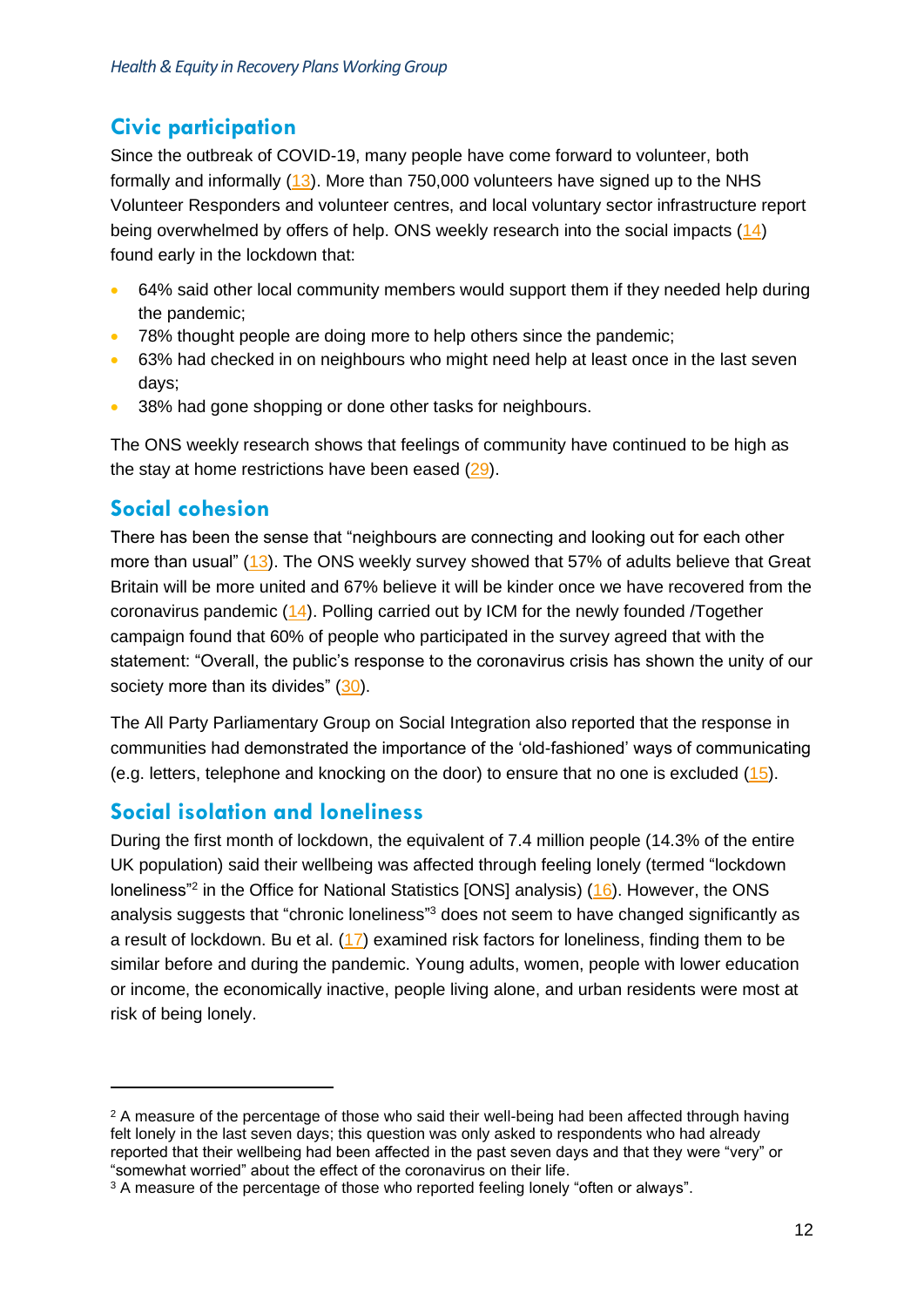ONS have also examined the way that the COVID-19 pandemic is impacting on loneliness in different groups  $(18, 19)$  $(18, 19)$ . In two reports looking at the impact on adults with disabilities<sup>4</sup>, it was found that they were significantly more likely than adults without disabilities to report spending too much time alone; 35% of adults with disabilities reported this compared to 20% of adults without disabilities [\(19\)](#page-32-26). Adults with disabilities also more frequently reported that their wellbeing had been affected through feeling lonely in the last seven days (49%) in May 2020 compared with April 2020 (30%) and they were more likely to report this concern than adults without disabilities (29%) [\(18\)](#page-32-25).

More than 2.2 million people ('clinically extremely vulnerable' individuals) were advised by the government to shield during the pandemic. The ONS Shielding Behavioural Survey found that in the overall sample, 61% reported no difference in their mental health and well-being [\(31\)](#page-33-6). However, among individuals aged under 50 years and aged between 50–59 years, almost half report worsening mental health (46% and 45% respectively) compared with 26% and 23% of those aged 70–74 years and aged over 75 years respectively. In relation to their physical health, 20% of individuals reported being unable to access certain types of care and a further 10% were unable to access any care since being advised to shield. 20% stated that their existing health condition had got worse.

#### **Family violence and abuse**

Internationally, research has shown that domestic and family violence increases following a disaster [\(20,](#page-32-27) [21\)](#page-32-28). Greater "toxic stress" among families who are already dealing with adversity may increase the risk of neglect and domestic violence [\(32\)](#page-33-7).

A 60% increase in emergency calls from women subjected to violence by an intimate partner has been reported in European member states [\(33\)](#page-33-8). Evidence provided to the Home Affairs Select Committee [\(22\)](#page-33-9) shows that the UK has also seen a surge in reported violence against women.

Calls to the UK National Domestic Abuse Helpline have risen compared to the average, to an average weekly increase of 66% [\(22\)](#page-33-9). Further, figures presented in the Home Affair Select Committee report indicate that at least 14 women and two children were killed in suspected domestic abuse incidents in the first three weeks of lockdown [\(22\)](#page-33-9). This is the largest number of killings in a three-week period for 11 years and more than double the average rate.

#### **Social disorder**

A report by the Children's Commissioner for England (24) states that there is a "real risk" of criminal gangs recruiting young people out of school during the lockdown. However, as part of a BBC news report it has been speculated that the control measures could help teenagers caught up in drug violence turn their lives around  $(23)$ . This reporting was linked to provisional figures for England and Wales from the National Crime Agency, that show for the four weeks to 12 April, robbery and serious assaults were down by 27% and burglary was

<sup>4</sup>Participants who self-reported a long-standing illness, condition or impairment that reduces their ability to carry out day-to-day activities.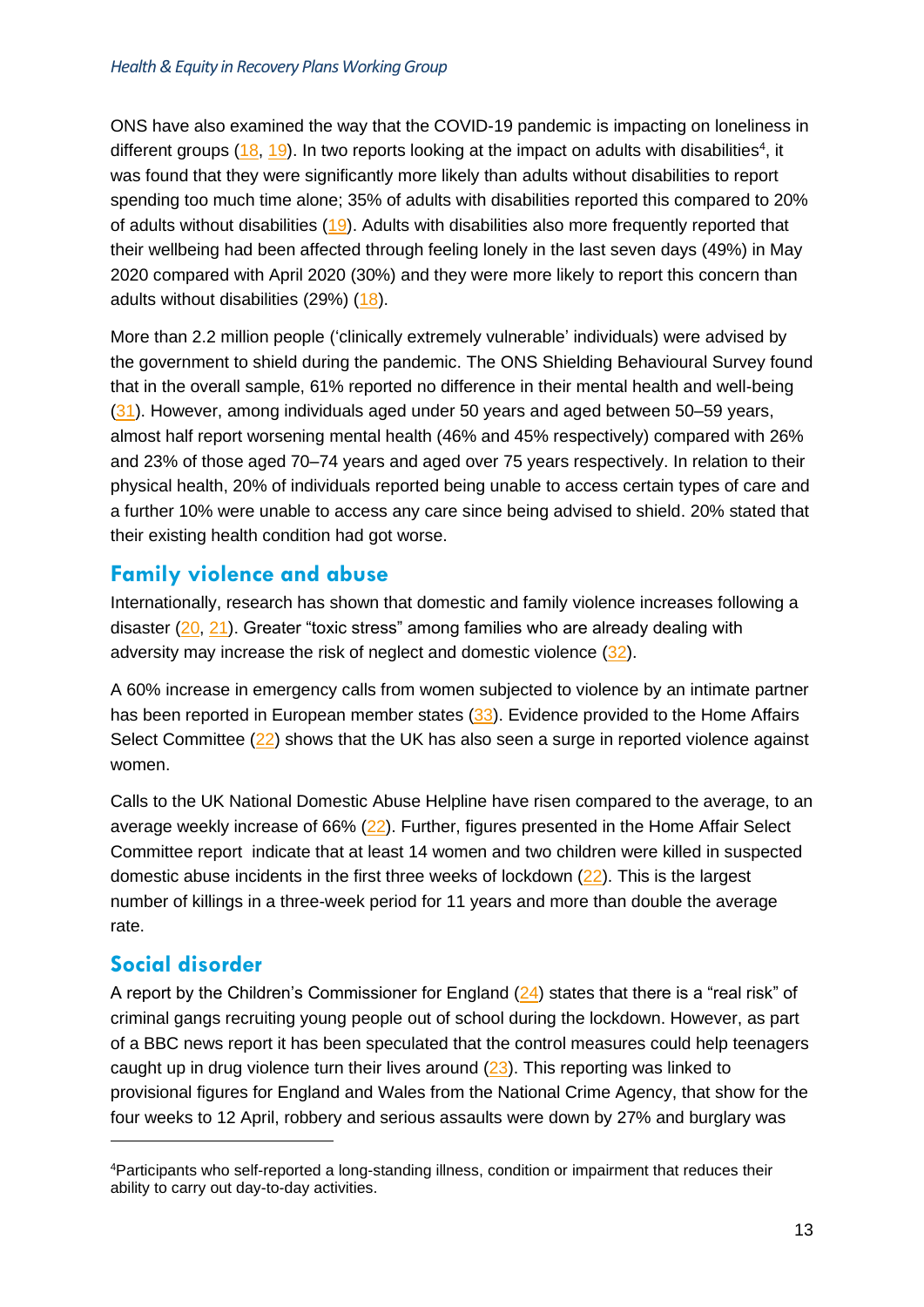down by 37% compared to the same period in 2019. Leading to the suggestion that crime gangs and dealers had been "forced on to the back foot" by the pandemic. However, ongoing research by the National Centre for Gangs Research suggests that county lines drug gangs are finding new ways of doing business, and that grooming and recruitment may have shifted online [\(34,](#page-33-11) [35\)](#page-33-12).

#### **Hidden safeguarding issues**

There are concerns that child abuse may be going unreported during lockdown. For children already living in difficult circumstances, access to the safety net of support and supervision of professionals from schools, health and social care is reduced by lockdown and school closures [\(25\)](#page-33-13). A survey by the NSPCC found that a quarter of British adults would not know where to seek help if they thought a child was being hurt or neglected [\(36\)](#page-33-14).

In response to the Children's Commissioner Report  $(24)$ , the Local Government Association (LGA) has raised concerns that vulnerable children are missing out on vital support during the COVID-19 crisis, warning that some councils are seeing up to a 50% decline in referrals of children to social care [\(26\)](#page-33-15). Research by the Early Intervention Foundation with heads of early intervention and help services, head teachers and practitioners highlights the biggest challenges may be yet to come  $(27, 28)$  $(27, 28)$ . There was a widespread assumption among the participants that there would be a significant spike in early help and social care referrals once the social distancing and lockdown measures are eased.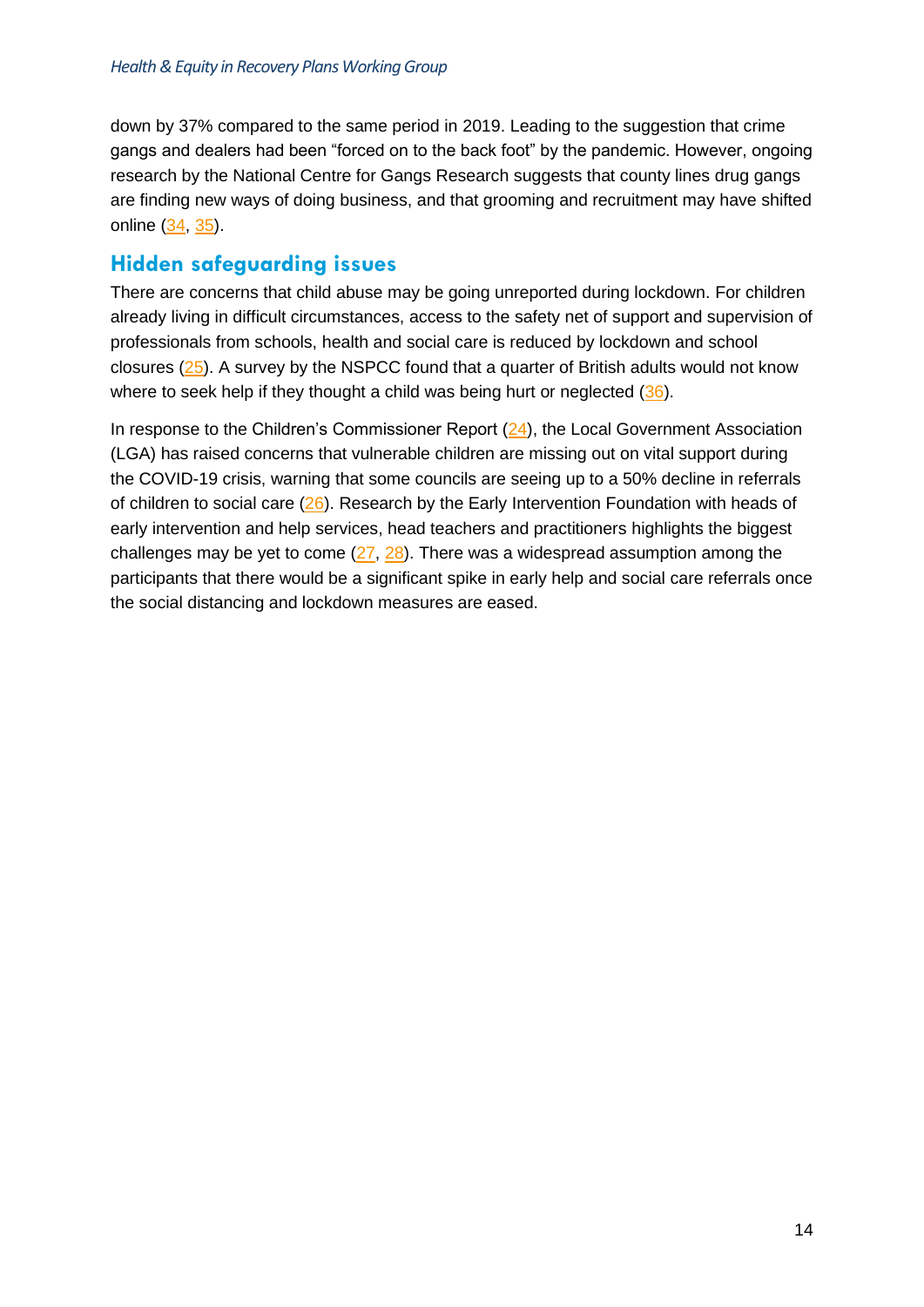## **Economic factors: impacts on money, resources and education**

Economic hardship is highly correlated with poor health. Increased levels of education are strongly and significantly related to improved health. The following table summarises the key impacts of COVID-19 on the economic determinants of health and wellbeing based on a rapid and limited review of the currently available evidence.

<span id="page-15-0"></span>

| Impact                          | <b>Type of</b><br>impact | <b>Likelihood of</b><br>impact | <b>Findings</b>                                                                                                                                                                                                                                        |
|---------------------------------|--------------------------|--------------------------------|--------------------------------------------------------------------------------------------------------------------------------------------------------------------------------------------------------------------------------------------------------|
| Educational<br>attainment       | <b>Negative</b>          | <b>Possible</b>                | Inequalities in home learning activities and time spent on learning have implications for<br>educational attainment $(37-39)$ . Inequalities in access to electronic devices for home learning<br>$(38)$ .                                             |
| Job security and<br>opportunity | <b>Negative</b>          | <b>Definite</b>                | Increase in people signing up for Universal Credit and Jobseeker's Allowance benefits (40).<br>Young workers and low earners have been impacted the most (41). Unemployment is<br>predicted to reach just under 10% in the final quarter of 2020 (42). |
| Household incomes               | <b>Negative</b>          | <b>Definite</b>                | Household incomes have fallen particularly among the lowest earners, with severe losses for<br>single parents $(41)$ . The pay of the youngest and oldest workers has been affected the most<br>$(41)$ .                                               |
| Work environment                | <b>Unclear</b>           | <b>Unclear</b>                 | Inequalities in the ability to and accessibility of working from home $(43)$ .                                                                                                                                                                         |
| Predicted economic<br>impact    | <b>Negative</b>          | Probable                       | Predicted economic downturn will have significant health impacts in the short and longer<br>term $(44)$ .                                                                                                                                              |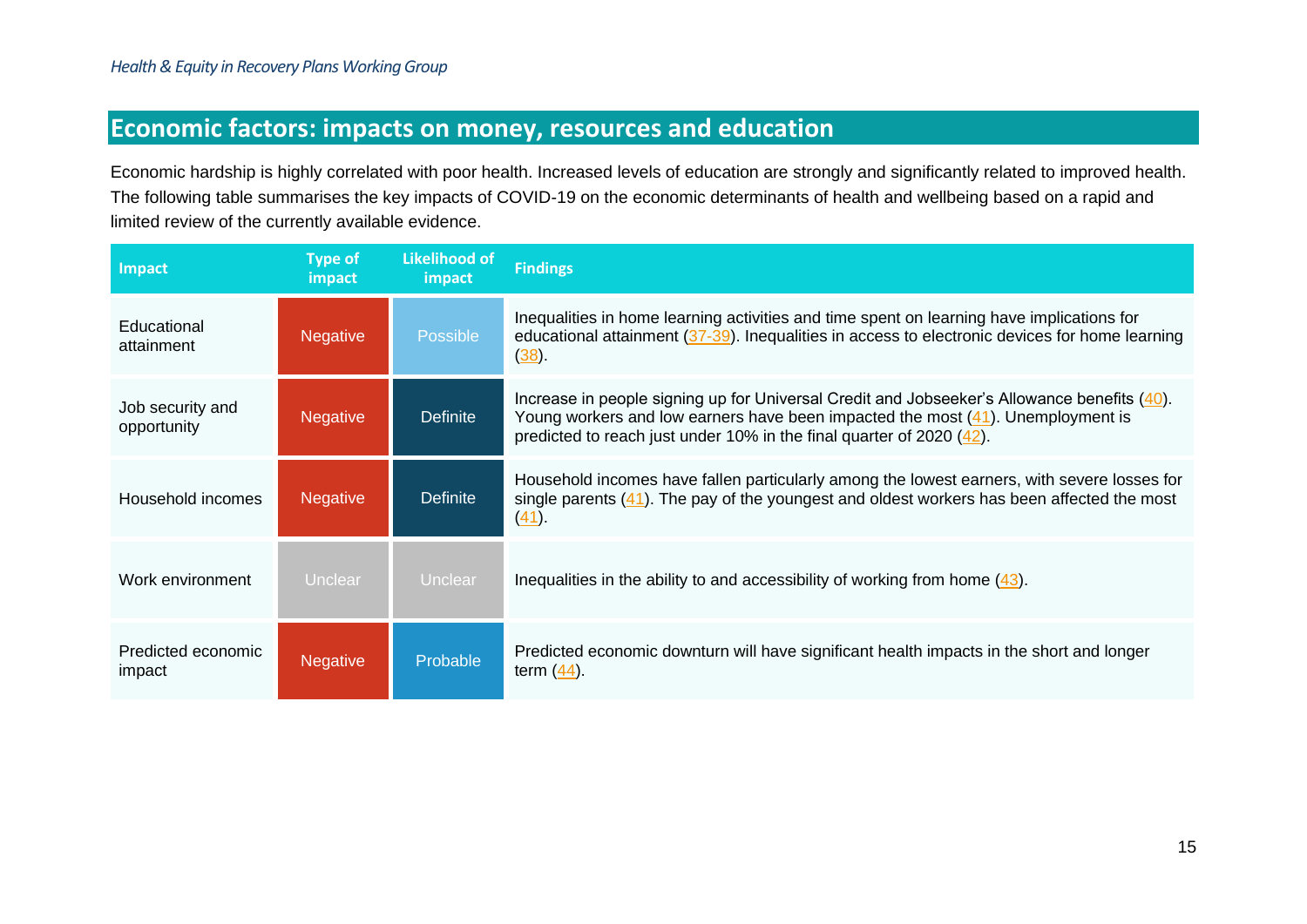#### **Education**

Various strands of emerging evidence suggest that children and young people may be hit hardest by the measures taken to control the spread of the virus. The closure of schools may widen existing inequalities in educational achievement [\(45\)](#page-33-23).

Surveys undertaken by the Institute for Fiscal Studies [\(37\)](#page-33-24), the Sutton Trust [\(38\)](#page-33-25) and National Foundation for Educational Research (NFER) [\(39\)](#page-33-26) all suggest that the impact of school closures will hit families in the least well-off households hardest. For example, the survey by the Institute for Fiscal Studies finds that 64% of secondary pupils in state schools from the richest households are being offered active help from schools, such as online teaching, compared with 47% from the poorest households [\(37\)](#page-33-24). Further, pupil engagement is lower in schools with the highest levels of deprivation  $(39)$ . Surveys also suggest that children from better-off families are spending more hours a day on home learning than those from poorer families [\(37,](#page-33-24) [38\)](#page-33-25). NFER found that teachers are concerned about the engagement of all their disadvantaged pupils, but in particular about low engagement from pupils with limited access to IT and/or a lack of study space at home [\(39\)](#page-33-26).

The Sutton Trust report [\(38\)](#page-33-25) also found that in the most deprived schools, 15% of teachers report that more than a third of their students would not have adequate access to an electronic device for learning from home, compared to only 2% in the most affluent state schools. Inequalities in support are also being reflected in the amount and quality of work received by teachers. Half (50%) of teachers in private schools report they are receiving more than three quarters of work back, compared with 27% in the most advantaged state schools, and just 8% in the most disadvantaged state schools.

#### **Job security and opportunity**

There was a 69% increase in the number of claims for Universal Credit and Jobseeker's Allowance between March and April, taking the level to over 2 million. [\(40\)](#page-33-27). According to the Resolution Foundation [\(46\)](#page-34-0), every single local authority has experienced an increase in the proportion of working-age residents claiming benefits primarily for the reason of being unemployed. The claimant count rise is strongly correlated with pre-pandemic claimant levels and the strength of local labour markets [\(46\)](#page-34-0).

Lockdown has increased the gender wage gap, as more women have lost their jobs than men. Of parents who were in paid work prior to lockdown, mothers have been one-and-a-half times more likely than fathers to have either lost their job or quit since the lockdown began [\(47\)](#page-34-1). Mothers are also more likely to have been furloughed. Women are about one third more likely than men to have worked in a sector that is now shut down (17% of women, compared to 13% of men) [\(47\)](#page-34-1).

Employees aged under 25 years are more likely to be affected by sector shut downs and low earners are more likely than high earners work in a sector that is now closed [\(41,](#page-33-28) [48,](#page-34-2) [49\)](#page-34-3). Job vacancies are down to 8% of what they were last year. The fall has been sharpest in the lowest paid jobs  $(50, 51)$  $(50, 51)$ .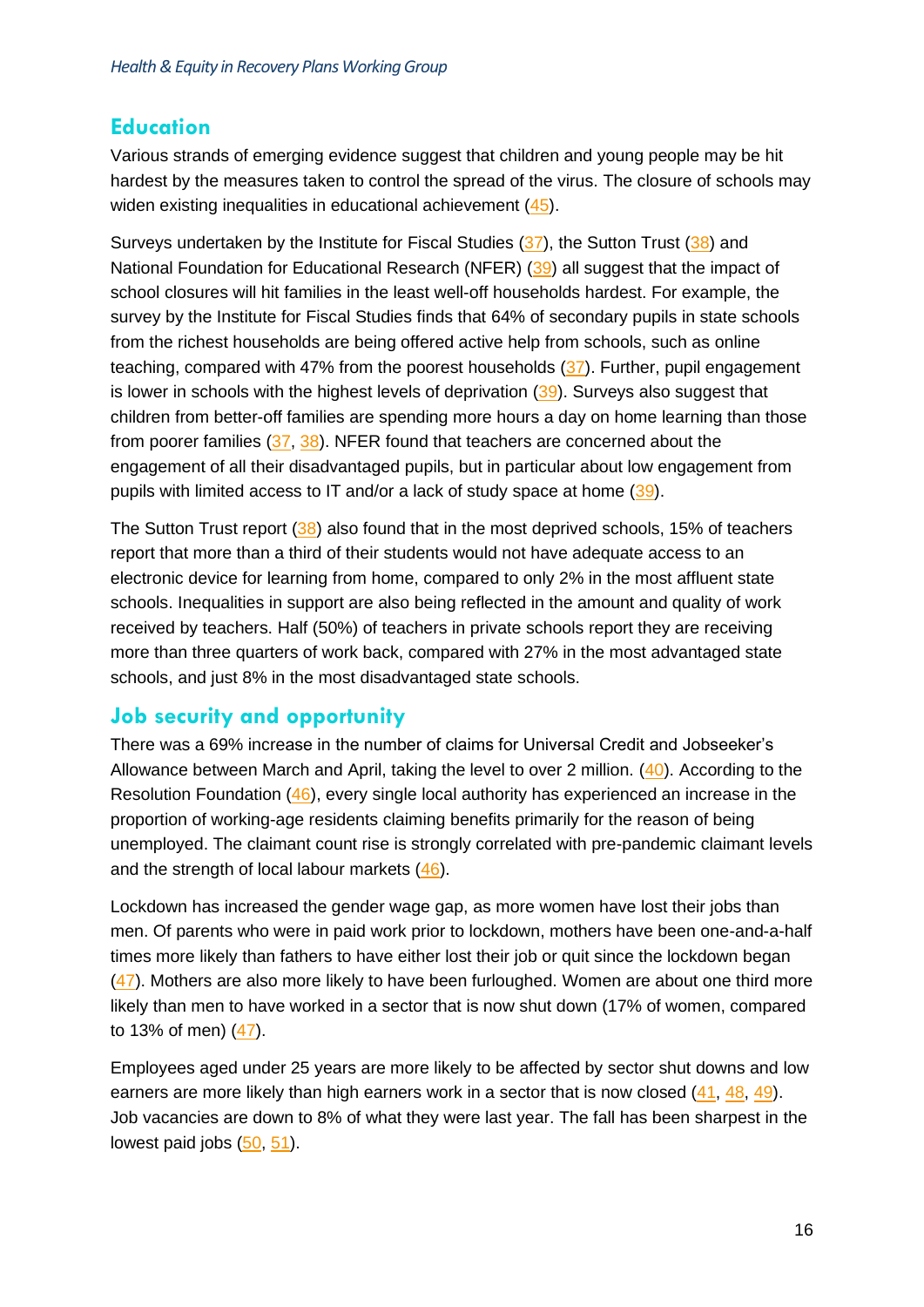#### **Household incomes**

The closure of businesses and places of work has affected the pay of the youngest and oldest workers the most [\(41\)](#page-33-28). Household earnings have fallen particularly among the lowest earners, with severe losses for single parents. The lowest earners are over five times more likely to report that they had been hungry but not eaten at some time in the last week  $(52)$ .

Pressure on working parents' time has been immense [\(47\)](#page-34-1). Differences in working patterns between mothers and fathers have grown. Mothers in paid work used to work an average of 73% of the hours that fathers worked, but this has fallen to 68%.

A Resolution Foundation survey [\(53\)](#page-34-7) found that while changes in household income have been distributed fairly evenly across income quintiles, living standards are under the most pressure in lower income households. Home confinement is estimated to cost the average energy consumer an extra £16 per month, from increased usage. Impacts on costs is likely to be higher for people living in homes with poor energy standards [\(54\)](#page-34-8).

#### **Work environment**

People who can do their work from home are most likely to be able to get through the pandemic without severe impacts on their health, job security and earnings. The youngest employees (under 25 years) and those aged 55 years and older are the most limited in what work they are able to do from home [\(41\)](#page-33-28). Furthermore, there is variance in the ability and accessibility of people to work from home in terms of available workspace, the environment they have to work in, functionality and comfort of home and working space, and the ability to "separate work from home" [\(43\)](#page-33-29).

#### **Predicted economic impact**

The health and social effects of the previous decade of austerity means that already disadvantaged groups are even more vulnerable to the socioeconomic impacts of the COVID-19 pandemic. Without mitigation, any recession accompanying the pandemic will lead to spikes in unemployment and lost income [\(44\)](#page-33-30).

It has been estimated that 1.1 million more people could face poverty at the end of 2020 as a result of the pandemic; bringing the total number of children living in poverty in the UK to 4.5 million, an increase of almost 5%. Unemployment is predicted to reach just under 10% in the final quarter of this year  $(42)$ .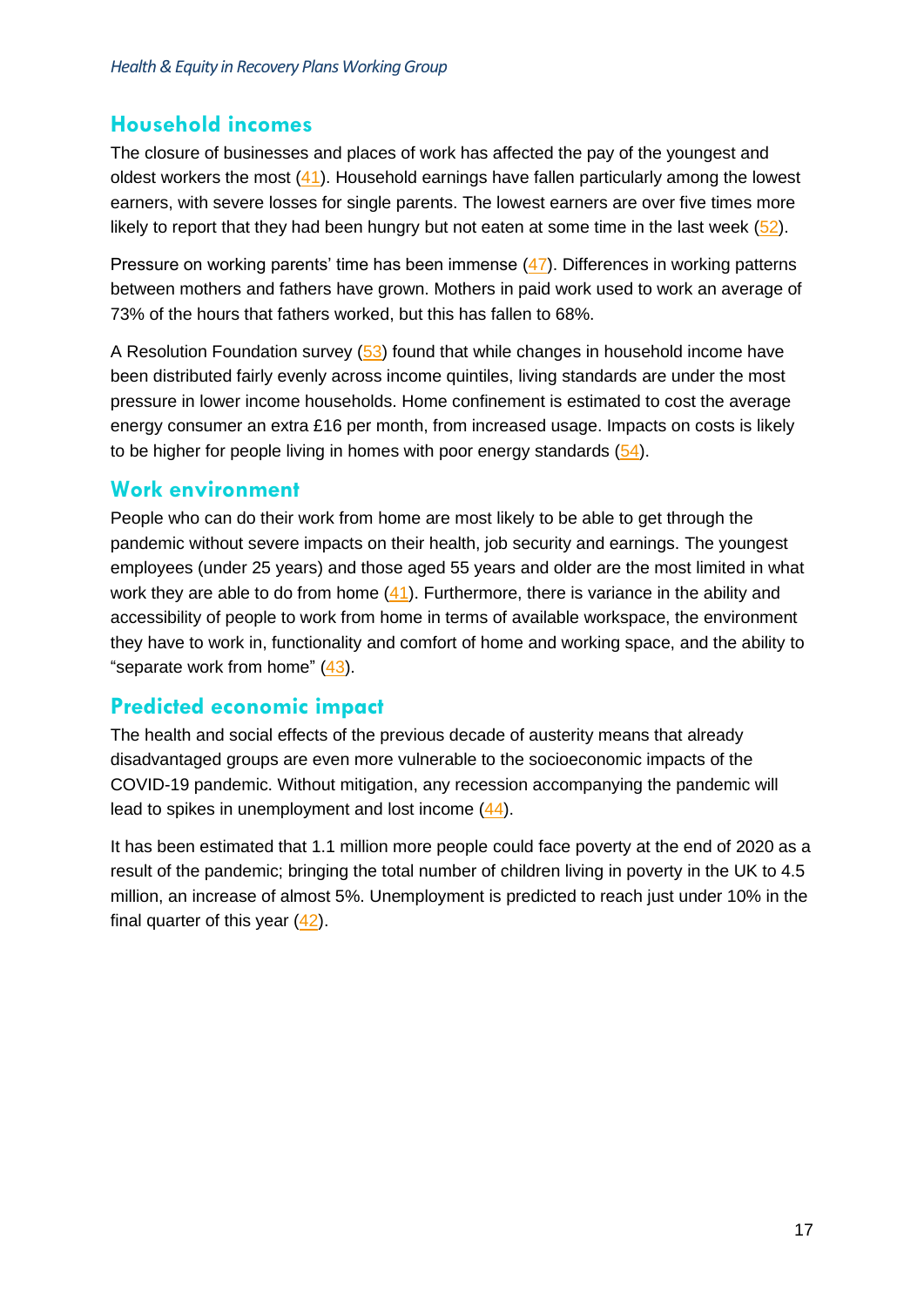## **Environmental factors: impacts on our surroundings, transport and the food we eat**

People's health is influenced by how their surroundings make them feel and the opportunities they provide. The following table summarises the key impacts of COVID-19 on the environmental determinants of health and wellbeing based on a rapid and limited review of the currently available evidence.

<span id="page-18-0"></span>

| <b>Impact</b>                   | <b>Type of</b><br>impact | <b>Likelihood of</b><br>impact | <b>Findings</b>                                                                                                                                                                                                                                                                          |
|---------------------------------|--------------------------|--------------------------------|------------------------------------------------------------------------------------------------------------------------------------------------------------------------------------------------------------------------------------------------------------------------------------------|
| Housing security                | <b>Negative</b>          | Possible                       | Economic impact may escalate homelessness through an increase in housing payment arrears<br>$(55)$ .                                                                                                                                                                                     |
| Housing quality                 | <b>Negative</b>          | <b>Possible</b>                | Increased time at home during lockdown may exacerbate the health impacts of poor-quality<br>housing $(55, 56)$ .                                                                                                                                                                         |
| Access to green<br>space        | <b>Negative</b>          | <b>Definite</b>                | Inequalities in access to private green space $(57)$ . Access to public green space is more evenly<br>distributed (57) but inequalities exist in access to good quality and safe green space.                                                                                            |
| Digital access                  | <b>Negative</b>          | <b>Possible</b>                | Digital inequalities may exacerbate impacts related to health literacy and social isolation (58).                                                                                                                                                                                        |
| Transport                       | Unclear                  | Unclear                        | Significantly reduced number of car journeys and public transport journeys through lockdown<br>(59). Reductions may be short-lived (60) and lasting damage done to public transport systems.<br>Significant increase in cycling at the weekends and increases seen on weekdays (59).     |
| Air pollution                   | <b>Unclear</b>           | Unclear                        | Big drops in fine particulate matter and $NO2$ resulting in healthier, cleaner air in the early phase<br>of lockdown $(60)$ . Emissions have since rebounded to close to pre-pandemic levels $(61)$ .                                                                                    |
| Recycling and<br>waste disposal | <b>Negative</b>          | <b>Definite</b>                | Increased fly-tipping across the UK following closure of recycling centres $(62, 63)$ .                                                                                                                                                                                                  |
| Food security                   | <b>Negative</b>          | <b>Definite</b>                | The lockdown has exacerbated food insecurity and food need; particularly among children $(64)$ .<br>The number of adults who are food insecure is estimated to have quadrupled $(65)$ . Food banks<br>have experienced a rapid increase in demand and reduced volunteer numbers $(64)$ . |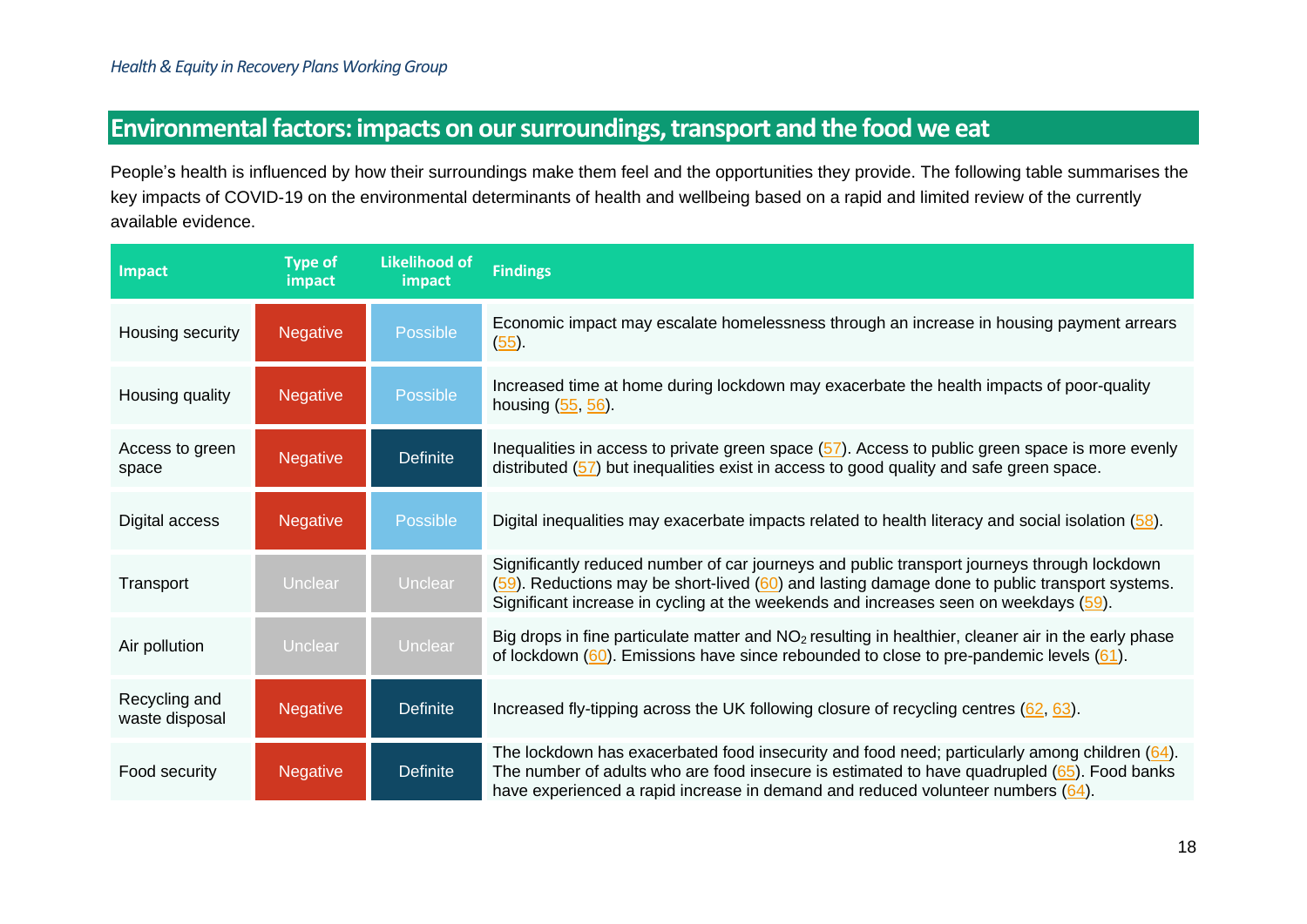#### **Housing security**

The economic impact of COVID-19 raises serious concerns about the escalation of homelessness [\(55\)](#page-34-19). Sudden and severe reductions in income may lead to private renters falling behind on their rent payment.

#### **Housing quality**

Increased time at home during lockdown may exacerbate the health impacts of poor-quality housing (e.g. poor air quality, mould, asbestos, inadequate space and lacking in adequate space/water heating and cooling) [\(55,](#page-34-19) [56\)](#page-34-20).

#### **Access to green space**

In the early weeks of lockdown, 35% of adults said that they had visited a public green space in the past seven days, rising to 53% in the week ending  $7$  June  $(14, 29)$  $(14, 29)$ . An estimated 12% of households in England have had no access to a private or shared garden during lockdown [\(57\)](#page-34-21). 28% of households live within a five-minute walk (300m as the crow flies) of a public park, while 72% live fewer than 15 minutes away (900m). According to analysis by the ONS, parks are most accessible in the poorest areas. With people in the most deprived neighbourhoods of England, twice as likely as those in the least deprived to be within a fiveminute walk of a public park (34% compared with 18%). However, the quality of public green spaces is as important as quantity  $(66)$ , and analysis should take account of the inequalities that exist in access to good quality and safe green space.

#### **Digital access**

Digital inequalities in access to networks, devices and IT skills, are likely to be exacerbated by the pandemic. Lack of digital access within lockdown may exacerbate inequalities as IT skills are not being developed, or by reducing access to infection control information (health literacy) and social support networks  $(58)$ .

#### **Transport**

Department for Transport statistics showed a significant reduction in the number of car journeys and journeys by public transport through lockdown  $(59)$ . Daily road traffic was reduced by as much as 65-70% and rail travel was also down by up to 96%. However, falls in road journeys as a result of the lockdown could be short-lived  $(60)$  and lasting damage may be done to public transport systems. There has been a notable increase in cycling at the weekends and on weekdays. Research by Sport England shows a significant increase in the number of people cycling; from 8% to 16% in the seven weeks after the start of lockdown [\(67\)](#page-34-26). Although government funding has been provided to reallocate road space to cyclists and pedestrians, it is yet to be seen whether the changes to cycling infrastructure will have a lasting impact; data from before the pandemic found that 61% of people felt roads were too dangerous to cycle [\(68\)](#page-34-27).

#### **Air pollution**

Lockdown led to big drops in small particulate matter (PM2.5) in the UK's major cities in late March [\(60\)](#page-34-25). There were also declines seen in nitrogen dioxide ( $NO<sub>2</sub>$ ). Analysis of data by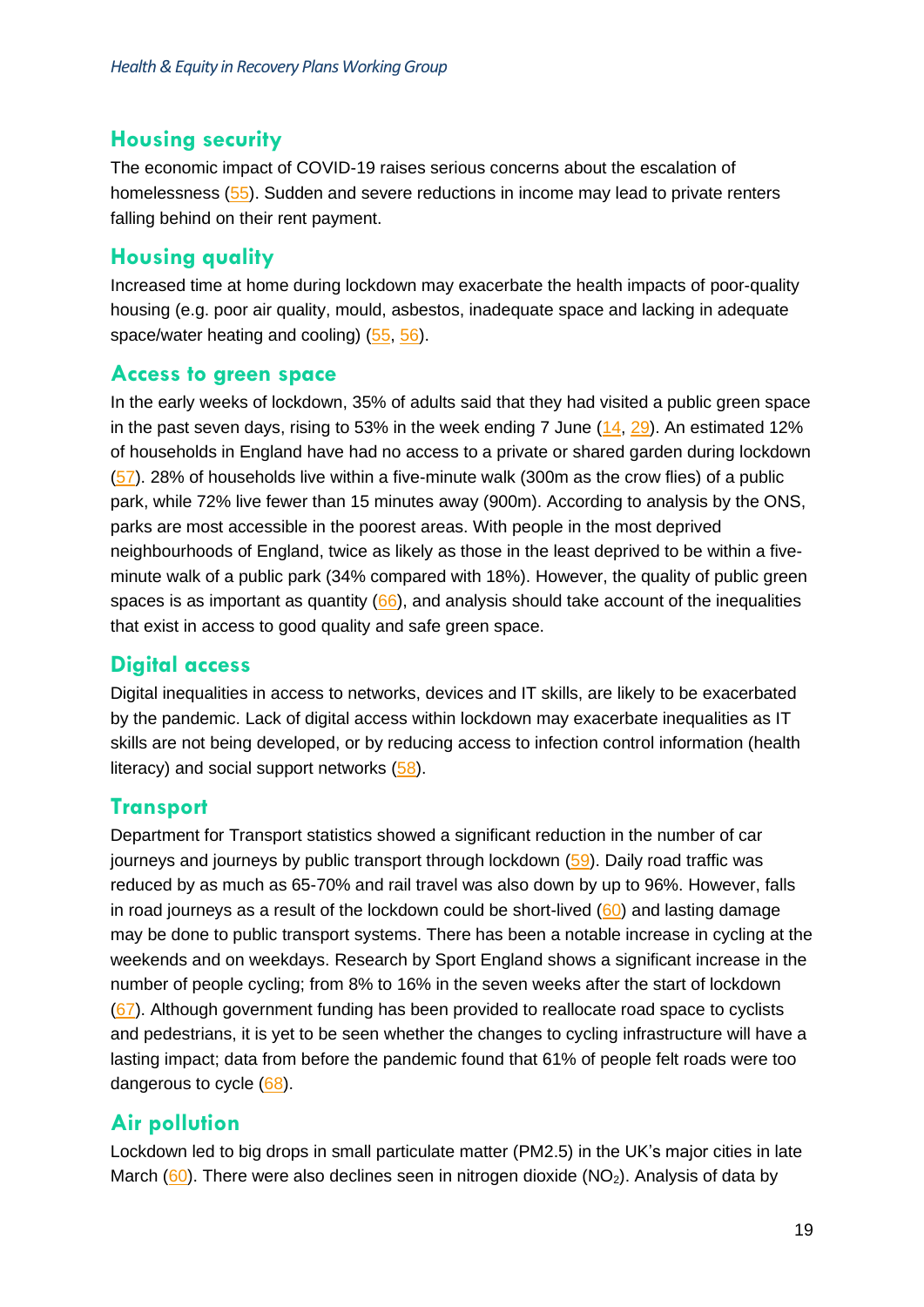National Centre for Atmospheric Science, suggests that the air was cleaner and healthier as a result. However, more recent research shows that globally, emissions had rebounded to within 5% of mean 2019 levels (range 1% to 8%) in early June [\(61\)](#page-34-28).

A British Lung Foundation survey [\(69\)](#page-34-29) of over 14,000 people living with lung conditions in the UK, reported that 57% of people with lung conditions had noticed a decrease in air pollution since lockdown. 16% had noticed that their symptoms had improved as a result of the fall in air pollution levels since lockdown and 20% of parents of a child with a lung condition said they noticed an improvement to their child's symptoms.

#### **Recycling and waste disposal**

It is estimated that 85% of household waste and recycling centres closed during lockdown and councils also reduced waste collection services. The NFU report anecdotal evidence of increased fly-tipping across the UK, and has concerns for the health, time and cost impact to farmers in clearing up fly-tipping [\(62\)](#page-34-30). The Countryside Alliance also reported a 300% rise in fly-tipping in some areas after local authorities closed recycling centres amid the COVID-19 crisis [\(63\)](#page-34-31).

#### **Food security**

The COVID-19 pandemic has led to increased food insecurity and food need in an already critical situation, further exacerbating diet-related health inequalities. A Food Foundation commissioned survey found that more than 3 million people reported that someone in their household has gone hungry in the first three weeks of lockdown [\(70\)](#page-35-0). The Food Foundation estimate that the number of adults who are food insecure in Britain has quadrupled under lockdown [\(65\)](#page-34-32). The Food Standards Agency reports that food insecurity remains more of an issue for younger age groups, those in households with a child and those who have a physical or mental health condition [\(71\)](#page-35-1).

The Trussell Trust [\(72\)](#page-35-2) reported an 89% increase in need for emergency food parcels during April, compared to the same month last year, including a 107% rise in parcels given to children. Food banks in the Independent Food Aid Network (IFAN) reported a 175% increase in need for the same period [\(72\)](#page-35-2). Systems such as food charities are fragile and supply chains have been challenged by stockpiling [\(73\)](#page-35-3).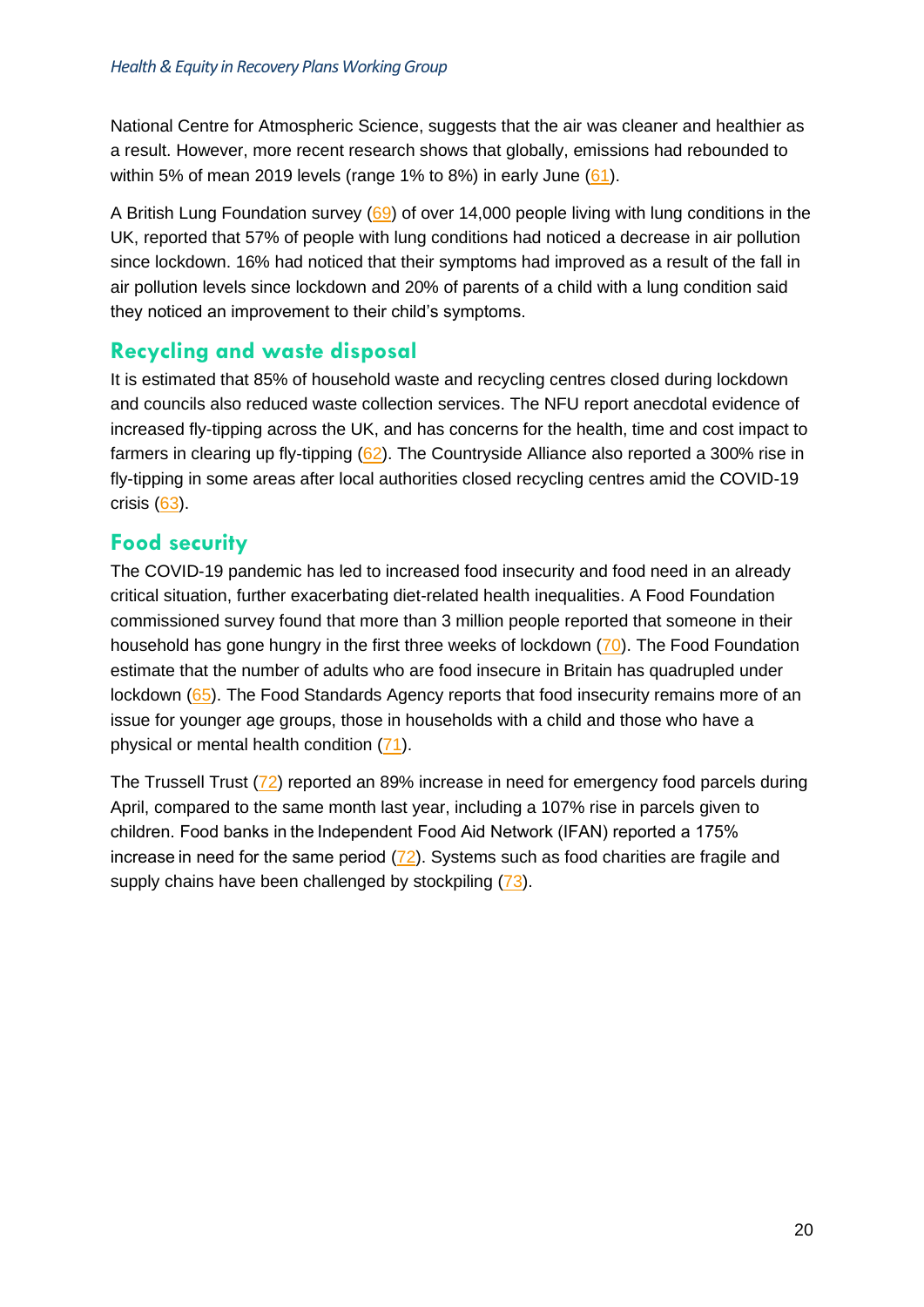### **Access to health and social care**

Access to good health and social care is important for health and wellbeing. The following table summarises the key impacts of COVID-19 on access to health and social care services based on a rapid and limited review of the currently available evidence.

<span id="page-21-0"></span>

| <b>Impact</b>                                                       | <b>Type of</b><br>impact | <b>Likelihood of</b><br>impact | <b>Findings</b>                                                                                                                                                   |
|---------------------------------------------------------------------|--------------------------|--------------------------------|-------------------------------------------------------------------------------------------------------------------------------------------------------------------|
| Delivery of secondary<br>care                                       | <b>Negative</b>          | <b>Definite</b>                | Secondary care services $(74)$ and community health services $(75)$ have been suspended.                                                                          |
| Planned hospital<br>admissions                                      | Negative                 | <b>Definite</b>                | Substantial reduction in planned hospital admissions (76).                                                                                                        |
| Care for long-term<br>conditions                                    | <b>Negative</b>          | <b>Definite</b>                | Care for long-term conditions has been disrupted, particularly hospital treatment and<br>outpatient care (77, 78).                                                |
| Cancer screening<br>and treatment                                   | <b>Negative</b>          | <b>Definite</b>                | Cancer screening in effect paused and reduced treatment activity in some areas (76, 79).                                                                          |
| Mental health<br>services                                           | <b>Negative</b>          | Probable                       | Increases in urgent and emergency cases, but also falls in routine appointments (80). Some<br>service users have experienced difficulties in accessing help (81). |
| Adult social care                                                   | <b>Negative</b>          | <b>Definite</b>                | Care availability and quality has been impacted $(82)$ . Many unpaid carers providing more<br>care (83).                                                          |
| Health seeking for<br>urgent care needs                             | <b>Negative</b>          | <b>Definite</b>                | Reduction in emergency department attendances (76). Drop in presentations was most<br>marked in 0-6 age group.                                                    |
| Early<br>intervention/help<br>services for children<br>and families | <b>Negative</b>          | <b>Definite</b>                | Ability of services to support children and families have been seriously affected) (27, 28).                                                                      |
| Routine immunisation                                                | Negative                 | Probable                       | MMR vaccination counts fell in the first three weeks of lockdown, have improved through<br>mid-April $(84)$ .                                                     |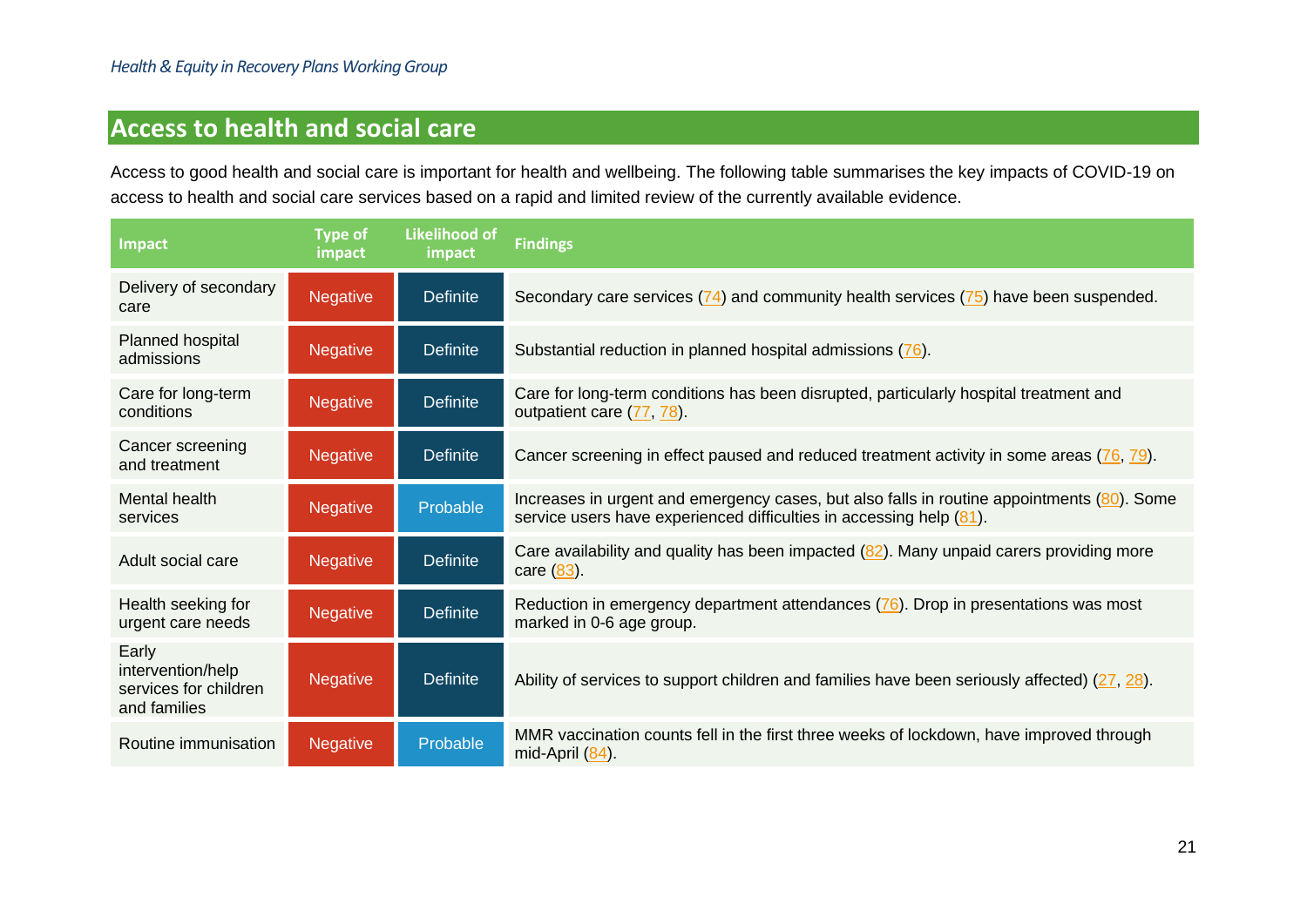#### **Delivery of secondary care and community health services**

With the onset of lockdown measures many secondary care services considered as nonurgent were suspended as efforts to respond to Covid-19 pandemic were implemented  $(74)$ . Community health services were also subject to full and partial closures [\(75\)](#page-35-13).

#### **Planned hospital admissions**

Data from NHS England shows a substantial reduction of 68% in elective (planned) hospital admissions [\(76\)](#page-35-16). There were differences by specialism. Most surgical specialties have seen activity fall by more than 80%. For non-surgical specialties there is greater variation, with gastroenterology down the most.

#### **Care for long-term conditions**

There have been significant disruptions to NHS care for people with long-term health conditions (including cancer, cardiovascular disease and diabetes), particularly hospital treatment and outpatient care  $(77)$ . However, community-based care has remained available to those managing their long-term conditions. In April, 63% of people with long-term health conditions who needed NHS treatment did not receive it because the NHS stopped their treatment and 10% of patients cancelled appointments themselves. For outpatient hospital appointments this was 42% and 7% cancelled by patients themselves. By contrast 98% of those who needed prescription medications were still able to obtain them; 73% who needed treatment via a GP still received the services they required and 65% were able to see a pharmacist. A YouGov survey [\(78\)](#page-35-18) of 6,005 people with long-term conditions across the UK showed that:

- Access to health services for people with pre-existing conditions was 20% lower (51%) to 31%) during the COVID-19 peak period. Some of the largest falls in health service use were for mental health and cancer; with falls of 25% (59% to 34%) and 22% (60% to 38%) respectively.
- Some of this was due to patients not wanting to access services through not wanting to overburden the NHS or being afraid of contracting COVID-19 (22%). This concern was particularly high among those with diabetes, heart disease and mental illness.
- However, 10% of respondents indicated they had wanted to access services but had been unable to get an appointment

#### **Cancer screening and treatment**

Preventative services including cancer screening have in effect been suspended. Although screening was not officially stopped in England, the move to having the majority of GP appointments delivered online plus lack of local lab capacity meant that many appointments were cancelled or invitations not sent [\(79\)](#page-35-19). As around one in five cancers are diagnosed in emergency presentations [\(85\)](#page-35-20), this is likely to contribute to delayed cancer diagnoses. Analysis shows that chemotherapy and radiotherapy for cancer treatment as well as renal dialysis has seen a small reduction in activity [\(76\)](#page-35-16).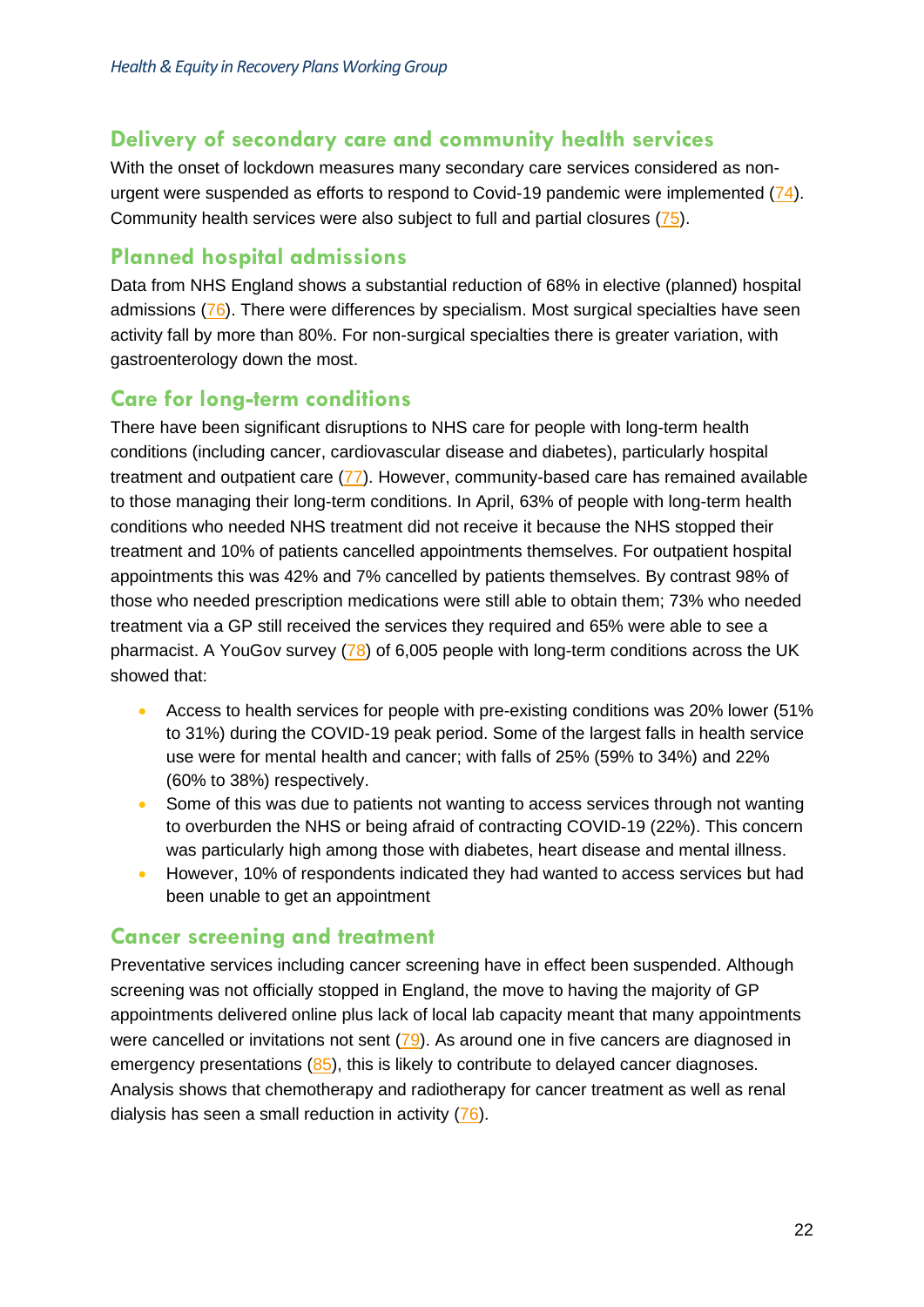#### **Mental health services**

During lockdown, the Royal College of Psychiatrists reported that 43% of psychiatrists have seen increases in urgent and emergency cases, but also that a similar proportion (45%) have seen falls in routine appointments [\(80\)](#page-35-21). There are concerns that this will result in a surge of exacerbated and untreated mental illness after the pandemic. A survey by the charity Mind  $(81)$ , found that almost a quarter of people who tried to access mental health services within a two week period of April 2020 had been unable to access help.

#### **Adult social care services**

Adult social care services range from large nursing homes, through to community support services and homecare. In the context of already significant pressures on the sector, the COVID-19 pandemic has threated care availability and quality [\(82\)](#page-35-23). A survey by Carers UK with over 4,500 current unpaid carers in April 2020 [\(83\)](#page-35-24), found that 70% were providing more care for one or more reason, and on average carers were providing an 10 additional hours of unpaid care a week.

#### **Health seeking for urgent care needs**

Reduction in emergency department attendances were seen for all causes (apart from pneumonia) in the first week of lockdown [\(76\)](#page-35-16). The reduction in emergency department presentations has mainly affected less complex cases. However, an estimated 30% reduction in the number of cases entering emergency departments with suspected heart attack and stroke has been observed. Age remains the most important factor for both admissions and deaths. The fall in presentations at emergency departments has been most marked in the 0-6 age group (60% reduction) and less so among older people.

A report by Medact, Migrants Organise and the New Economics Foundation raises concerns about barriers to migrants accessing healthcare during the pandemic [\(86\)](#page-35-25). The report suggests that language barriers and digital exclusion may be exacerbating problems, particularly as health services and migrant support services are increasingly being delivered remotely.

#### **Early intervention and help services for children and families**

Research by the Early Intervention Foundation (EIF) [\(27,](#page-33-16) [28\)](#page-33-17) highlights the impacts of the social distancing and lockdown measures on delivery of early intervention and early help services for children and families. They noted that the ability of services to support children and families have been seriously affected at the very time that these families are facing even greater challenges. While, local services have responded flexibly and innovatively, currently, little is known about the effectiveness of adapted service delivery for children and families. As lockdown conditions are eased, schools and early years provision reopen and universal services start to operate more normally, the EIF expect the full extent of the impact on vulnerable children and families to come to light. They anticipate that there is likely to be a rapid increase in referrals to children's social care and other acute services and that there may also be a significant spike in referrals to early help.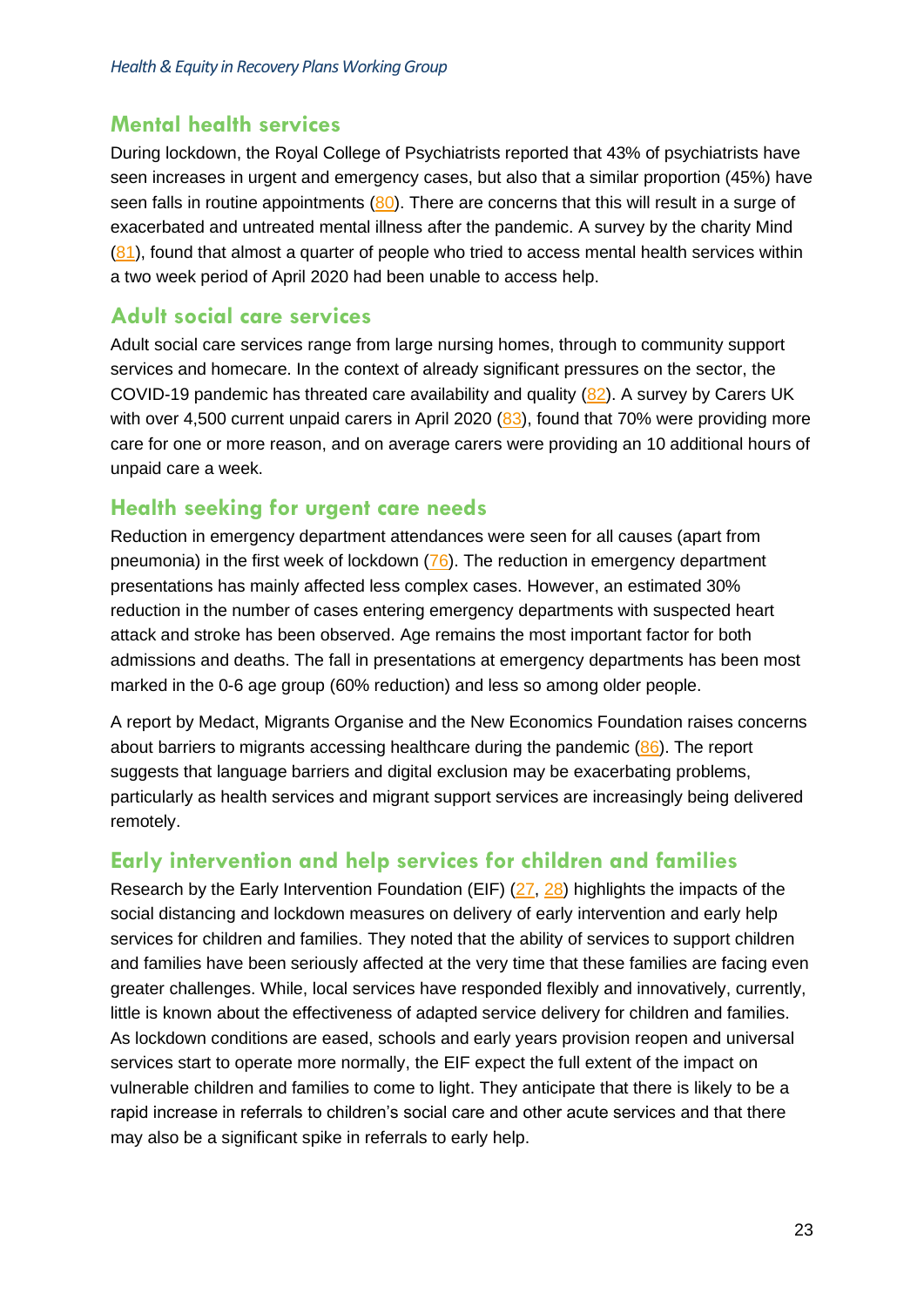#### **Routine immunisation**

Whilst the childhood vaccination programme was not suspended, analysis to assess the early impact of the pandemic on routine childhood vaccination in England found that MMR vaccination counts fell from February 2020 and, in the 3 weeks after lockdown, were 20% lower than the same period in 2019, before improving in mid-April [\(84\)](#page-35-26). A gradual decline in hexavalent vaccination (against diphtheria, tetanus, pertussis, polio, *Haemophilus influenzae* type b and hepatitis B) counts throughout 2020 was not accentuated by the lockdown measures.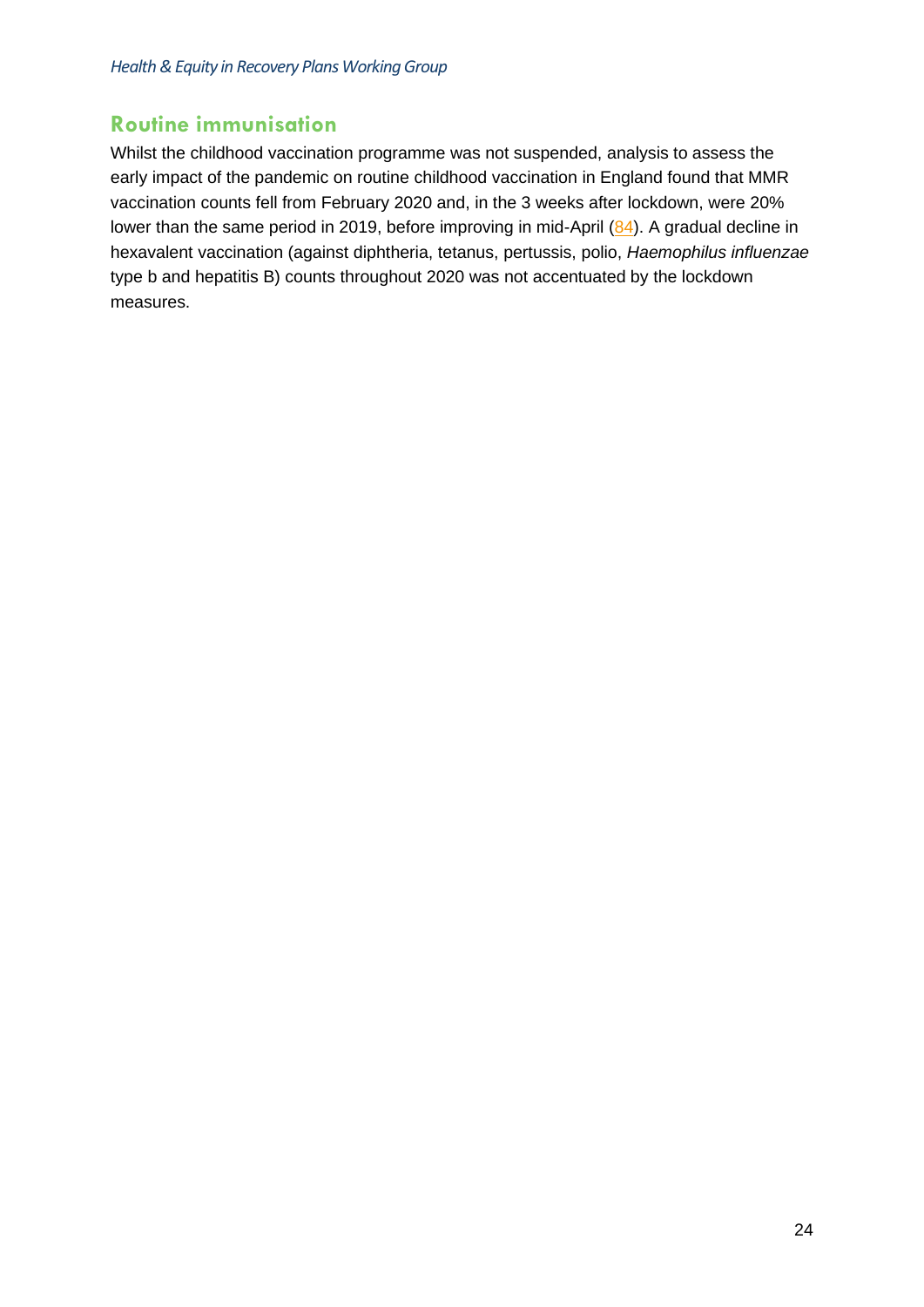### **Individual health behaviours**

Individual health behaviours have a major impact on health and are themselves influenced by the circumstances in which we live. The following table summarises the key impacts of COVID-19 on individual health behaviours based on a rapid and limited review of the currently available evidence.

<span id="page-25-0"></span>

| Impact            | <b>Type of</b><br>impact | Likelihood of<br>impact | <b>Findings</b>                                                                                                                                                                                                                                                                                                                                  |
|-------------------|--------------------------|-------------------------|--------------------------------------------------------------------------------------------------------------------------------------------------------------------------------------------------------------------------------------------------------------------------------------------------------------------------------------------------|
| <b>Drinking</b>   | <b>Negative</b>          | Probable                | People who drank the most often before lockdown are drinking more often and drinking more<br>on a typical drinking day (87). People who were already drinking the least often have cut down<br>in the greatest number $(87, 88)$ . Evidence on the impact on harmful and dependent drinkers<br>and people in recovery is currently limited (89). |
| Smoking           | <b>Positive</b>          | Probable                | Increased motivation among smokers to quit and to stay smoke free $(90)$ .                                                                                                                                                                                                                                                                       |
| Physical activity | <b>Negative</b>          | Possible                | Physical activity behaviours among children and adults have been disrupted (91, 92). Groups<br>that were least active before lockdown are finding it harder to be physically active (e.g. people<br>on low incomes) (91).                                                                                                                        |
| Diet              | <b>Negative</b>          | Possible                | No direct evidence from the UK, but studies from other countries suggest that eating and<br>snacking have increased (93-95).                                                                                                                                                                                                                     |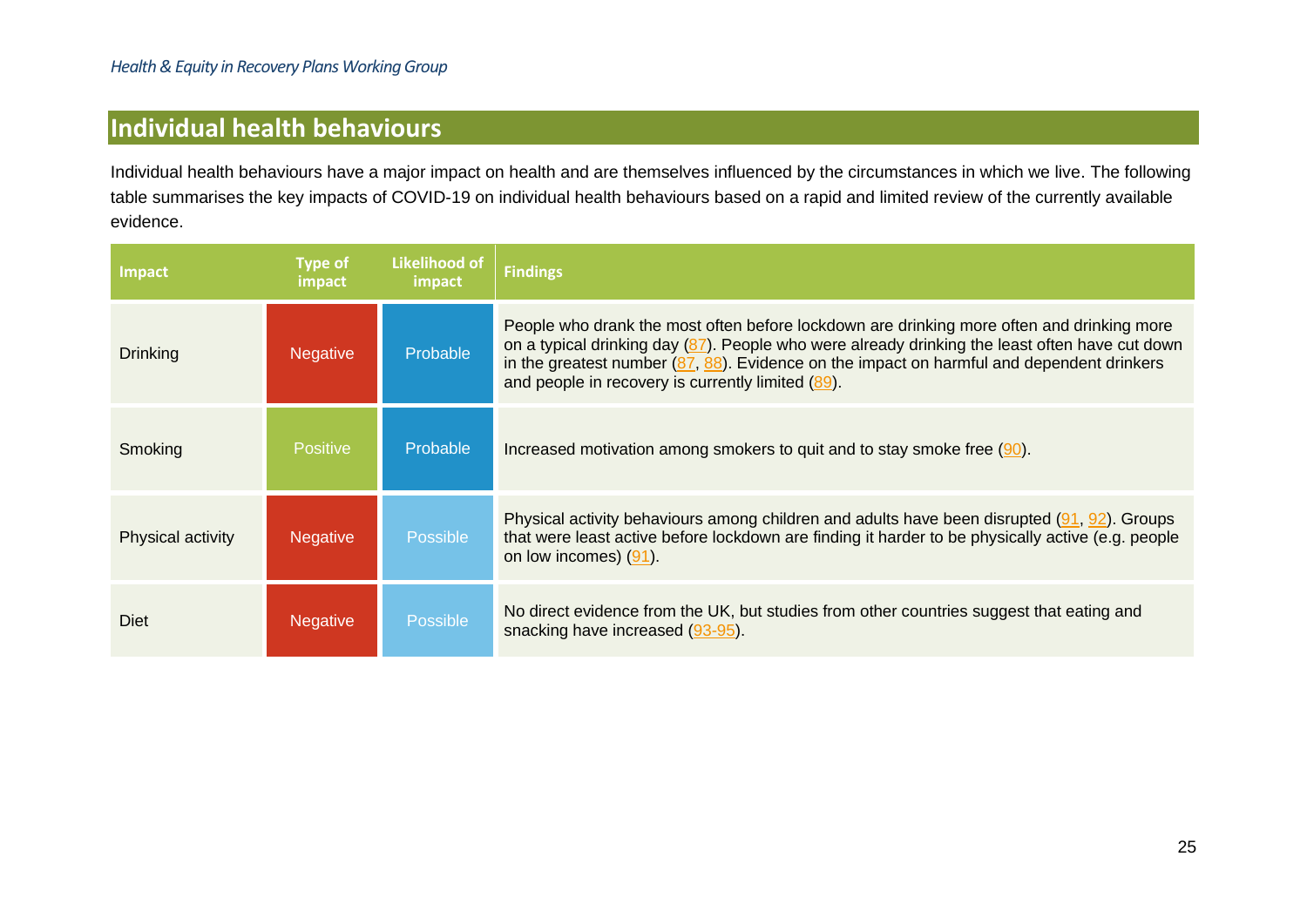#### **Alcohol consumption**

In the weeks prior to lockdown, alcohol sales were up by 67% (in comparison, overall supermarket sales increased by only 43%). Several surveys have found between a fifth and a third of people report drinking more during lockdown [\(89\)](#page-35-34). A survey by Alcohol Change UK suggests that changes in drinking habits are happening in two directions  $(87)$ . The survey showed a high level of consistency, in that most people who stated that they were drinking more often were also drinking more on a typical drinking day, and vice versa. Nearly one in five (18%) daily drinkers had further increased the amount they drank since lockdown. People who were already drinking the least often had cut down the most. Another survey [\(88\)](#page-35-36) showed similar results, with nearly half of respondents (46%) stating lockdown had not affected the amount of alcohol they drank; a third (37%) stated they were drinking less;17% that they were drinking more; and 8% had stopped drinking alcohol all together.

Writing on behalf of the Commission on Alcohol Harms and the Alcohol Health Alliance, Finlay & Gilmore [\(96\)](#page-35-37) identify two groups in particular need of attention in relation to alcohol consumption; people who are already struggling with alcohol dependence and people who are on the brink of dependence. The editorial notes that bereavement, job insecurity, or troubled relationships may tip some drinkers into dependency. Currently, however, there is very limited evidence describing the impact of the COVID-19 lockdown on harmful and dependent drinkers and people in recovery [\(89\)](#page-35-34).

#### **Smoking**

A joint survey by YouGov and the campaign group Action on Smoking and Health (ASH), found that more than 300,000 adults may have quit smoking during the pandemic  $(90)$ . A further 550,000 have tried to quit, while 2.4 million have cut down. 2% of smokers had quit because of concerns about coronavirus; 8% were trying to quit; 36% had cut down; and 27% were now more likely to quit. A quarter of former smokers said they were less likely to resume smoking while 4% said the pandemic had made them more likely to relapse.

#### **Physical activity and diet**

Sport England has conducted weekly surveys with around 2,000 adults through lockdown, finding that physical activity behaviours among children and adults have been disrupted  $(91)$ . The survey finds that groups that were least active before lockdown found it harder to be physically active (e.g. people on low incomes). Based on a survey of 188 young people, StreetGames found that young people were not finding it easy to stay active, or to get active during lockdown [\(92\)](#page-35-40), with two-thirds (68%) reporting that their active levels had dropped. The pandemic has led to increased food insecurity and food need in an already critical situation, further exacerbating diet-related health inequalities (see *Environmental determinants*). We did not identify direct evidence on diet from UK studies, but studies of adults and children in other countries  $(93-95)$ , suggest that that lockdown is having a negative impact on health behaviours such as diet and physical activity among children and adults.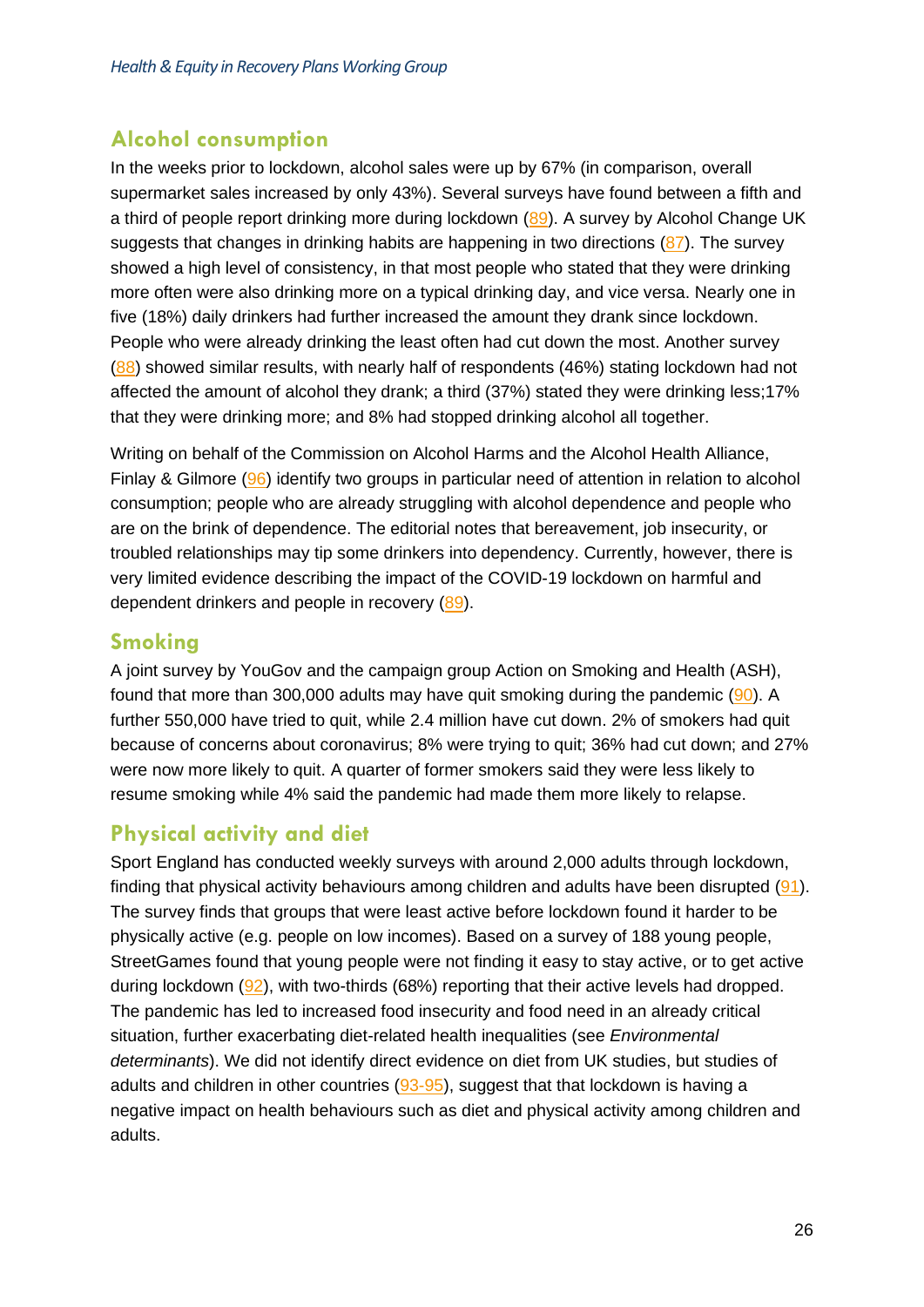### <span id="page-27-0"></span>**Learning from previous disasters and crises**

#### **Social determinants**

Examining the social determinants of disaster recovery, Moore et al. [\(97\)](#page-36-0) report that although a strong collective spirit may be apparent in the immediate aftermath of disasters, feelings may shift in the later phases of the disaster cycle. They note that there may be sequential reactions to disasters, with "a period of heroic unity and mutual support followed by a period of disillusionment and anger".

Gayer-Anderson et al. (98) reviewed the impacts of social isolation on disadvantaged, marginalised, and vulnerable populations in the context of previous pandemics and other public health crises. They identified papers relevant to health care workers, children and adolescents, older people, people with pre-existing conditions, and disadvantaged and marginalised groups. They found that across all groups, mental health problems were more common in vulnerable and disadvantaged groups. They note that this disparity may be especially pronounced at the intersection of multiple vulnerabilities, with the evidence suggesting that young people with pre-existing conditions may be particularly affected.

Peterman et al. [\(21\)](#page-32-28) report that pandemics provide an enabling environment that may exacerbate or spark diverse forms of violence. They document nine (direct and indirect) pathways linking pandemics and violence against women and children: (i) economic insecurity and poverty-related stress, (ii) quarantines and social isolation, (iii) disaster and conflict-related unrest and instability, (iv) exposure to exploitative relationships due to changing demographics, (v) reduced health service availability and access to first responders, (vi) inability of women to temporarily escape abusive partners, (vii) virus-specific sources of violence, (viii) exposure to violence and coercion in response efforts, and (ix) violence perpetrated against health care workers.

#### **Economic determinants**

Existing evidence on the health impacts of recessions shows that they have significant negative impacts on people's health and wellbeing [\(99\)](#page-36-1). Importantly, evidence suggests that periods of economic recession appear to increase overall suicide rates [\(100,](#page-36-2) [101\)](#page-36-3). However, as Reeves et al. [\(100\)](#page-36-2) note, such rises are potentially avoidable. Economic shocks and downturns have also been shown to be important during pregnancy and early childhood [\(99\)](#page-36-1).

Janke et al. [\(102\)](#page-36-4) have modelled the impact of economic shocks on chronic health conditions in the UK, finding that employment changes during and after the 2008 financial crisis had a strong adverse effect on chronic health for five broad types of health conditions, with the strongest effects being for mental health conditions. They estimate that a 1% fall in employment leads to a 2% increase in the prevalence of chronic illness. The modelling suggests that people with pre-existing poor mental health will be particularly vulnerable to effects of an economic downturn  $(102)$ . If the impact of the predicted economic downturn is similar to that after the 2008 financial crisis, the number of people of working age suffering from poor mental health would rise by half a million.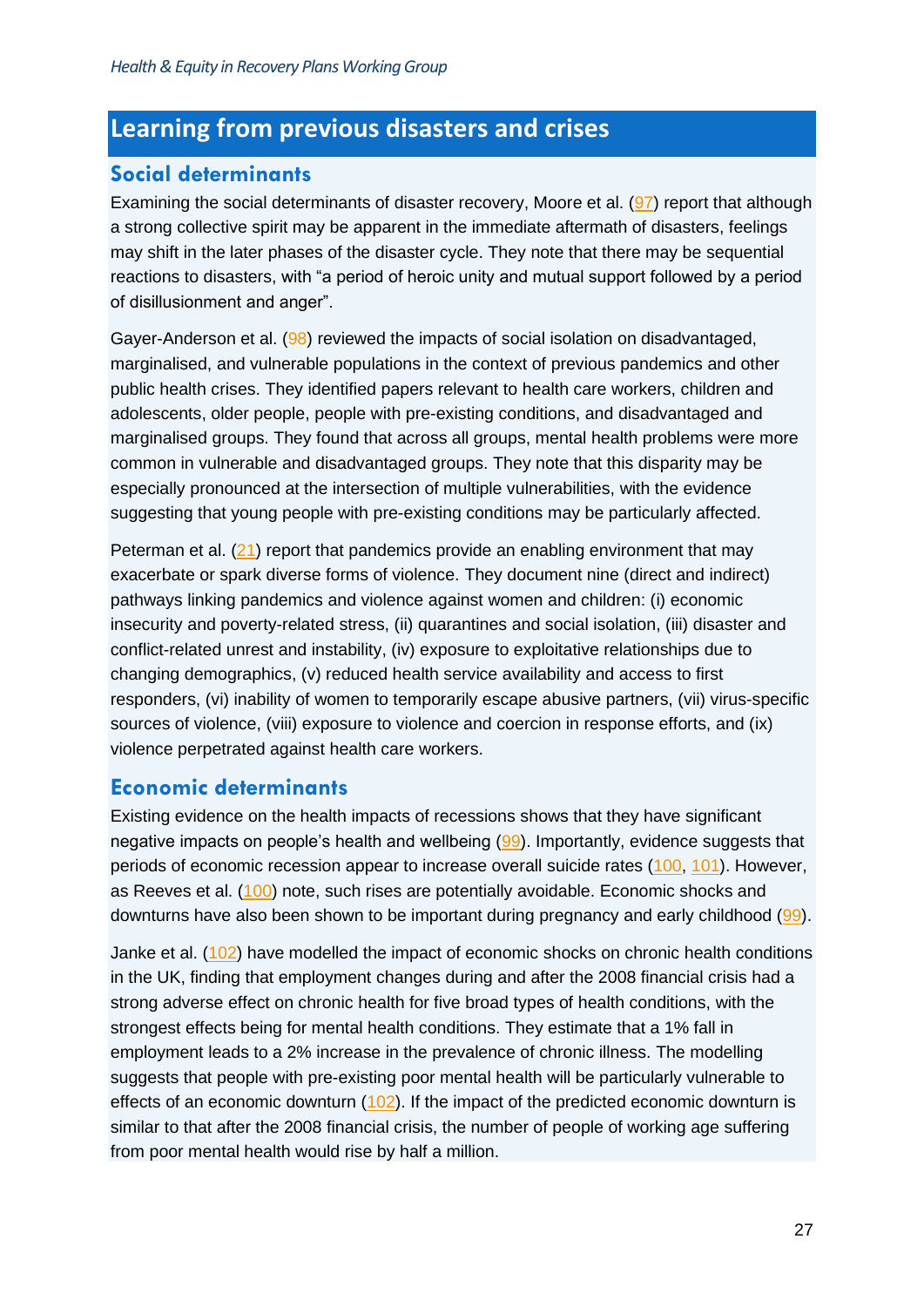# <span id="page-28-0"></span>**Health and wellbeing outcomes**

Having examined the impacts on the wider determinants, this section explores what we currently know (or expect) about the onward impacts of the COVID-19 pandemic on health and wellbeing outcomes.

### <span id="page-28-1"></span>**General and physical health**

Gaining a full understanding of the physical health outcomes that may arise from the disruptions to health and social care delivery (see *Access to health and social care*) will be a slow process according to a joint letter by The Health Foundation, The King's Fund and Nuffield Trust [\(103\)](#page-36-5). They note that it is not clear how many services have been suspended, and that judgements about who gets services and how, have been made locally.

Responding to the impact of COVID-19 on the delivery of services for people with long-term conditions [\(104\)](#page-36-6), the Chief Executive of the Health Foundation has raised concerns that many people's needs may have gone unmet during the lockdown. They note that for many people this will mean that their long-term condition and consequently physical health may have worsened over the course of lockdown.

An editorial in The Lancet Oncology, raises particular concerns about the impact of delayed cancer diagnoses and the knock-on effects of these, related to a surge in demand for cancer-related services in later stages of the pandemic. There is a real concern that such a surge could overwhelm health services and contribute to an excess in cancer-related deaths in the coming years [\(105\)](#page-36-7).

### <span id="page-28-2"></span>**Mental health and wellbeing**

It is expected that mental ill health will increase widely as a result of the both the direct impact of COVID-19 infection and through its impacts on the wider determinants [\(103\)](#page-36-5). An early analysis of mental health outcomes within the first two months of lockdown suggests that the effects have been large, with young people and women (groups with worse prepandemic mental health) experiencing the largest declines [\(106\)](#page-36-8). There are also concerns that there be a surge of exacerbated and untreated mental illness following the pandemic  $(80)$ . Reviewing the impact of the SARS outbreak, Holmes et al. [\(107\)](#page-36-9) found that it was associated with a 30% increase in suicide among people aged over 65 years, while around 50% of recovered patients remained anxious and 29% of healthcare workers experienced emotional distress. People who survived severe illness were at risk of post-traumatic stress disorder and depression. A review of studies that examined the psychological consequences of the Canterbury earthquakes found that they were associated with widespread but not universal adverse effects on mental health [\(108\)](#page-36-10).

Writing for the Centre for Mental Health, Duncan et al. [\(109\)](#page-36-11) suggest that based on experiences from previous epidemics and the aftermath of the 2008 banking crisis, around half a million more people in the UK may experience a mental health difficulty over the next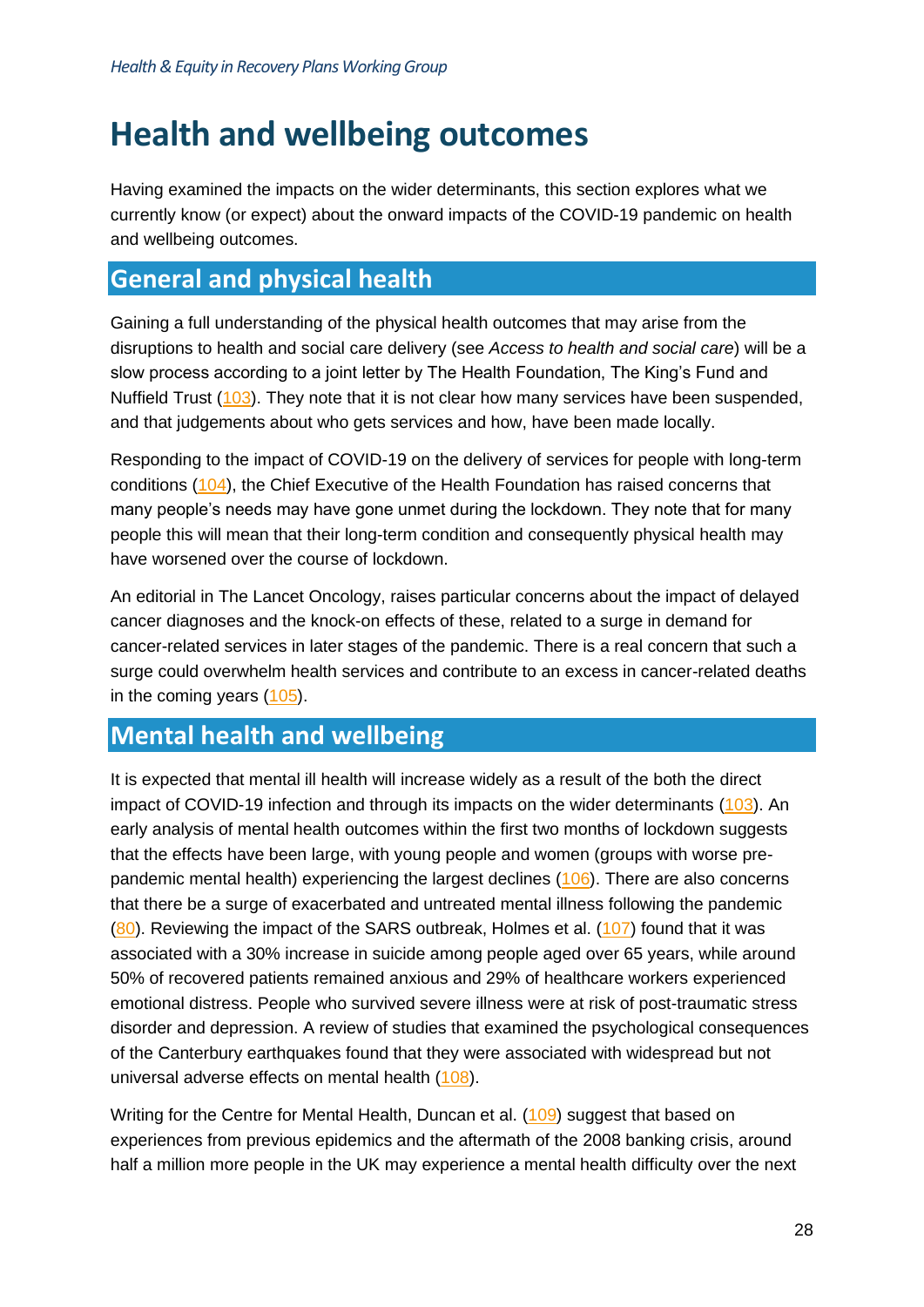year as a result of the pandemic. If a second wave of COVID-19 occurs and the economy is damaged further, then they suggest that the effects on mental health will be even greater and longer lasting.

Findings from two large longitudinal population cohort studies (the Avon Longitudinal Study of Parents and Children and Generation Scotland: Scottish Family Health Study) suggest increases in anxiety and lower wellbeing that may be directly and indirectly related to the COVID-19 pandemic [\(110\)](#page-36-12). In both cohorts, depression and anxiety were greater in younger populations, women, those with pre-existing mental and physical health conditions, those living alone and in socio-economic adversity.

#### **Worry and anxiety about COVID-19**

Data from the ONS Opinions and Lifestyle Survey found that half of the population (50%) had high levels of anxiety as the country went into lockdown (20 March to 30 March) [\(14\)](#page-32-21). Anxiety levels have however fallen over the period of lockdown and levels of happiness have increased over time. The UCL COVID-19 Social Study of 90,000 UK adults has identified similar patterns [\(111\)](#page-36-13). Levels of anxiety and depression fell in early June as lockdown measures were eased, but remained highest among young people, those with lower household income, people with a diagnosed mental illness, people living with children, and people living in urban areas. Wright et al.  $(112)$  report that poor mental health during the early stages of the lockdown was associated with both worries about, and experiences of adversities (including COVID-19, employment, accessing food or medication, and threats to personal safety).

Almost half (45%) of adults with disabilities reported being very worried about the effects of the pandemic, compared with around a third (30%) of adults without disabilities [\(19\)](#page-32-26). Almost two-thirds (65%) of adults with disabilities said COVID-19-related concerns were affecting their well-being. All adult respondents were concerned about the impact on their wellbeing, but this was higher (65%) among respondents with disabilities compared to those without disabilities (55%).

#### **Quarantine and home isolation**

Multiple reviews of the psychological impact of quarantine and home isolation show that negative psychological effects, including post-traumatic stress symptoms, confusion, and anger [\(113-115\)](#page-36-15). Studies included across these reviews report a high burden of mental health problems among patients, informal caregivers, and healthcare providers. Adverse mental health outcomes may include depression, anxiety, mood disorders, psychological distress, posttraumatic stress disorder, insomnia, fear, stigmatization, low self-esteem, and lack of self-control.

White and Van der Boor [\(116\)](#page-36-16) investigated the mental health and wellbeing impact in a convenience sample of 600 UK adults finding that higher depression scores were associated with participants having to self-isolate prior to lockdown due to symptoms of COVID19, feeling more isolated than usual during lockdown, or agreeing that the COVID19 was threatening their livelihood. Agreeing that people's kindness towards others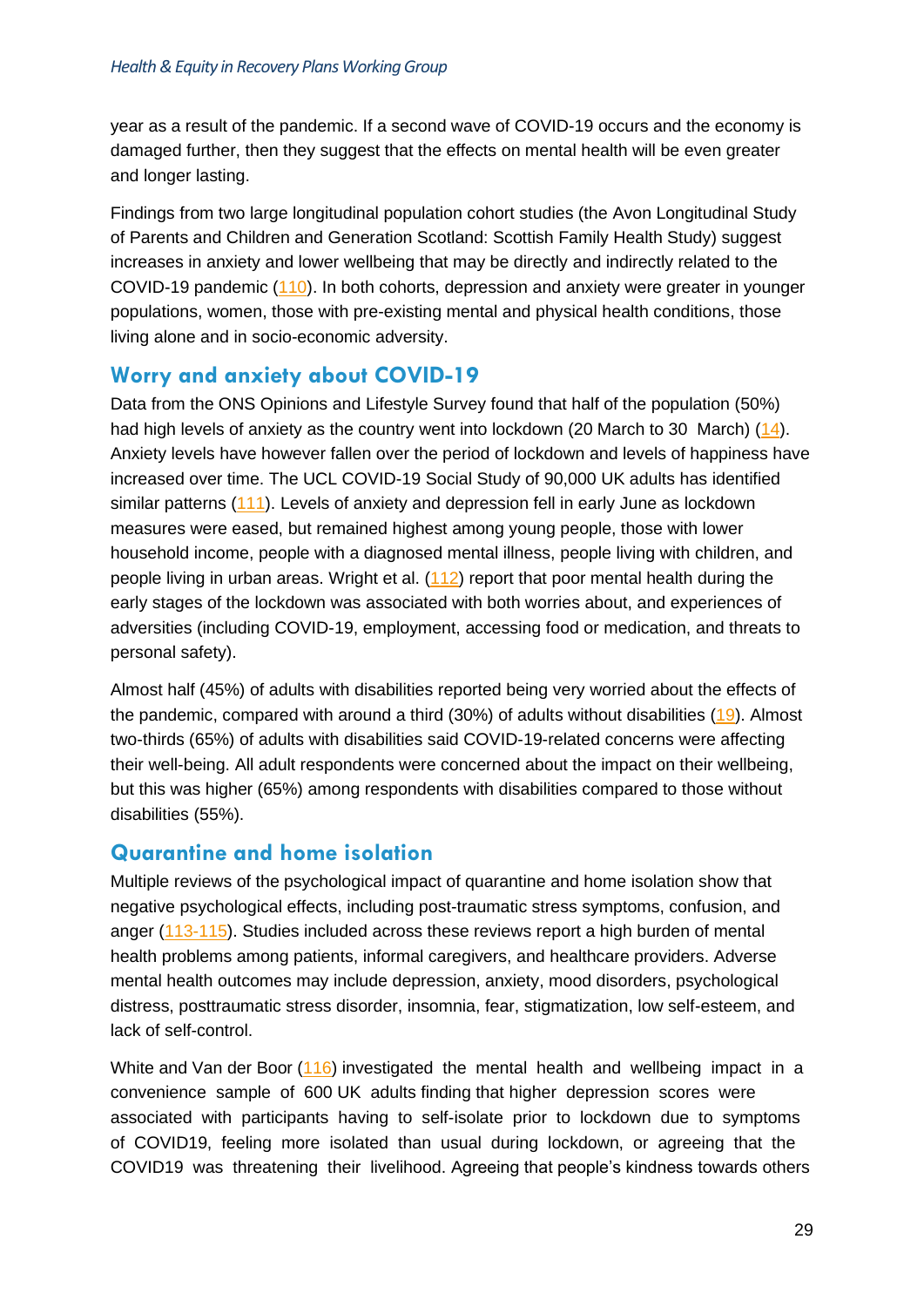had increased, agreeing that he/she felt more connected to people in the local community, or working in an essential job was associated with significantly lower depression scores.

Informed by surveys of the public and an expert panel, Holmes et al. [\(107\)](#page-36-9) warn of major adverse consequences of the COVID-19 control measures, including increased social isolation and loneliness, which are "strongly associated with anxiety, depression, self-harm, and suicide attempts across the lifespan". The research highlights specific concerns among respondents about increased anxiety, the fear of becoming mentally unwell, and not having access to mental health services for existing and new conditions [\(107\)](#page-36-9).

A survey with 2,111 young people with a history of mental health needs by Young Minds [\(117\)](#page-36-17) found that the lockdown and social distancing measures had created additional anxiety and uncertainty, as well as increased difficulties in accessing support for some.

#### **Financial insecurity**

A report by the Mental Health Foundation [\(118\)](#page-37-0) highlights the mental health effects of financial inequalities, noting that employment is one of the most strongly evidenced determinants of mental health. Modelling research by Janke et al. [\(102\)](#page-36-4) (see also *Economic determinants*) shows that each 10% increase in the number of unemployed men was significantly associated with a 1.4% (0.5% to 2.3%) increase in male suicides. Longitudinal research on mental health during the pandemic by the Mental Health Foundation shows that 21% of people surveyed were worried about losing their job [\(118\)](#page-37-0). Among people who identified as unemployed, 20% had had suicidal thoughts and feelings in the last week and 26% said they were not coping well with the stress of the pandemic (compared to 9% and 12% of people in employment, respectively). 45% of people surveyed who are unemployed (compared to 29% in employment) were worried about having enough food to meet their basic needs in the past two weeks.

#### **Loss of friends and family**

Mayland et al. [\(119\)](#page-37-1) identify that the COVID-19 pandemic and resulting social distancing measures are likely to have a major impact on the individual and societal experiences of grief and mourning. They note that no previous research studies have focused on outcomes and support for bereaved people during a pandemic. Eisma et al. [\(120\)](#page-37-2) highlight that the pandemic may cause a rise in cases of prolonged or complicated grief.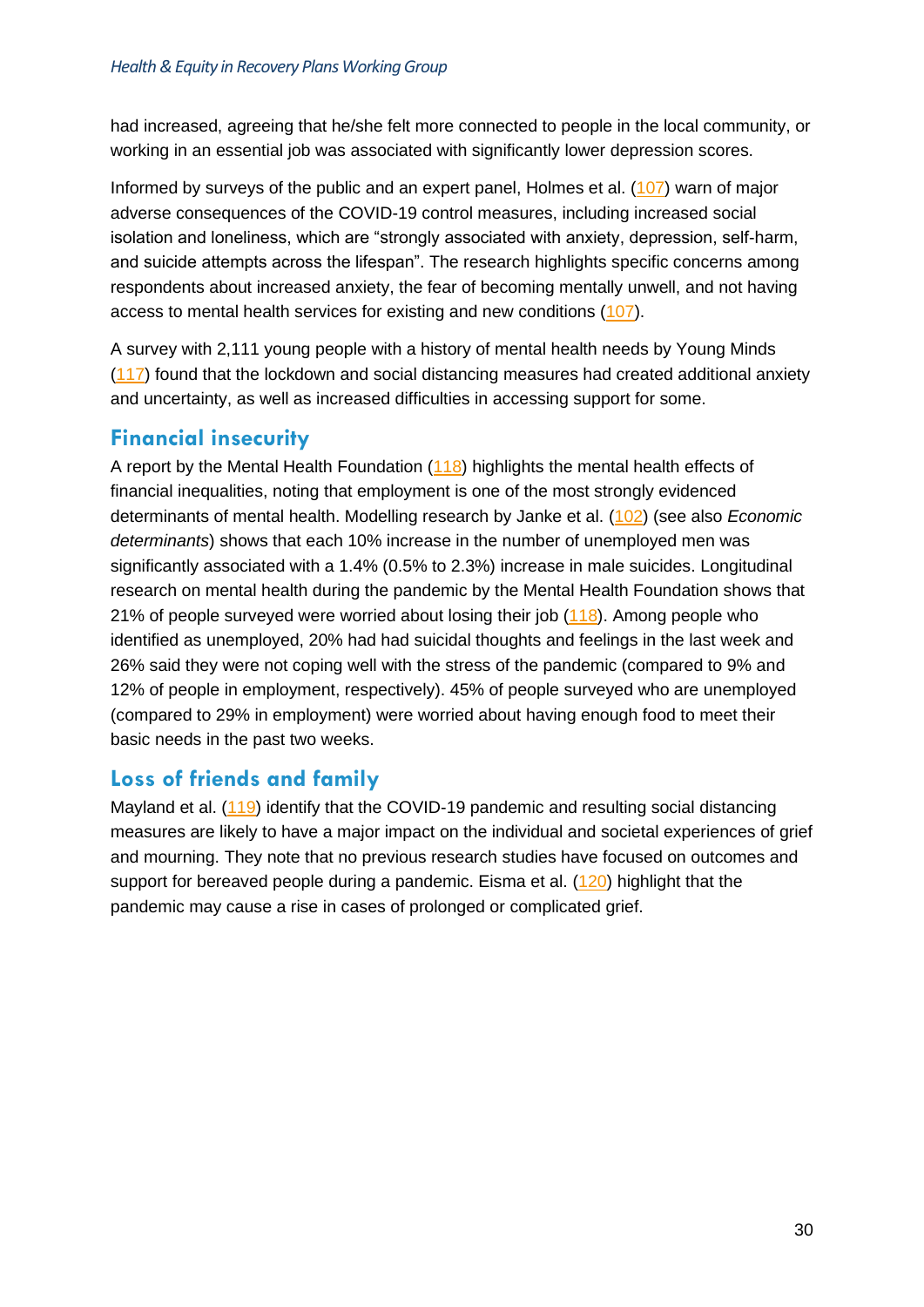# <span id="page-31-0"></span>**Conclusions**

The evidence reviewed supports expectations that the impacts of COVID-19 have not been felt equally. The pandemic has both exposed and exacerbated longstanding inequalities in society. Men, older people, those with existing health conditions, ethnic minority communities, so-called 'low skilled' workers and those from poorer areas are all at a greater risk of infection, serious illness and of dying from COVID-19.

As the evidence shows, the unequal impacts of the COVID-19 pandemic go further than the direct impacts of the disease itself. The unintended consequences of lockdown, social distancing and other measures designed to control the spread of infection – isolation at home, economic shutdown, school closures and reduced access to services – have had and will continue to have their own unequal impacts on health and wellbeing outcomes.

As we move from the response phase of the pandemic and into recovery, the direct and wider impacts on individuals, households and communities will influence their capacity to recover. By providing a summary of what the evidence tells us about the direct and indirect impacts of COVID-19 on health and wellbeing, this review aims to assist with the development of priorities and mitigating actions to support recovery.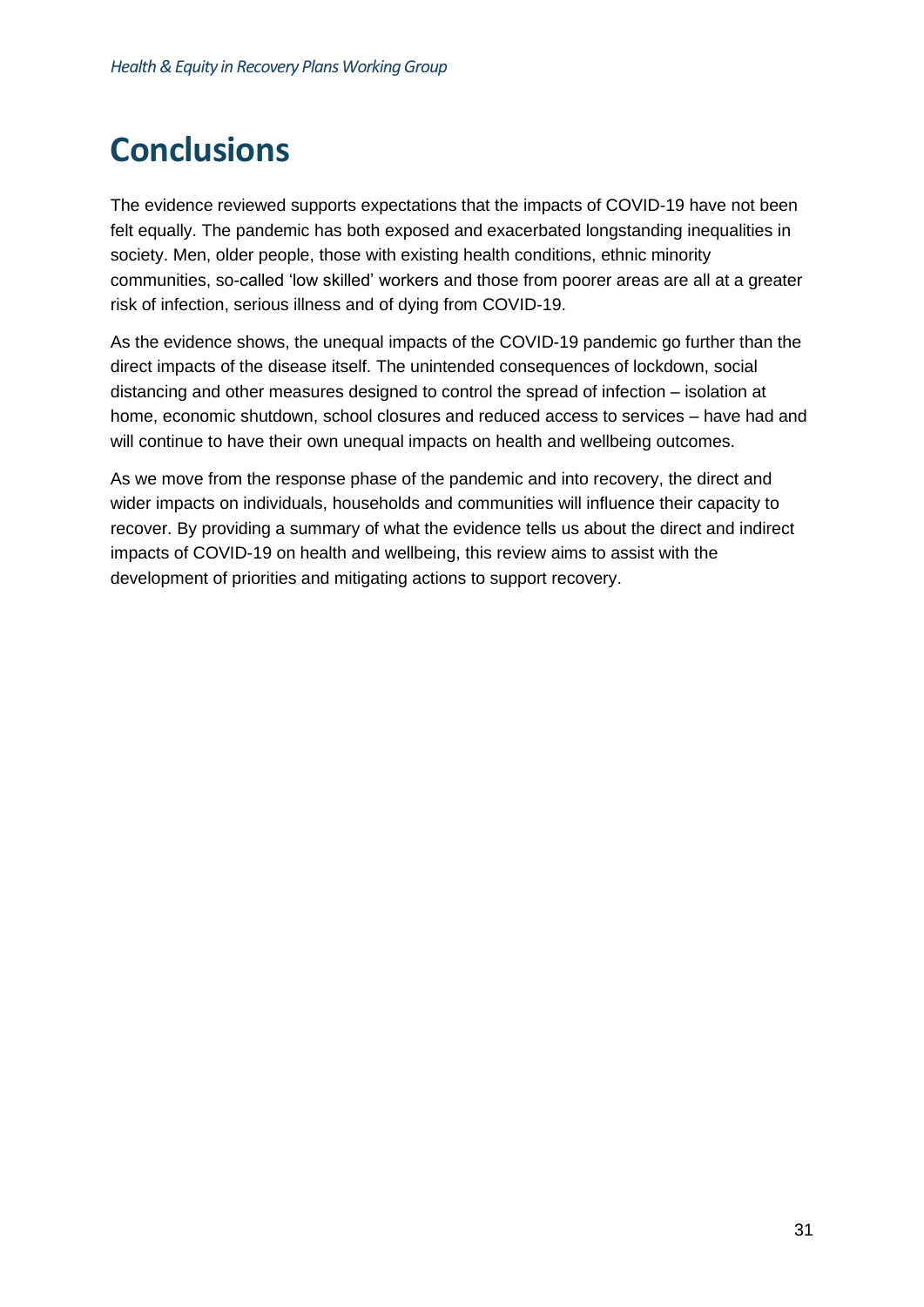# <span id="page-32-0"></span>**References**

- <span id="page-32-1"></span>1. Whitehead M, Barr B, Taylor-Robinson D. BMJ Opinion. 2020 22 May 2020. Available from: [https://blogs.bmj.com/bmj/2020/05/22/covid-19-we-are-not-all-in-it-together-less-privileged-in](https://blogs.bmj.com/bmj/2020/05/22/covid-19-we-are-not-all-in-it-together-less-privileged-in-society-are-suffering-the-brunt-of-the-damage/)[society-are-suffering-the-brunt-of-the-damage/.](https://blogs.bmj.com/bmj/2020/05/22/covid-19-we-are-not-all-in-it-together-less-privileged-in-society-are-suffering-the-brunt-of-the-damage/)
- <span id="page-32-2"></span>2. Wright L, Steptoe A, Fancourt D. Are we all in this together? Longitudinal assessment of cumulative adversities by socioeconomic position in the first 3 weeks of lockdown in the UK. Journal of Epidemiology and Community Health. 2020:jech-2020-214475.
- <span id="page-32-3"></span>3. World Health Organization. Clinical management of COVID-19. Interim guidance. Geneva: World Health Organization; 2020.
- <span id="page-32-4"></span>4. Rayner C, Lokugamage AU, Molokhia M. thebmjopinion [Internet]. London: BMJ. 2020.
- <span id="page-32-5"></span>5. Levin M. Childhood Multisystem Inflammatory Syndrome — A New Challenge in the Pandemic. New England Journal of Medicine. 2020.
- <span id="page-32-6"></span>6. Royal College of Paediatrics and Child Health. Guidance: Paediatric multisystem inflammatory syndrome temporally associated with COVID-19. London: Royal College of Paediatrics and Child Health; 2020.
- <span id="page-32-14"></span><span id="page-32-13"></span><span id="page-32-7"></span>7. Public Health England. Weekly Coronavirus Disease 2019 (COVID-19) Surveillance Report. Summary of COVID-19 surveillance systems. Week 19. London: Public Health England; 2020.
- <span id="page-32-8"></span>8. Stafford M, Deeny S. Inequalities and deaths involving COVID-19. What the links between inequalities tell us.: Health Foundation; 2020 [Available from: [https://www.health.org.uk/news](https://www.health.org.uk/news-and-comment/blogs/inequalities-and-deaths-involving-covid-19)[and-comment/blogs/inequalities-and-deaths-involving-covid-19.](https://www.health.org.uk/news-and-comment/blogs/inequalities-and-deaths-involving-covid-19)
- <span id="page-32-16"></span><span id="page-32-15"></span><span id="page-32-9"></span>9. Public Health England. Disparities in the risk and outcomes of COVID-19. London: Public Health England; 2020.
- <span id="page-32-17"></span><span id="page-32-10"></span>10. Rose T, Alexiou A, Daras K, Barr B. All places are equal, but are some places more equal than others? Regional variation and inequalities in the impact of the COVID-19 pandemic. 2020.
- <span id="page-32-18"></span><span id="page-32-11"></span>11. Rose TC, Mason K, Pennington A, McHale P, Buchan I, Taylor-Robinson DC, et al. Inequalities in COVID19 mortality related to ethnicity and socioeconomic deprivation. medRxiv. 2020:2020.04.25.20079491.
- <span id="page-32-12"></span>12. Rogers JP, Chesney E, Oliver D, Pollak TA, McGuire P, Fusar-Poli P, et al. Psychiatric and neuropsychiatric presentations associated with severe coronavirus infections: a systematic review and meta-analysis with comparison to the COVID-19 pandemic. The Lancet Psychiatry.
- <span id="page-32-20"></span><span id="page-32-19"></span>13. Stansfield J, Mapplethorpe T, South J. Public health matters: the community response to coronavirus (COVID-19): Public Health England; 2020 [Available from: [https://publichealthmatters.blog.gov.uk/2020/06/01/the-community-response-to-coronavirus](https://publichealthmatters.blog.gov.uk/2020/06/01/the-community-response-to-coronavirus-covid-19/)[covid-19/.](https://publichealthmatters.blog.gov.uk/2020/06/01/the-community-response-to-coronavirus-covid-19/)
- <span id="page-32-21"></span>14. Office for National Statistics. Coronavirus and the social impacts on Great Britain: 9 April 2020. Newport: Office for National Statistics; 2020.
- <span id="page-32-22"></span>15. All Party Parliamentary Group on Social Integration. Social connection in the COVID-19 crisis. Initial report from the COVID-19 Inquiry by the All Party Parliamentary Group on Social Integration. London: British Future; 2020.
- <span id="page-32-23"></span>16. Office for National Statistics. Coronavirus and loneliness, Great Britain: 3 April to 3 May 2020. Newport: Office for National Statistics; 2020.
- <span id="page-32-24"></span>17. Bu F, Steptoe A, Fancourt D. Who is lonely in lockdown? Cross-cohort analyses of predictors of loneliness before and during the COVID-19 pandemic. medRxiv. 2020:2020.05.14.20101360.
- <span id="page-32-25"></span>18. Office for National Statistics. Coronavirus and the social impacts on disabled people in Great Britain (14 May to 24 May 2020). Newport: Office for National Statistics; 2020.
- <span id="page-32-26"></span>19. Office for National Statistics. Coronavirus and the social impacts on disabled people in Great Britain (27 March to 13 April 2020). Newport: Office for National Statistics; 2020.
- <span id="page-32-27"></span>20. COVID-19 Critical Intelligence Unit. Domestic and family violence and COVID-19. Evidence Check. Covid-19 Critical Intelligence Unit. Updated 23 April 2020. St Leonards NSW: Agency for Clinical Innovation, New South Wales Government; 2020.
- <span id="page-32-28"></span>21. Peterman A, Potts A, O'Donnell M, Thompson K, Shah N, Oertelt-Prigione S, et al. Pandemics and Violence Against Women and Children. Washington DC: Center for Global Development; 2020.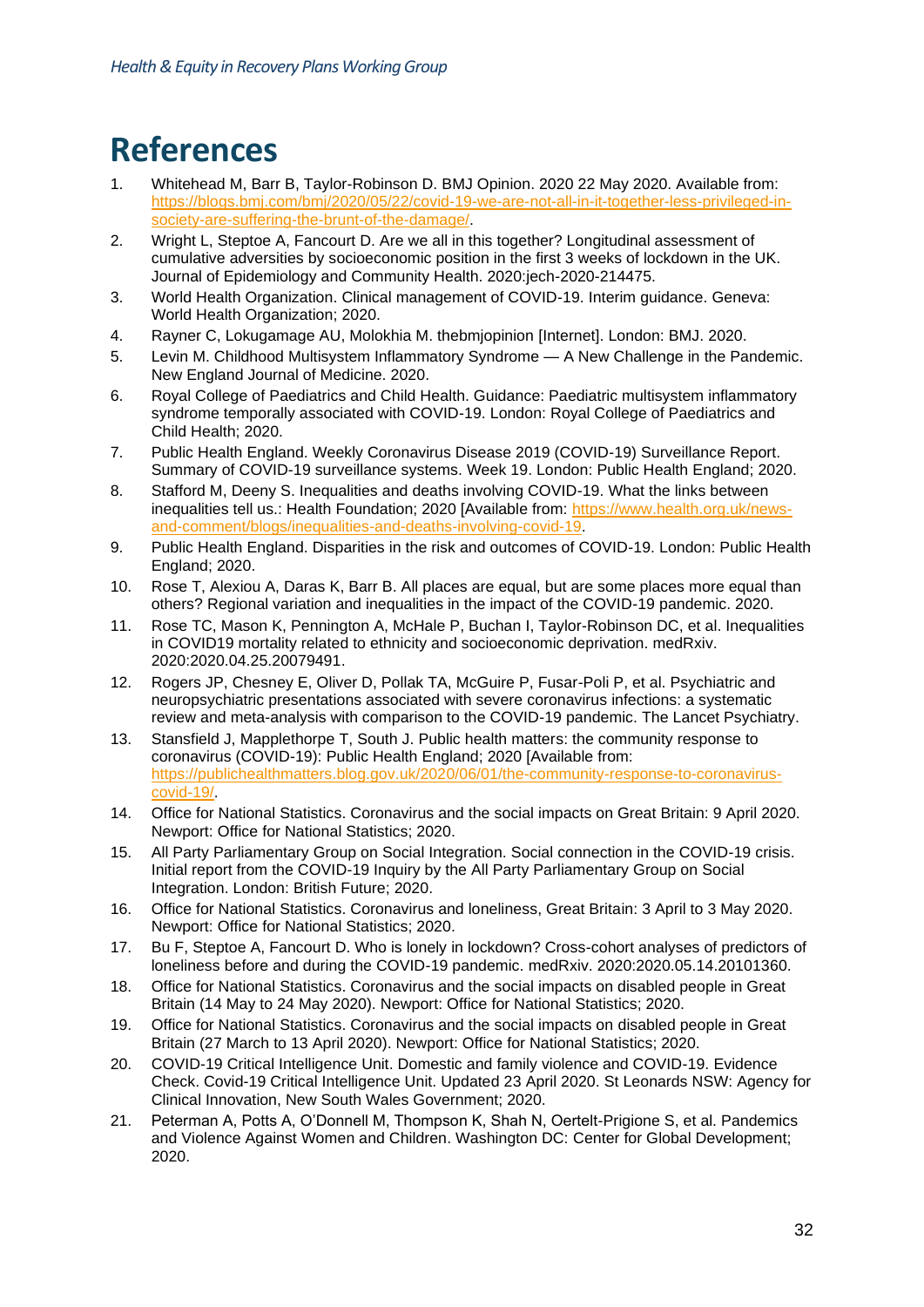- <span id="page-33-33"></span><span id="page-33-32"></span><span id="page-33-9"></span><span id="page-33-3"></span><span id="page-33-2"></span><span id="page-33-1"></span><span id="page-33-0"></span>22. Home Affairs Select Committee. Home Office preparedness for Covid-19 (Coronavirus): domestic abuse and risks of harm within the home. 2020.
- <span id="page-33-10"></span>23. BBC News. Coronavirus: Lockdown could bring hope for drugs gang teens: BBC; 2020 [Available from: [https://www.bbc.co.uk/news/uk-52535549.](https://www.bbc.co.uk/news/uk-52535549)
- 24. Children's Commissioner. We're all in this together? Local area profiles of child vulnerability. April 2020. London: Children's Commissioner for England; 2020.
- <span id="page-33-13"></span>25. Isba R, Edge R, Jenner R, Broughton E, Francis N, Butler J. Where have all the children gone? Decreases in paediatric emergency department attendances at the start of the COVID-19 pandemic of 2020. Archives of Disease in Childhood. 2020; doi: 10.1136/archdischild-2020- 319385.
- <span id="page-33-15"></span>26. Local Government Association. Coronavirus: LGA responds to Children's Commissioner report on vulnerable children. 2020.
- <span id="page-33-18"></span><span id="page-33-16"></span>27. Early Intervention Foundation. The impact of COVID-19 on education and children's services. Written evidence submitted to the Education Committee Inquiry by the Early Intervention Foundation. London: Early Intervention Foundation; 2020.
- <span id="page-33-17"></span>28. Early Intervention Foundation. Covid-19 and early intervention: understanding the impact, preparing for recovery. London: Early Intervention Foundation; 2020.
- <span id="page-33-19"></span><span id="page-33-4"></span>29. Office for National Statistics. Coronavirus and the social impacts on Great Britain : 12 June 2020. Newport: Office for National Statistics; 2020.
- <span id="page-33-5"></span>30. British Future. Thank you /Together: British Future; 2020 [Available from: [http://www.britishfuture.org/articles/thank-you-together/.](http://www.britishfuture.org/articles/thank-you-together/)
- <span id="page-33-20"></span><span id="page-33-6"></span>31. Office for National Statistics. Coronavirus and shielding of clinically extremely vulnerable people in England: 28 May to 3 June 2020. Newport: Office for National Statistics; 2020.
- <span id="page-33-7"></span>32. Sinha I, Bennett D, Taylor-Robinson DC. Children are being sidelined by covid-19. Bmj. 2020;369:m2061.
- <span id="page-33-8"></span>33. Mahase E. Covid-19: EU states report 60% rise in emergency calls about domestic violence. Bmj. 2020;369:m1872.
- <span id="page-33-11"></span>34. University of West London. Researcher explores how county lines gangs are adapting to Covid-19 lockdown 2020 [Available from: [https://www.uwl.ac.uk/news-events/news/researcher](https://www.uwl.ac.uk/news-events/news/researcher-explores-how-county-lines-gangs-are-adapting-covid-19-lockdown)[explores-how-county-lines-gangs-are-adapting-covid-19-lockdown.](https://www.uwl.ac.uk/news-events/news/researcher-explores-how-county-lines-gangs-are-adapting-covid-19-lockdown)
- <span id="page-33-21"></span><span id="page-33-12"></span>35. Harding S. How gangs adapted to coronavirus - and why we may see a surge in violence as lockdown lifts. The Conversation. 22 June 2020.
- <span id="page-33-22"></span><span id="page-33-14"></span>36. NSPCC. Child abuse could go unreported during lockdown despite increased risks. 2020.
- <span id="page-33-24"></span>37. Andrew A, Cattan S, Costa DIas M, Farquharson C, Kraftman L, Krutikova S, et al. Learning during the lockdown: real-time data on children's experiences during home learning. Briefing note. London: Institute for Fiscal Studies; 2020.
- <span id="page-33-25"></span>38. Cullinane C, Montacute R. COVID-19 and Social Mobility. Impact Brief #1: School Shutdown. London: The Sutton Trust; 2020.
- <span id="page-33-26"></span>39. Schools Responses to Covid-19: pupil engagement in remote learning. National Foundation for Educational Research. 16 June 2020. Available from: [https://www.nfer.ac.uk/schools-responses](https://www.nfer.ac.uk/schools-responses-to-covid-19-pupil-engagement-in-remote-learning/)[to-covid-19-pupil-engagement-in-remote-learning/.](https://www.nfer.ac.uk/schools-responses-to-covid-19-pupil-engagement-in-remote-learning/)
- <span id="page-33-27"></span>40. Office for National Statistics. Dataset. CLA01: Claimant Count (Experimental Statistics) Newport: Office for National Statistics; 2020 [Available from: [https://www.ons.gov.uk/employmentandlabourmarket/peoplenotinwork/outofworkbenefits/datase](https://www.ons.gov.uk/employmentandlabourmarket/peoplenotinwork/outofworkbenefits/datasets/claimantcountcla01) [ts/claimantcountcla01.](https://www.ons.gov.uk/employmentandlabourmarket/peoplenotinwork/outofworkbenefits/datasets/claimantcountcla01)
- <span id="page-33-28"></span>41. Gustafsson M. Young workers in the coronavirus crisis. Findings from the Resolution Foundation's coronavirus survey. 18th May. Resolution Foundation; 2020.
- <span id="page-33-31"></span>42. 1.1 million more people face poverty at end of 2020 as a result of coronavirus pandemic, finds IPPR [press release]. Institute for Public Policy Research2020.
- <span id="page-33-29"></span>43. Clarke R. Has COVID-19 created new inequalities in the UK workforce? May 12th. The HR Director. 2020.
- <span id="page-33-30"></span>44. Bozorgmehr K, Saint V, Kaasch A, Stuckler D, Kentikelenis A. COVID and the convergence of three crises in Europe. Lancet Public Health. 2020(5(5):e247‐e248. doi:10.1016/S2468- 2667(20)30078-5).
- <span id="page-33-23"></span>45. Marshall L. Health Foundation. 2020. Available from: [https://www.health.org.uk/news-and](https://www.health.org.uk/news-and-comment/blogs/emerging-evidence-on-health-inequalities-and-covid-19-may-2020)[comment/blogs/emerging-evidence-on-health-inequalities-and-covid-19-may-2020.](https://www.health.org.uk/news-and-comment/blogs/emerging-evidence-on-health-inequalities-and-covid-19-may-2020)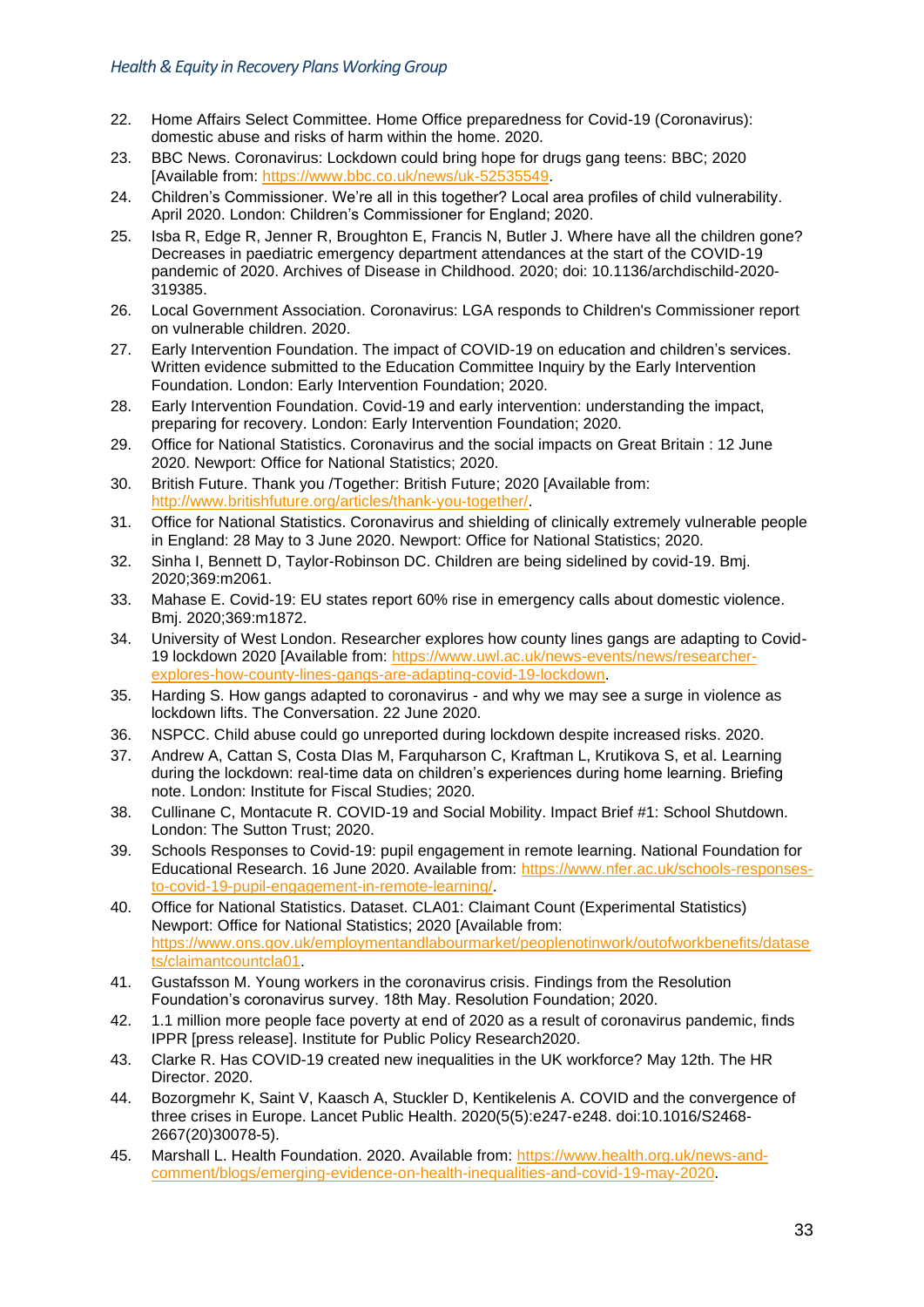- <span id="page-34-10"></span><span id="page-34-9"></span><span id="page-34-0"></span>46. McCurdy C. London: Resolution Foundation. 2020.
- <span id="page-34-1"></span>47. Andrew A, Cattan S, Costa DIas M, Farquharson C, Kraftman L, Krutikova S, et al. How are mothers and fathers balancing work and family under lockdown? 27th May. Briefing note. Institute for Fiscal Studies (IFS); 2020.
- <span id="page-34-2"></span>48. Joyce R, Xu X. Sector shutdowns during the coronavirus crisis: which workers are most exposed? Briefing note. Institute for Fiscal Studies (IFS); 2020.
- <span id="page-34-11"></span><span id="page-34-3"></span>49. Office for National Statistics. Coronavirus, the UK economy and society, faster indicators: 7 May 2020. Office for National Statistics; 2020.
- <span id="page-34-12"></span><span id="page-34-4"></span>50. Costa-Dias M, Keiller AN, Postel-Vinay F, Xu X. Job vacancies during the Covid-19 pandemic. Briefing note. Institute for Fiscal Studies (IFS); 2020.
- <span id="page-34-13"></span><span id="page-34-5"></span>51. Office for National Statistics. Coronavirus and the latest indicators for the UK economy and society: 4 June 2020. Section 6.Online job adverts. Office for National Statistics; 2020.
- <span id="page-34-14"></span><span id="page-34-6"></span>52. Benzeval M, Booker C, Burton J, Crossley TF, Jäckle A, Kumari M, et al. Understanding Society COVID-19 Survey. April Briefing Note: Health and Caring, Understanding Society Working Paper No 11/2020, ISER. University of Essex; 2020.
- <span id="page-34-7"></span>53. Brewer M, Gardiner L. Return to spender. Findings on family incomes and spending from the Resolution Foundation's coronavirus survey. London: Resolution Foundation; 2020.
- <span id="page-34-15"></span><span id="page-34-8"></span>54. Baker W, Ambrose A, Brierley J, Butler D, Marchand R, Sherriff G. Stuck at home in a cold home: the implications of Covid-19 for the fuel poor. People, place and policy online. 2020:1-4.
- <span id="page-34-19"></span>55. Clare A. London: Social Market Foundation. 2020 2 April 2020.
- <span id="page-34-20"></span><span id="page-34-17"></span><span id="page-34-16"></span>56. Benfer EA, Wiley LF. Health Affairs. 2020 19 March 2020. Available from: [https://www.healthaffairs.org/do/10.1377/hblog20200319.757883/full/?utm\\_source=Newsletter%](https://www.healthaffairs.org/do/10.1377/hblog20200319.757883/full/?utm_source=Newsletter%26utm_medium=email%26utm_content=COVID-19:+Coronavirus+Responders+Deserve+Better,+Protecting+Vulnerable+Communities;+Indirect+Benefits;+The+ACA+s+Individual+Mandate%26utm_campaign=HAT+3-19-20) [26utm\\_medium=email%26utm\\_content=COVID-](https://www.healthaffairs.org/do/10.1377/hblog20200319.757883/full/?utm_source=Newsletter%26utm_medium=email%26utm_content=COVID-19:+Coronavirus+Responders+Deserve+Better,+Protecting+Vulnerable+Communities;+Indirect+Benefits;+The+ACA+s+Individual+Mandate%26utm_campaign=HAT+3-19-20)[19:+Coronavirus+Responders+Deserve+Better,+Protecting+Vulnerable+Communities;+Indirect](https://www.healthaffairs.org/do/10.1377/hblog20200319.757883/full/?utm_source=Newsletter%26utm_medium=email%26utm_content=COVID-19:+Coronavirus+Responders+Deserve+Better,+Protecting+Vulnerable+Communities;+Indirect+Benefits;+The+ACA+s+Individual+Mandate%26utm_campaign=HAT+3-19-20) [+Benefits;+The+ACA+s+Individual+Mandate%26utm\\_campaign=HAT+3-19-20.](https://www.healthaffairs.org/do/10.1377/hblog20200319.757883/full/?utm_source=Newsletter%26utm_medium=email%26utm_content=COVID-19:+Coronavirus+Responders+Deserve+Better,+Protecting+Vulnerable+Communities;+Indirect+Benefits;+The+ACA+s+Individual+Mandate%26utm_campaign=HAT+3-19-20)
- <span id="page-34-21"></span><span id="page-34-18"></span>57. Office for National Statistics. Access to garden spaces: England. Newport: Office for National Statistics; 2020.
- <span id="page-34-23"></span>58. Beaunoyer E, Dupere S, Guitton MJ. COVID-19 and digital inequalities: Reciprocal impacts and mitigation strategies. Comput Human Behav. 2020:106424.
- <span id="page-34-24"></span>59. Department for Transport. Official Statistics. Transport use during the coronavirus (COVID-19) pandemic. London: Department for Transport; 2020 [Available from: [https://www.gov.uk/government/statistics/transport-use-during-the-coronavirus-covid-19](https://www.gov.uk/government/statistics/transport-use-during-the-coronavirus-covid-19-pandemic) [pandemic.](https://www.gov.uk/government/statistics/transport-use-during-the-coronavirus-covid-19-pandemic)
- <span id="page-34-25"></span>60. Carrington D. Coronavirus UK lockdown causes big drop in air pollution – 27th March 2020. 2020.
- <span id="page-34-28"></span>61. Le Quéré C, Jackson RB, Jones MW, Smith AJP, Abernethy S, Andrew RM, et al. Temporary reduction in daily global CO2 emissions during the COVID-19 forced confinement. Nature Climate Change. 2020.
- <span id="page-34-30"></span>62. NFU. Coronavirus: The NFU's latest advice on fly-tipping. NFU: The Voice of British Farming; 2020.
- <span id="page-34-31"></span>63. Countryside Alliance. Don't be a twit and fly-tip – 8th April 2020. 2020.
- 64. Azar KMJ, Shen Z, Romanelli RJ, Lockhart SH, Smits K, Robinson S, et al. Disparities In Outcomes Among COVID-19 Patients In A Large Health Care System In California. Health Aff (Millwood). 2020:101377hlthaff202000598.
- <span id="page-34-32"></span>65. Loopstra R. Vulnerability to food insecurity since the COVID-19 lockdown. Preliminary report. London: The Food Foundation, Kings College London; 2020.
- <span id="page-34-22"></span>66. Brindley P, Cameron RW, Ersoy E, Jorgensen A, Maheswaran R. Is more always better? Exploring field survey and social media indicators of quality of urban greenspace, in relation to health. Urban Forestry & Urban Greening. 2019;39:45-54.
- <span id="page-34-26"></span>67. Loijen A, Rinck M, Walvoort SJW, Kessels RPC, Becker ES, Egger JIM. Modification of automatic alcohol‐approach tendencies in alcohol‐dependent patients with mild or major neurocognitive disorder. Alcoholism: Clinical and Experimental Research. 2018;42(1):153-61.
- <span id="page-34-27"></span>68. BBC News. Coronavirus: Push for cycling despite safety fears - 19th May 2020. 2020.
- <span id="page-34-29"></span>69. British Lung Foundation. Nearly 2 million people with lung conditions notice improved symptoms as a result of drop in air pollution – Press Release 4th June. 2020.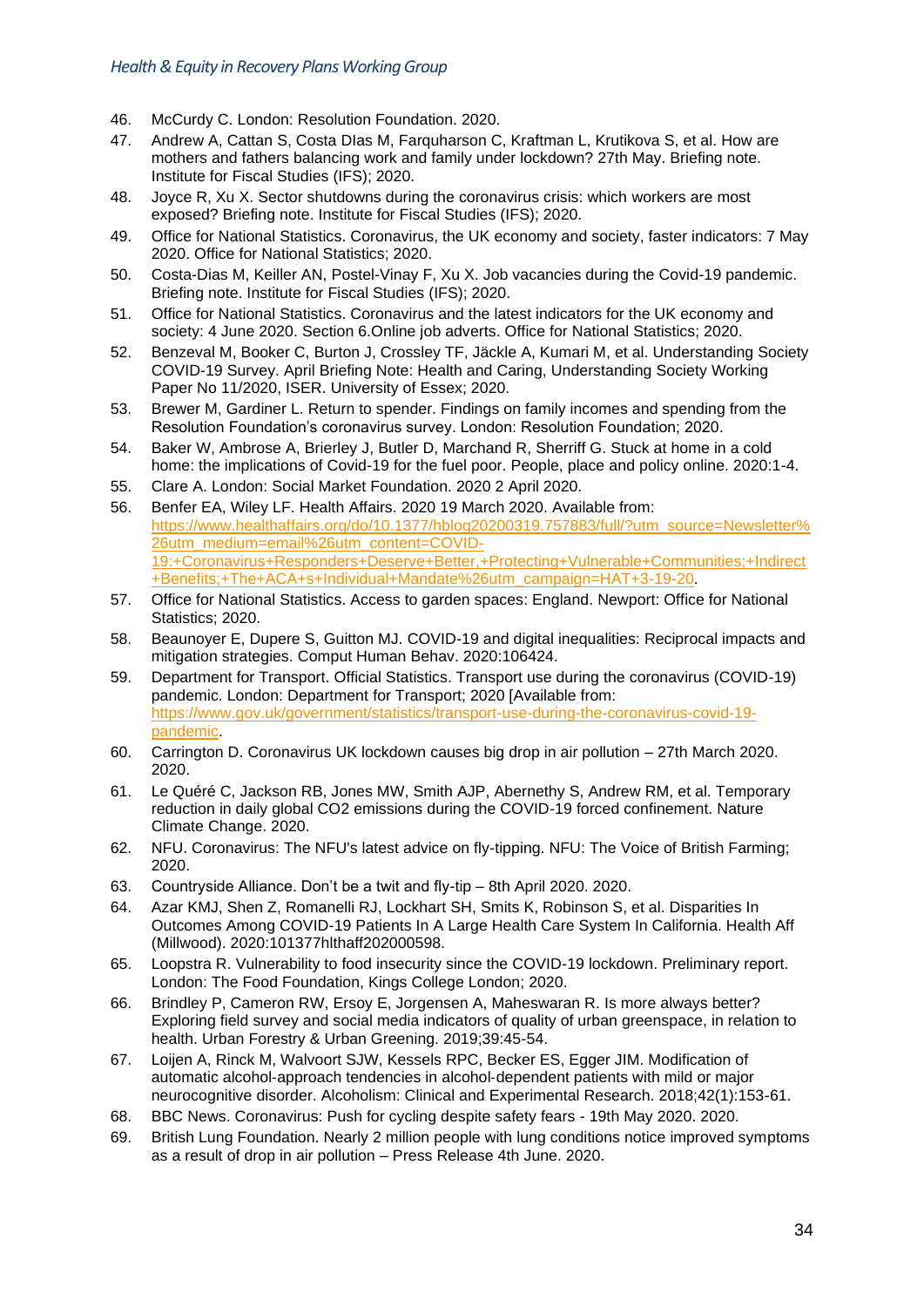- <span id="page-35-9"></span><span id="page-35-8"></span><span id="page-35-7"></span><span id="page-35-6"></span><span id="page-35-5"></span><span id="page-35-4"></span><span id="page-35-0"></span>70. Three million people are going hungry just three weeks into lockdown. New survey results released. [press release]. London: The Food Foundation2020.
- <span id="page-35-10"></span><span id="page-35-1"></span>71. Food Standards Agency. Covid-19 Consumer Tracker Waves 1 and 2. London: Food Standards Agency; 2020.
- <span id="page-35-11"></span><span id="page-35-2"></span>72. The Trussell Trust. London: The Trussell Trust. 2020. Available from: [https://www.trusselltrust.org/2020/06/03/food-banks-busiest-month/.](https://www.trusselltrust.org/2020/06/03/food-banks-busiest-month/)
- <span id="page-35-12"></span><span id="page-35-3"></span>73. Power M, Doherty B, Pybus K, Pickett K. How Covid-19 has exposed inequalities in the UK food system: The case of UK food and poverty. Emerald Open Research. 2020;2.
- <span id="page-35-15"></span>74. NHS England. Letter to NHS bodies from Sir Simon Stevens and NHS England. 2020.
- <span id="page-35-13"></span>75. COVID-19 Prioritisation within Community Health Services [press release]. NHS England2020.
- <span id="page-35-16"></span><span id="page-35-14"></span>76. NHS England. [Available from: [https://future.nhs.uk/DataAnalyticsCovid19/view?objectId=72036517.](https://future.nhs.uk/DataAnalyticsCovid19/view?objectId=72036517)
- <span id="page-35-17"></span>77. Understanding Society COVID-19 survey. The health impact of the pandemic: NHS hospital treatments for long-term health conditions fall by over 60% in April: Understanding Society; 2020 [Available from: [https://www.understandingsociety.ac.uk/2020/06/08/the-health-impact-of-the](https://www.understandingsociety.ac.uk/2020/06/08/the-health-impact-of-the-pandemic-nhs-hospital-treatments-for-long-term-health-conditions-fall-by)[pandemic-nhs-hospital-treatments-for-long-term-health-conditions-fall-by.](https://www.understandingsociety.ac.uk/2020/06/08/the-health-impact-of-the-pandemic-nhs-hospital-treatments-for-long-term-health-conditions-fall-by)
- <span id="page-35-18"></span>78. Charlesworth A, Watt T, Thorlby R. London: The Health Foundation. 2020 21 May 2020. Available from: [https://www.health.org.uk/news-and-comment/blogs/early-insight-into-the](https://www.health.org.uk/news-and-comment/blogs/early-insight-into-the-impacts-of-covid-19-on-care-for-people-with-long-term)[impacts-of-covid-19-on-care-for-people-with-long-term.](https://www.health.org.uk/news-and-comment/blogs/early-insight-into-the-impacts-of-covid-19-on-care-for-people-with-long-term)
- <span id="page-35-28"></span><span id="page-35-27"></span><span id="page-35-19"></span>79. Cancer Research UK. London: Cancer Research UK. 2020 21 April 2020. Available from: [https://scienceblog.cancerresearchuk.org/2020/04/21/how-coronavirus-is-impacting-cancer](https://scienceblog.cancerresearchuk.org/2020/04/21/how-coronavirus-is-impacting-cancer-services-in-the-uk/)[services-in-the-uk/.](https://scienceblog.cancerresearchuk.org/2020/04/21/how-coronavirus-is-impacting-cancer-services-in-the-uk/)
- <span id="page-35-29"></span><span id="page-35-21"></span>80. Psychiatrists see alarming rise in patients needing urgent and emergency care and forecast a 'tsunami' of mental illness [press release]. London: Psychiatrists2020.
- <span id="page-35-31"></span><span id="page-35-30"></span><span id="page-35-22"></span>81. Mental health charity Mind finds that nearly a quarter of people have not been able to access mental health services in the last two weeks [press release]. London: Mind2020.
- <span id="page-35-32"></span><span id="page-35-23"></span>82. Comas-Herrera A, Fernandez J-L, Hancock R, Hatton C, Knapp M, McDaid D, et al. COVID-19: Implications for the Support of People with Social Care Needs in England. Journal of Aging & Social Policy. 2020;32(4-5):365-72.
- <span id="page-35-33"></span><span id="page-35-24"></span>83. Carers UK. Caring behind closed doors: forgotten families in the coronavirus outbreak. London: Carers UK; 2020.
- <span id="page-35-26"></span>84. McDonald HI, Tessier E, White JM, Woodruff M, Knowles C, Bates C, et al. Early impact of the coronavirus disease (COVID-19) pandemic and physical distancing measures on routine childhood vaccinations in England, January to April 2020. Euro Surveill. 2020;25(19).
- <span id="page-35-20"></span>85. CancerData [Available from: [https://www.cancerdata.nhs.uk/.](https://www.cancerdata.nhs.uk/)
- <span id="page-35-25"></span>86. Medact, Migrants Organise, New Economics Foundation. Patients Not Passports: Migrants' Access to Healthcare During the Coronavirus Crisis. London: Medact, Migrants Organise, New Economics Foundation,; 2020.
- <span id="page-35-35"></span>87. New research reveals how UK drinking habits have changed during lockdown [press release]. London: Alcohol Change UK2020.
- <span id="page-35-36"></span>88. CGA. COVID-19: The Lockdown Consumer. CGA: Phenomenal Data Expert Insight; 2020.
- <span id="page-35-34"></span>89. Institute of Alcohol Studies. Alcohol consumption during the COVID-19 lockdown: summary of emerging evidence from the UK. London: Institute of Alcohol Studies; 2020.
- <span id="page-35-38"></span>90. ASH Daily News for 4 May 2020 [press release]. Action on Smoking and Health2020.
- <span id="page-35-39"></span>91. Sport England. COVID-19 briefing. Exploring attitudes and behaviours in England during the COVID-19 pandemic. London: Sport England; 2020.
- <span id="page-35-40"></span>92. StreetGames. The experience of the coronavirus lockdown in low-income areas of England and Wales. Manchester: StreetGames; 2020.
- <span id="page-35-41"></span>93. Sidor A, Rzymski P. Dietary Choices and Habits during COVID-19 Lockdown: Experience from Poland. Nutrients. 2020;12(6).
- 94. Pietrobelli A, Pecoraro L, Ferruzzi A, Heo M, Faith M, Zoller T, et al. Effects of COVID-19 Lockdown on Lifestyle Behaviors in Children with Obesity Living in Verona, Italy: A Longitudinal Study. Obesity.n/a(n/a).
- 95. Xiang M, Zhang Z, Kuwahara K. Impact of COVID-19 pandemic on children and adolescents' lifestyle behavior larger than expected. Prog Cardiovasc Dis. 2020.
- <span id="page-35-37"></span>96. Finlay I, Gilmore I. Covid-19 and alcohol—a dangerous cocktail. Bmj. 2020;369:m1987.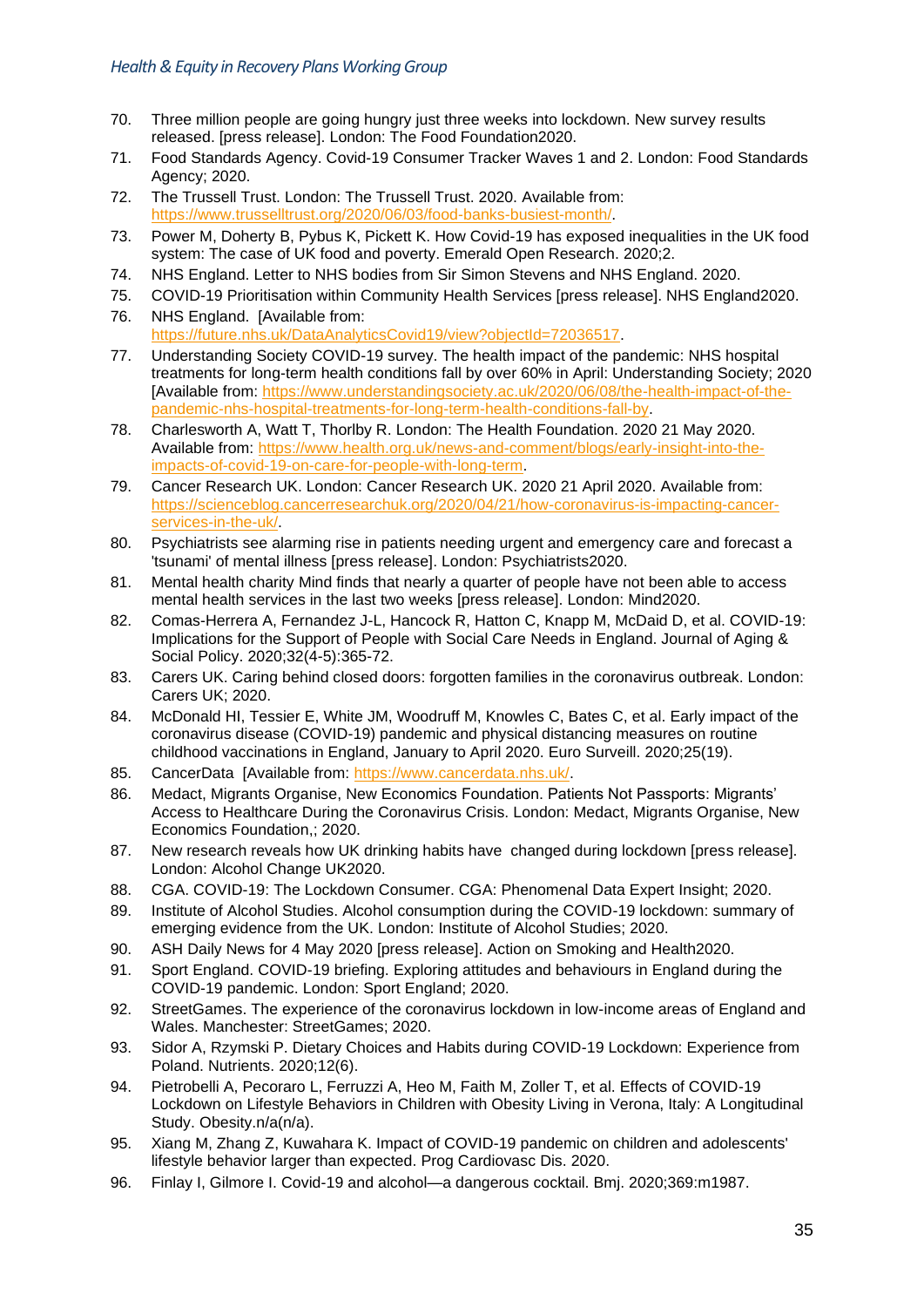- <span id="page-36-0"></span>97. Moore S, Daniel M, Linnan L, Campbell M, Benedict S, Meier A. After Hurricane Floyd passed: investigating the social determinants of disaster preparedness and recovery. Fam Community Health. 2004;27(3):204-17.
- 98. Gayer-Anderson C, Latham R, El Zerbi C, Strang L, Moxham Hall V, Knowles G, et al. Impacts of social isolation among disadvantaged and vulnerable groups during public health crises. London: ESRC Centre for Society & Mental Health, King's College London; 2020.
- <span id="page-36-1"></span>99. Banks J, Karjalainen H, Propper C. Recessions and health: the long-term health consequences of responses to the coronavirus. London: Institute for Fiscal Studies; 2020.
- <span id="page-36-2"></span>100. Reeves A, McKee M, Stuckler D. Economic suicides in the Great Recession in Europe and North America. Br J Psychiatry. 2014;205(3):246-7.
- <span id="page-36-3"></span>101. Oyesanya M, Lopez-Morinigo J, Dutta R. Systematic review of suicide in economic recession. World Journal of Psychiatry. 2015;5(2):243.
- <span id="page-36-4"></span>102. Janke K, Lee K, Propper C, Shields K, Shields MA. The impact of COVID-19 on chronic health in the UK: VOX CEPR Policy Portal; 2020 [15/06/20]. Available from: [https://voxeu.org/article/impact-covid-19-chronic-health-uk.](https://voxeu.org/article/impact-covid-19-chronic-health-uk)
- <span id="page-36-5"></span>103. Joint letter to the Health and Social Care Select Committee for the evidence session on delivering core NHS and care services during the pandemic and beyond [press release]. The Health Foundation, The King's Fund and Nuffield Trust2020.
- <span id="page-36-6"></span>104. Cancelled NHS treatment may be storing up greater health problems for the future. Health Foundation response to Understanding Society data. [press release]. The Health Foundation 2020.
- <span id="page-36-7"></span>105. The Lancet Oncology. Safeguarding cancer care in a post-COVID-19 world. The Lancet Oncology. 2020;21(5):603.
- <span id="page-36-8"></span>106. Banks J, Xu X. The mental health effects of the first two months of lockdown and social distancing during the Covid-19 pandemic in the UK. IFS Working Paper W20/16. London: Institute for Fiscal Studies; 2020.
- <span id="page-36-9"></span>107. Holmes EA, O'Connor RC, Perry VH, Tracey I, Wessely S, Arseneault L, et al. Multidisciplinary research priorities for the COVID-19 pandemic: a call for action for mental health science. Lancet Psychiatry. 2020;7(6):547-60.
- <span id="page-36-10"></span>108. Beaglehole B, Mulder RT, Boden JM, Bell CJ. A systematic review of the psychological impacts of the Canterbury earthquakes on mental health. Australian and New Zealand Journal of Public Health. 2019;43(3):274-80.
- <span id="page-36-11"></span>109. Duncan G, O'Shea N, Allwood L. Covid-19 and the nation's mental health: Forecasting needs and risks in the UK. 15 May 2020 London: Centre for Mental Health; 2020 [Available from: [https://www.centreformentalhealth.org.uk/sites/default/files/2020-](https://www.centreformentalhealth.org.uk/sites/default/files/2020-05/CentreforMentalHealth_COVID_MH_Forecasting_May20.pdf) [05/CentreforMentalHealth\\_COVID\\_MH\\_Forecasting\\_May20.pdf.](https://www.centreformentalhealth.org.uk/sites/default/files/2020-05/CentreforMentalHealth_COVID_MH_Forecasting_May20.pdf)
- <span id="page-36-12"></span>110. Kwong ASF, Pearson RM, Adams MJ, Northstone K, Tilling K, Smith D, et al. Mental health during the COVID-19 pandemic in two longitudinal UK population cohorts. medRxiv. 2020:2020.06.16.20133116.
- <span id="page-36-13"></span>111. Fancourt D, Bu F, Wan Mak H, Steptoe A. Covid-19 Social Study: Results Release 14. London: UCL; 2020.
- <span id="page-36-14"></span>112. Wright L, Steptoe A, Fancourt D. How are adversities during COVID-19 affecting mental health? Differential associations for worries and experiences and implications for policy. medRxiv. 2020:2020.05.14.20101717.
- <span id="page-36-15"></span>113. Brooks SK, Webster RK, Smith LE, Woodland L, Wessely S, Greenberg N, et al. The psychological impact of quarantine and how to reduce it: rapid review of the evidence. Lancet. 2020;395(10227):912-20.
- 114. Hossain MM, Sultana A, Purohit N. Mental health outcomes of quarantine and isolation for infection prevention: A systematic umbrella review of the global evidence. Epidemiology and Health. 2020:e2020038.
- 115. Röhr S, Müller F, Jung F, Apfelbacher C, Seidler A, Riedel-Heller SG. Psychosocial impact of quarantine measures during serious coronavirus outbreaks: A rapid review. Psychiatrische Praxis. 2020;47(4):179-89.
- <span id="page-36-16"></span>116. White RG, Van Der Boor C. The impact of the COVID19 pandemic and initial period of lockdown on the mental health and wellbeing of UK adults. medRxiv. 2020:2020.04.24.20078550.
- <span id="page-36-17"></span>117. YoungMinds. Coronavirus: impact on young people with mental health needs. London: YoungMinds; 2020.